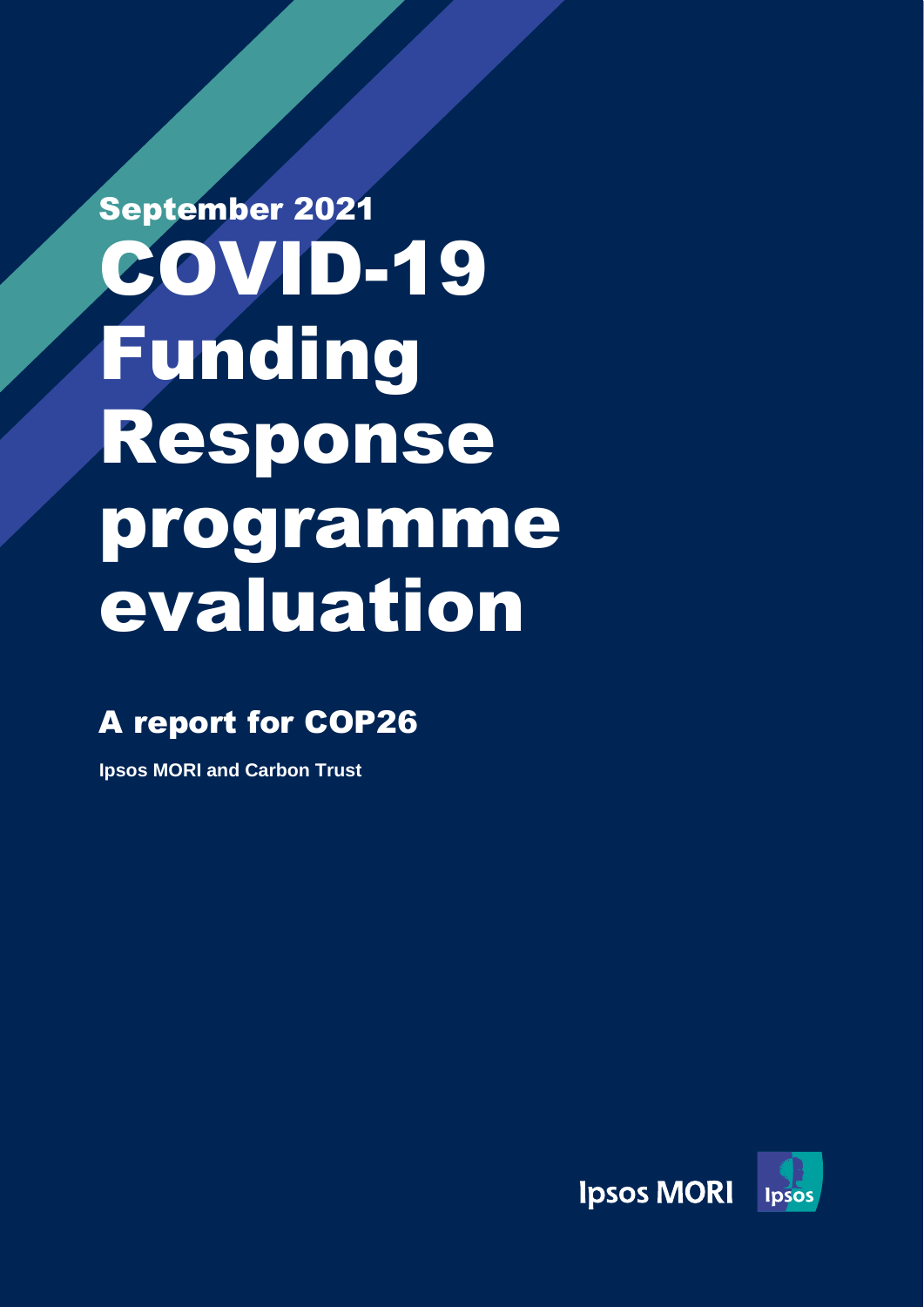160 20-104897-01 | Version 1 || This work was carried out in accordance with the requirements of the international quality standard for Market Research, ISO 20252, and with the Ipsos MORI<br>Terms and Conditions which can be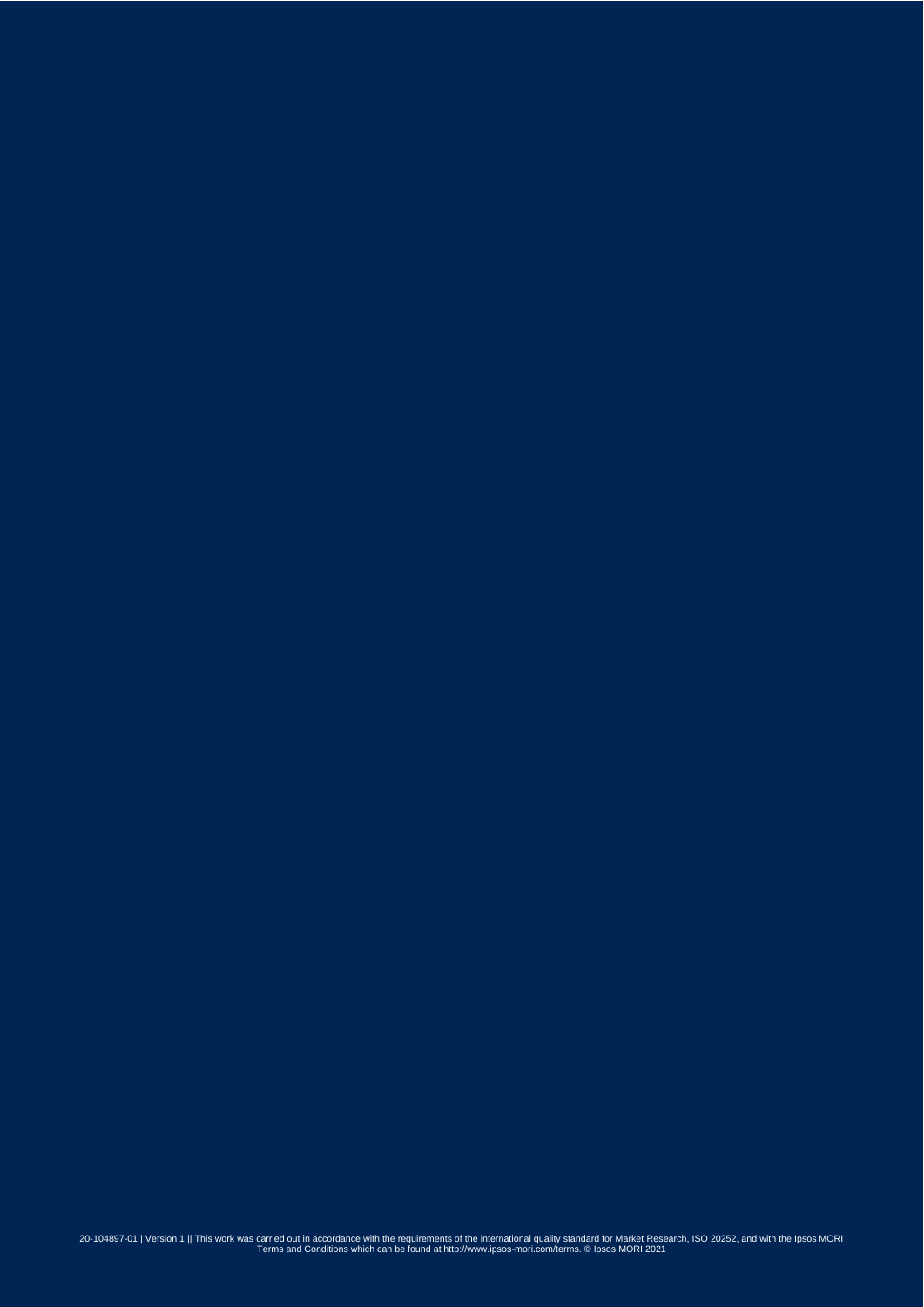### **Contents**

|              | 1.1 |                                                                           |  |  |
|--------------|-----|---------------------------------------------------------------------------|--|--|
|              | 1.2 |                                                                           |  |  |
|              | 1.3 |                                                                           |  |  |
|              | 1.4 |                                                                           |  |  |
|              |     |                                                                           |  |  |
|              | 2.1 |                                                                           |  |  |
|              | 2.2 |                                                                           |  |  |
|              | 2.3 |                                                                           |  |  |
|              | 2.4 |                                                                           |  |  |
| $\mathbf{3}$ |     |                                                                           |  |  |
|              | 3.1 |                                                                           |  |  |
|              | 3.2 |                                                                           |  |  |
|              |     |                                                                           |  |  |
|              |     |                                                                           |  |  |
|              | 3.3 |                                                                           |  |  |
|              | 3.4 |                                                                           |  |  |
|              | 3.5 |                                                                           |  |  |
|              | 3.6 |                                                                           |  |  |
|              |     |                                                                           |  |  |
|              | 4.1 |                                                                           |  |  |
|              | 4.2 |                                                                           |  |  |
|              | 4.3 |                                                                           |  |  |
|              |     |                                                                           |  |  |
|              | 5.1 |                                                                           |  |  |
|              | 5.2 |                                                                           |  |  |
|              | 5.3 |                                                                           |  |  |
|              |     |                                                                           |  |  |
|              | 6.1 | Contribution of the Innovate UK COVID-19 response to COP26 commitments 36 |  |  |
|              | 6.2 |                                                                           |  |  |
|              | 6.3 |                                                                           |  |  |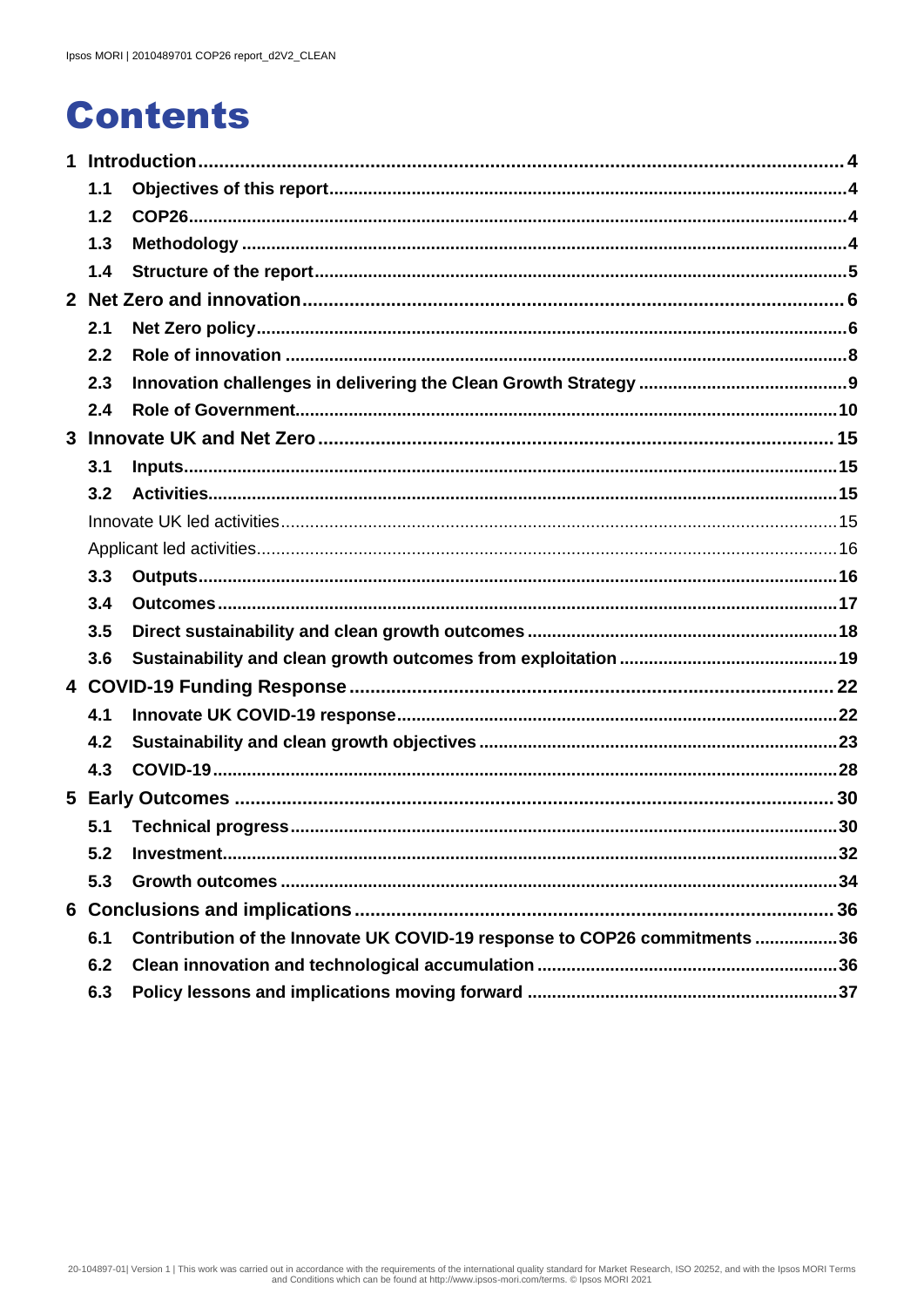### <span id="page-3-0"></span>1 Introduction

Ipsos MORI (in association with the Carbon Trust and George Barrett) was commissioned by Innovate UK in January 2021 to deliver an evaluation of its COVID-19 Funding Response programme, exploring its social, economic, and sustainability and clean growth outcomes. This early report from the evaluation programme, produced for the UN Climate Change Conference (COP26), provides an overview of the expected contribution of Innovate UK R&D funding to achieving the UK's current Net Zero ambitions and broader sustainability goals.

### <span id="page-3-1"></span>**1.1 Objectives of this report**

This report aims to provide an overview of Innovate UK's current and future role in the UK's move towards Net Zero, by:

- Providing an overview of the UK Net Zero policy landscape, the innovations that may be required to meet these ambitions, and why public intervention may be needed to enable innovation.
- Articulating how Innovate UK can contribute to addressing issues constraining innovation to achieve Net Zero ambitions (set out in Section 2), both through direct funding instruments and other activities to influence policy (set out in Section 3).
- Illustrating this using Innovate UK's COVID-19 Response Programme, providing an analysis of the objectives of the projects funded through the portfolio and some early indications of outcomes achieved.

### <span id="page-3-2"></span>**1.2 COP26**

The 2021 United Nations climate change conference is the 26<sup>th</sup> 'Conference of the Parties', also known as COP26. It will be held in Glasgow between 31<sup>st</sup> October and 12<sup>th</sup> November 2021. It has four overarching goals:

- **1. Secure global net zero by mid-century and keep 1.5 degrees within reach** by accelerating the phase-out of coal, curtailing deforestation, accelerating the switch to electric vehicles and encouraging investment in renewables.
- **2. Adapt to protect communities and natural habitats** by building defences, warning systems and resilient infrastructures and agriculture to avoid loss of homes, livelihoods and lives.
- **3. Mobilise finance** to ensure the first two goals are delivered by supporting developed countries to mobilise at least \$100bn in climate finance per year by 2020 and encouraging financial institutions to unleash trillions in private and public sector finance.
- **4. Collaboration between governments, businesses and civil society** to ensure a coordinated effort to tackle the climate crisis. At COP26, countries must finalise the Paris Rulebook (the rules that make the Paris Agreement operational).

### <span id="page-3-3"></span>**1.3 Methodology**

This report has been developed based on the following research activities: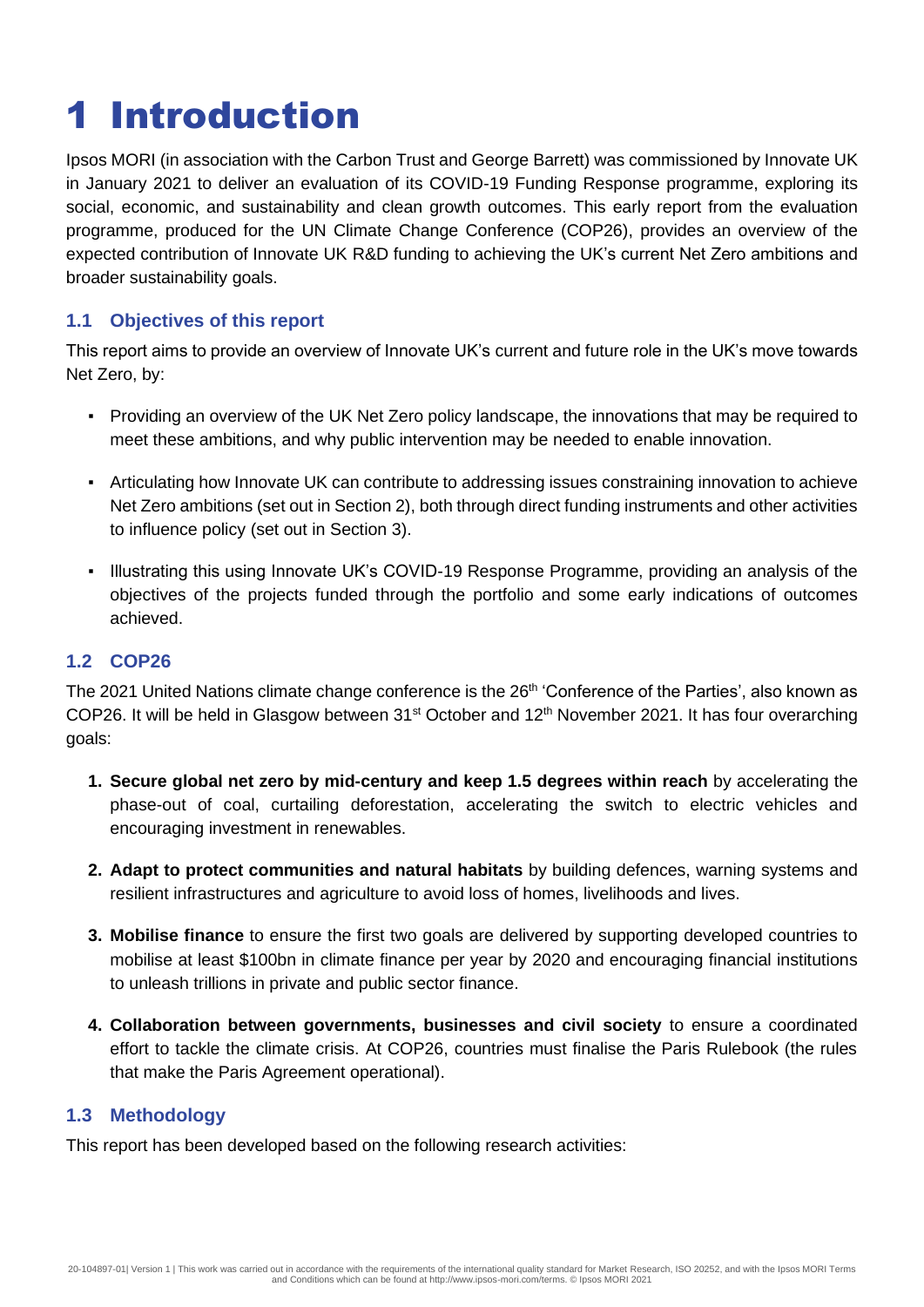- **Desk review** of key policy strategies and documentation and literature surrounding the role of innovation in achieving Net Zero;
- **Scoping consultation** with the Innovate UK Net Zero lead to understand its strategic priorities and ambitions moving forwards;
- An **extensive mapping exercise** classifying the objectives of projects funded through Innovate UK's COVID-19 Response Programme against a framework of potential sustainability and clean growth outcomes, covering biodiversity, decarbonisation, circular economy, resource efficiency and other Sustainable Development Goals-related outcomes; and
- **Analysis of Innovate UK monitoring data** and secondary data (e.g. PitchBook) to provide an overview of the emerging outcomes of Innovate UK's funded portfolio.

### <span id="page-4-0"></span>**1.4 Structure of the report**

The remainder of this report is structured as follows:

- **Section 2** sets out the UK policy landscape for Net Zero, highlighting the key innovation requirements to meet UK targets.
- **Section 3** details the role Innovate UK can play in the UK's journey to Net Zero, setting out an overarching Theory of Change to articulate how sustainability and clean growth effects could be realised by its R&D funding competitions;
- **Section 4** presents the headline findings from portfolio mapping exercise of Innovate UK's COVID-19 Funding Response programme portfolio against key sustainability and clean growth downstream effects;
- **Section 5** summarise the early outcomes from the COVID-19 Funding Response programme; and
- **Section 6** sets out the key conclusions arising from the analysis.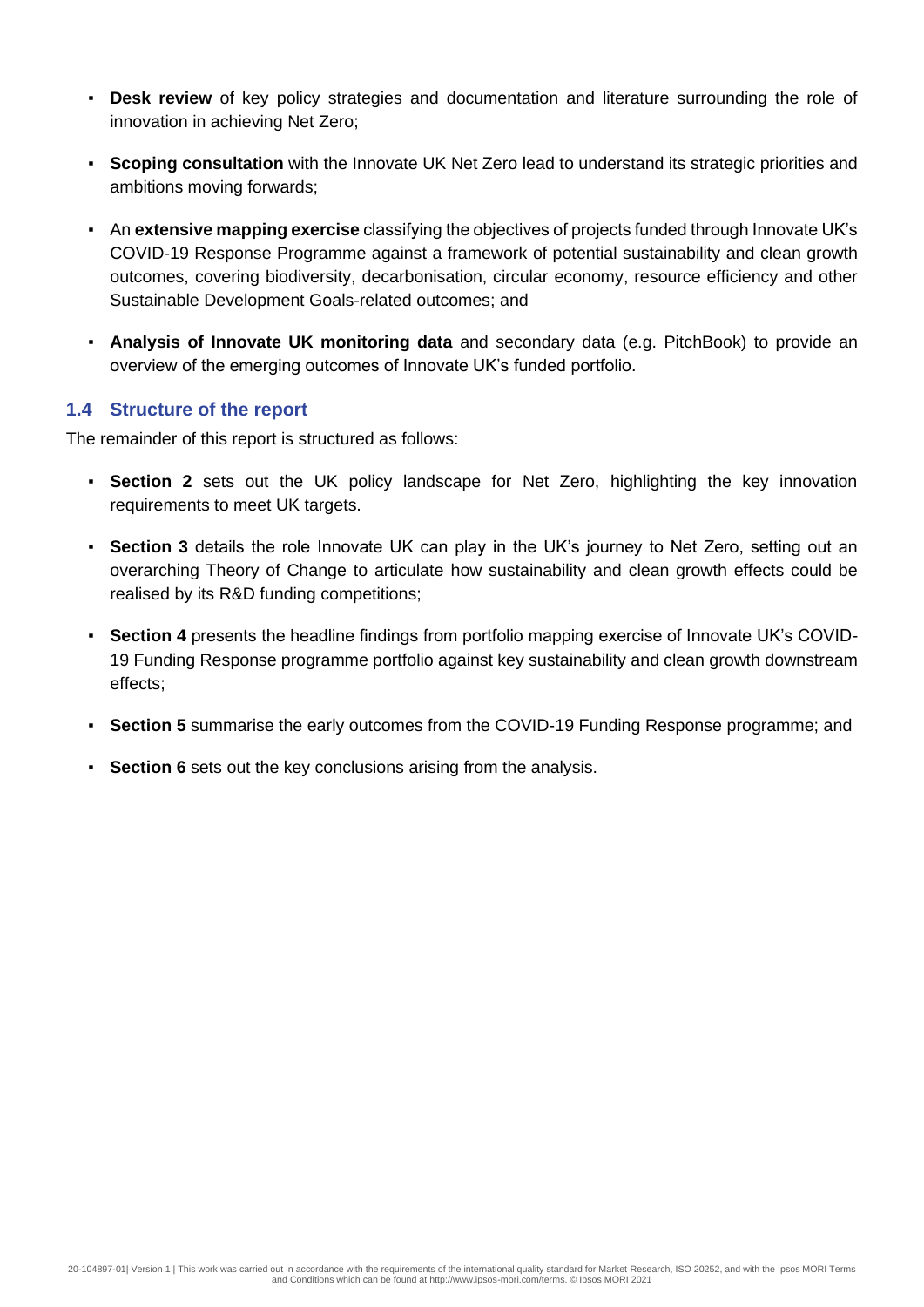### <span id="page-5-0"></span>2 Net Zero and innovation

This section provides an overview of the Net Zero in the UK, detailing the current UK policy landscape and ambitions relating to Net Zero and setting out the key innovation challenges and requirements to decarbonise key sectors. It then sets out the case for Government intervention and outlines the Government's current support to address the innovation challenges that must be overcome in order to meet UK Net Zero ambitions.

### <span id="page-5-1"></span>**2.1 Net Zero policy**

In June 2021, the UK became the first major economy to pass laws to end its contribution to global warming by 2050, cutting emissions by 78% by 2035 compared with 1990 levels and bringing the UK more than three-quarters of the way to Net Zero by 2050. Progress towards this ambition are underpinned by a series of UK policies, which are outlined in the following subsections.

### 2.1.1 Net Zero and Clean Growth

The 2017 Clean Growth Strategy<sup>1</sup> set out policies and proposals to deliver economic growth and decreased emissions in line with the Committee of Climate Change's fifth Carbon Budget aiming to reduce emissions intensity by 5% per year until 2032. The strategy sets out two key objectives, to:

- meet domestic commitments at lowest possible net cost to UK taxpayers, consumers and businesses; and
- meet the social and economic benefits for the UK from this transition.

To achieve these objectives, the strategy placed emphasis on developing an environment that can nurture low carbon technologies, processes and systems that are as cheap as possible and can bring social and economic benefits – i.e. through higher quality homes, energy efficient buildings and healthier places to live and work, reduced heat waste to reduce bills, accelerated low emissions vehicles; and enhanced UK security by delivering a more diverse and reliable energy mix. It identified eight core areas for intervention which form the focus of investment schemes, innovation programmes, regulatory initiatives and other government enables. They are summarised in Table 2.1.

### **Table 2.1: Areas of government intervention to support clean growth**

| 1. Accelerating Clean Growth                         | 5. Delivering Clean, Smart, Flexible Power                      |
|------------------------------------------------------|-----------------------------------------------------------------|
| 2. Improving Business and Industry Efficiency        | 6. Enhancing the benefits and value of our natural<br>resources |
| 3. Improving Our Homes                               | 7. Leading in the Public Sector                                 |
| 4. Accelerating the Short to Low Carbon<br>Transport | 8. Government Leadership in driving Clean<br><b>Growth</b>      |

Source: 2017 Clean Growth Strategy

This strategy provides a foundation that was designed to remain flexible and there have already been relevant policy developments since, including the Industrial Decarbonisation Strategy (summarised below), the Ten Point Plan (see 2.1.2) and Build Back Better.

<sup>1</sup>BEIS, 2017, Clean Growth Strategy

<sup>20-104897-01|</sup> Version 1 | This work was carried out in accordance with the requirements of the international quality standard for Market Research, ISO 20252, and with the Ipsos MORI Terms and Conditions which can be found at http://www.ipsos-mori.com/terms. © Ipsos MORI 2021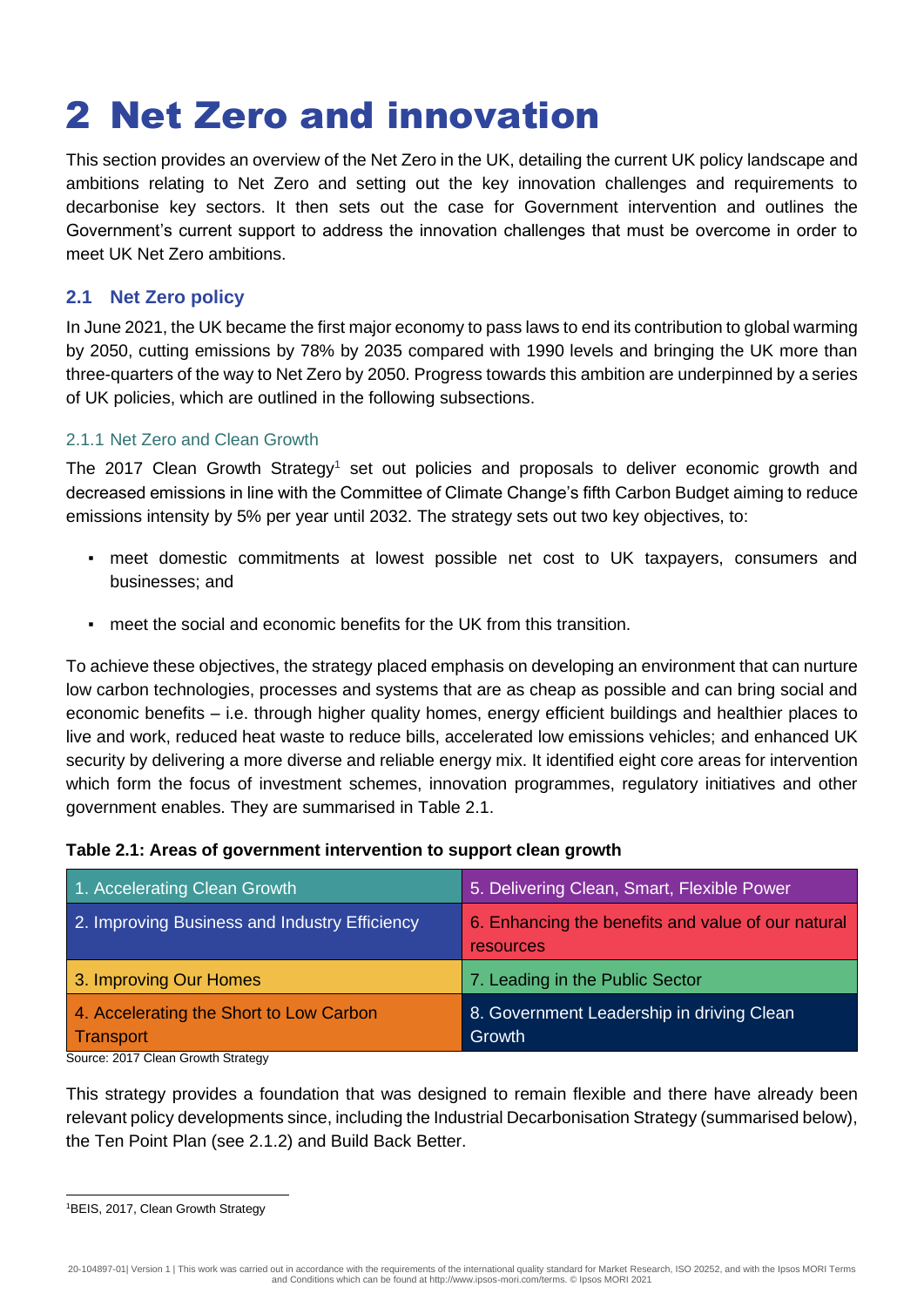**The Industrial Decarbonisation Strategy<sup>2</sup>** published in March 2021 covers the full range of UK industry sectors: metals and minerals, chemicals, food and drink, paper and pulp, ceramics, glass, oil refineries and less energy-intensive manufacturing. The aim is to show how the UK can have a thriving industrial sector aligned with net zero target. It sets out the ambition for decarbonising industry to reduce emissions by at least two-thirds by 2035 and by at least 90% by 2050 with 3 MtCO2 captured through CCUS and around 20 TWh switching to low carbon fuels by 2030. It provides policy principles, priorities and frameworks that will be used to address outstanding barriers to decarbonisation. This include specific measures that will help unlock investment in decarbonising the sector whilst ensuring that industrial products don't significantly impact end-consumers financially.

Beyond specific net zero commitments, the UK is committed to moving towards a more circular economy, biodiversity and the Sustainable Development Goals (SDGs).

- **The 25 Year Environment Plan**<sup>3</sup> sets out a policy framework and roadmap of how the UK will double resource productivity and achieve zero avoidable waste by 2050.
- Regarding UK's **biodiversity**, in September 2020 the Prime Minister committed to protect 30% of UK's land by 2030 to support the recovery of nature<sup>4</sup>. More recently the **Dasgupta Review**<sup>5</sup> makes the case for sustainable economic growth and argues that development should be approached by linking ecology with our economic activity. It proposes prioritising conservation and restoration of natural assets to sustain and enhance their supply.
- As a signatory to the UN's **2030 Agenda for Sustainable Development**, the UK is committed to delivering the 17 Sustainable Development Goals (SDGs) domestically and to contributing to their achievement on the global stage. The SDGs are wide-reaching and address issues including poverty, inequality, social inclusion, access to health and education, and climate change. As well as implementing specific programmes targeted at achieving the individual goals, the UK government is also mainstreaming their implementation into broader policy initiatives. The Office for National Statistics (ONS) collates and provides data to the UN on each of the "global indicators" used to measure progress against the different SDGs.

### 2.1.2 Government's Ten Point Plan

In November 2020, the Government published its Ten Point Plan for Green Industrial Revolution<sup>6</sup>, setting out how the UK can take advantage of the opportunities presented by the shift to net zero in the context of the COVID-19 crisis. It pledges £12 billion investment, with expectations to leverage up to three times that in private investment, by 2030 in ten key policy areas:

- Three sources of cleaner, greener energy involving large supply chains, fuelling growth and jobs in new and existing sectors across the economy: **advanced offshore wind, low carbon hydrogen** and **new nuclear power**.
- Changes to the ways we **commute, travel and transport goods** by accelerating the shift to electric vehicles and, as polluting cars become less prevalent; it is hoped more people will take up cycling, walking or journeys on public transport, facilitated by £5bn of government investment in cycle lanes,

<sup>2</sup> BEIS (2021) "Industrial Decarbonisation Strategy'

<sup>3</sup> DEFRA, 2019, A Green Future: Our 25 Year Plan to Improve the Environment

<sup>4</sup> Prime Minister's Office, DEFRA and The Rt Hon Boris Johnson MP, 2020, PM commits to protect 30% of UK land in boost for biodiversity.

<sup>5</sup> HM Treasury, 2021, The Economics of Biodiversity: The Dasgupta Review

<sup>6</sup> BEIS, 2020, The Ten Point Plan for a Green Industrial Revolution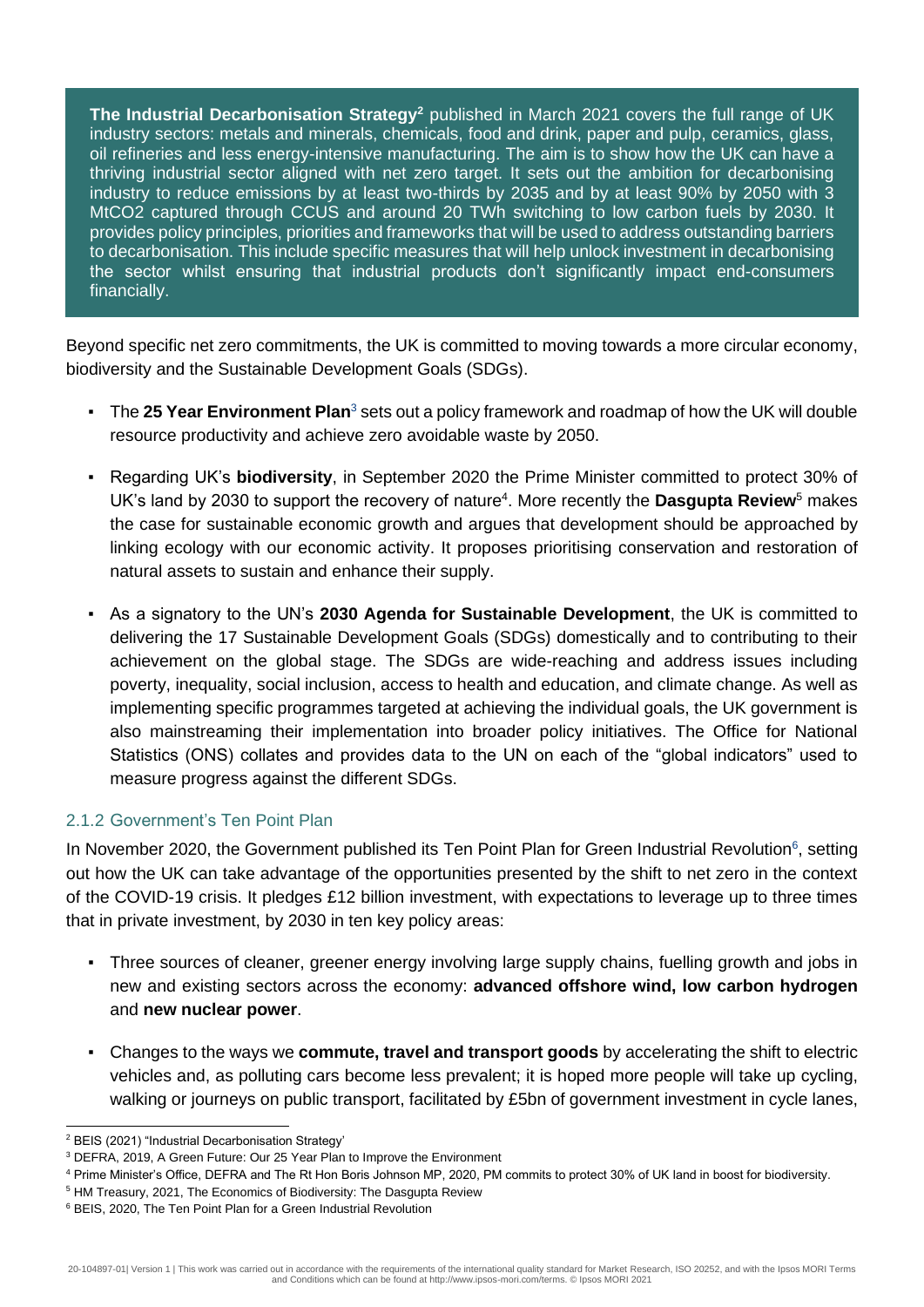low traffic neighbourhoods; and a commitment to invest substantial sums into various initiatives that promote net-zero travel and greener fuels for plane and boat travel.

- Promotion of green transformation across the economy by **making our buildings more energy efficient** through improved heating methods and insulation; **establishing new National Parks and Areas of Outstanding Natural Beauty** (AONB) to protect land, create jobs and contribute to the process of carbon capture through tree planting and peatland restoration; and **developing the carbon capture, usage and storage (CCUS) industry.**
- **Green finance and innovation** in the nine aforementioned policy areas to ensure the plan can flourish - the Government is committed to improving access to 'green finance', aiming to meet the its R&D investment target of 2.4% of GDP by 2027.

### 2.1.3 Government Net Zero innovation programmes

In 2016, BEIS launched its £505 million Energy Innovation programme (EIP), targeting key net-zero innovation opportunities using a whole energy system approach to accelerate the commercialisation of low-carbon technologies, systems and processes in power, buildings and industry sectors. It was set up in tandem with the Energy Innovation Board, whose remit was to provide strategic oversight of public programmes on energy innovation, identify opportunities for collaboration, ensure alignment to strategic priorities and provide governmental recommendations. The board has since been renamed the Net Zero Innovation Board. In September 2021, EIP was replaced by the £1 billion Net Zero Innovation Portfolio<sup>7</sup> was launched, providing funding for low-carbon technologies and system and decreasing the costs associated with decarbonisation.

### <span id="page-7-0"></span>**2.2 Role of innovation**

Innovation is playing, and will continue to play, an important role in achieving Net Zero policy objectives. Whilst innovation may not be a 'sufficient' condition for success (regulation, market processes and changes in behaviours must all play a part in this fundamental transition) it is a 'necessary' condition. Innovation is necessary because achieving Net Zero will require fundamental improvements in how:

- we continue to increase our energy supply from renewable and low carbon sources;
- we store and transmit electricity especially in ways that allow the national grid to be more efficient as an integrated system (including the use of electric vehicles as part of national battery 'assets');
- efficiently we use energy in transport (land, air and sea), construction and civil engineering thus reducing wasted energy (through better thermodynamic efficiencies) and reducing GHG emissions both via these thermodynamic efficiencies and from more targeted advances;
- able we are to absorb carbon dioxide from the atmosphere, oceans and in our emissions from industrial activity;
- we substitute between different production technologies and between different type of GHG (especially as regards substituting CO2 emissions for far more damaging methane emissions); and

<sup>7</sup> Programmes include: Future Offshore Wind (FOW) Demonstrator Programme, Low Carbon Hydrogen Supply 2 Competition, Carbon Capture, Usage and Storage (CCUS) Innovation 2.0 competition; Industry of Future Programme; Biomass Feedstocks Innovation Programme <https://www.gov.uk/government/collections/net-zero-innovation-portfolio>

<sup>20-104897-01|</sup> Version 1 | This work was carried out in accordance with the requirements of the international quality standard for Market Research, ISO 20252, and with the Ipsos MORI Terms and Conditions which can be found at http://www.ipsos-mori.com/terms. © Ipsos MORI 2021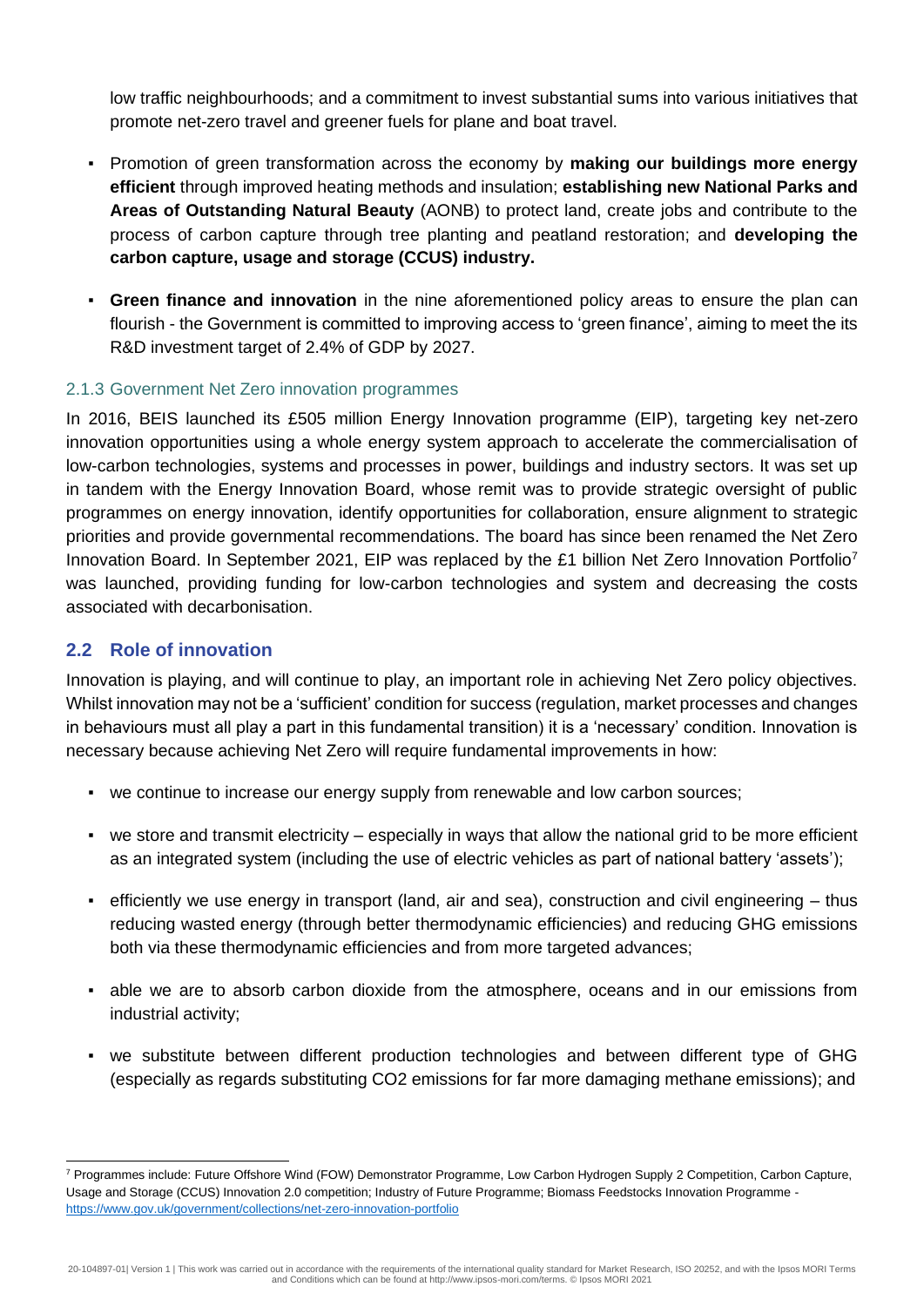▪ substitute between different types of consumption – given that some types of consumption have lower GHG emissions that others.

### <span id="page-8-0"></span>**2.3 Innovation challenges in delivering the Clean Growth Strategy**

The UK's Clean Growth Strategy (CGS)<sup>8</sup>, published in 2017, provides a long-term policy framework intended to facilitate the decoupling of economic growth and GHG emissions. This transformation can be measured using the Emissions Intensity Ratio (EIR): the ratio of CO2 equivalent GHG emissions to each £1m of GDP. This change has been evident in the UK since the early 1990s, with an annual average decrease in the EIR of 4 per cent up to 2017. Less precise official estimates for 2020 suggest that the EIR dropped markedly to 480 in that year due largely to the pandemic<sup>9</sup>. At present, it is unclear what level the EIR will 'bounce back' to as the economy recovers from the pandemic. However, the long-term downward trend is expected to continue after this economic shock.

As the CGS recognises, the drivers of this profound transformation are broad ranging in scope. The policy measures span business, homes, transport, natural capital and agriculture and consider regulatory and tax delivered change drivers. Whilst some details of the 2017 policy measures have evolved, the overall policy intent remains and is further strengthened by COP26.

Innovation plays a prominent role in the CGS, with a strong emphasis on fostering a research and competitive industrial environment able to encourage clean growth over the long term. This is reflected in the following quote from the CGS:

### *"We cannot predict every technological breakthrough that will help us meet our targets. Instead, we must create the best possible environment for the private sector to innovate and invest." (CGS, 2017, page 47)*

Innovation plays a particularly important role in the CGS due to the emphasis on generating new types of industrial activity and jobs as part of the clean growth ethos. For example, further boosting the UK's offshore wind industry thus both increasing renewable energy supply and creating a new industrial supply chain. Whilst current offshore wind generation systems are a fairly mature set of technologies the pending development and use of floating offshore wind systems is an important emerging area that will require significant innovation – and there are currently a range of alternative design concepts under consideration at an international level. Other innovation aspects span road vehicle electrification and the consequent importance of battery technologies through to the anaerobic fermentation of organic waste.

As stressed above, the CGS is not prescriptive with regards to innovation – it focusses on creating the optimal enabling conditions for clean innovation across a breadth of industries and activities. Consequently, Innovate UK's innovation support delivered via the pandemic response has the potential to support the delivery of the CGS, and via that the Net Zero ambition, in new and unexpected ways – a familiar aspect of innovation during crises. This, in turn, poses the question: **in which respects has Innovate UK supported innovation during the pandemic introduced new and unexpected innovation options and exploitation pathways able to contribute to the Net Zero policy agenda?**

<sup>8</sup> https://assets.publishing.service.gov.uk/government/uploads/system/uploads/attachment\_data/file/700496/clean-growth-strategy-correctionapril-2018.pdf

<sup>9</sup> <https://backup.ons.gov.uk/wp-content/uploads/sites/3/2021/09/Greenhouse-gas-emissions-intensity-UK-2020-provisional-estimates.pdf>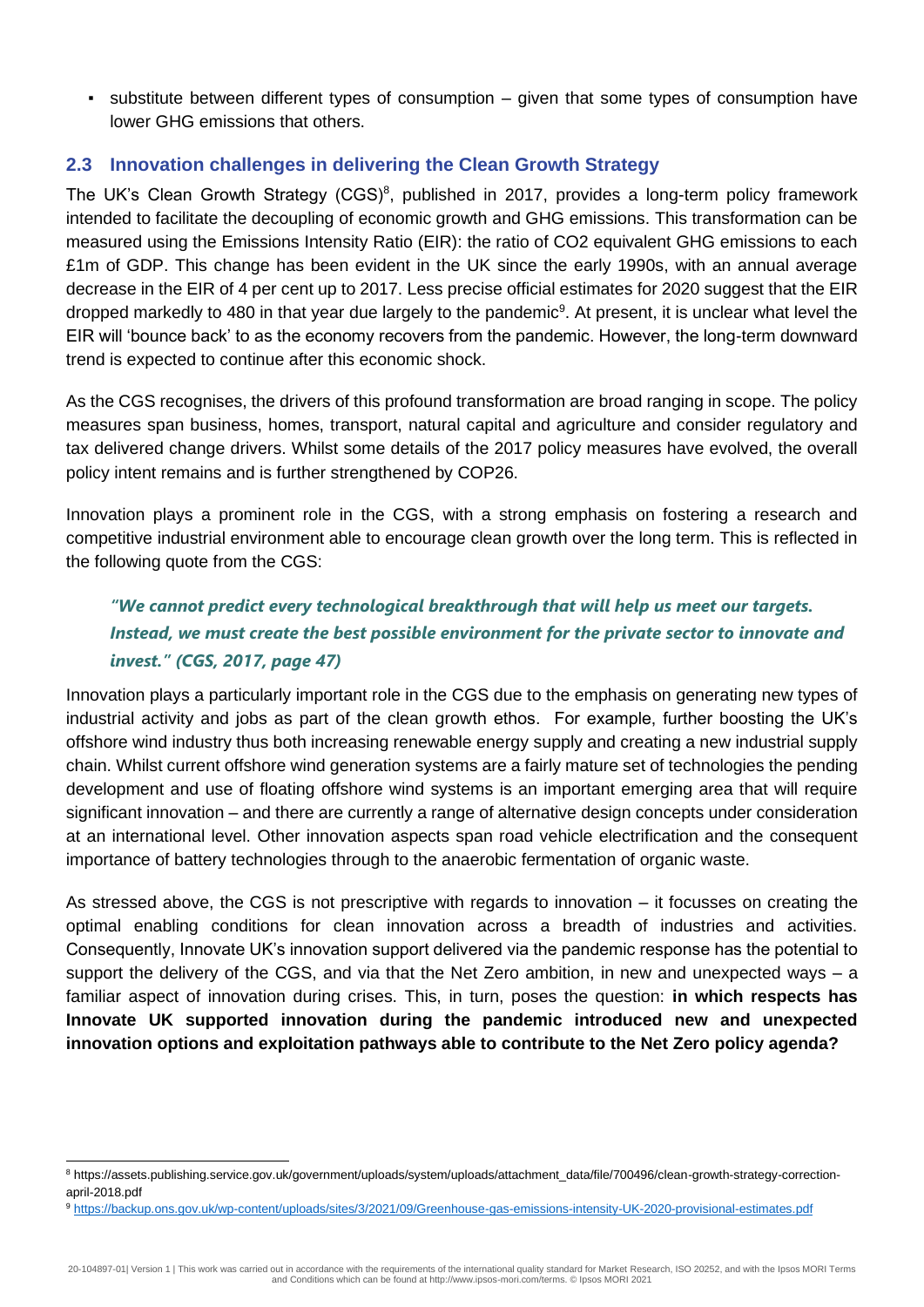### <span id="page-9-0"></span>**2.4 Role of Government**

Whilst the broader policy framework can facilitate meeting Net Zero objectives, especially via the regulatory and taxation dimensions, the science and innovation responses that need to take place will require additional government support. There are three key reasons for this:

- 'Upstream' exploratory R&D is required to create new innovation options prior to it being possible to estimate whether or not these innovation options are practical and might be translated into real new systems and solutions. This type of R&D, much of which is classified as 'basic research', is precompetitive and provide a knowledge feedstock that can be drawn upon in a multitude of ways. Whilst this type of upstream research is beyond Innovate UK's direct remit, there is the important role of 'feedback R&D', the process via which downstream application-oriented activities can uncover challenges that require for fundamental investigation – and can sometimes lead to unexpected scientific breakthroughs. It is therefore important to identify any cases of this type of feedback R&D in Innovate UK's pandemic response.
- Secondly, the broader 'public benefits' from R&D and associated innovation can (vastly) outweigh the private benefits created by private investments in science and innovation by addressing the physical risks associated with climate change. This type of benefit is referred to as 'positive externalities' because they make a useful contribution at a more general level – such as reducing environmental damage and its socioeconomic consequences. The knowledge spillovers via which innovation know-how (and intelligence on intellectual property and other competitive aspects) spreads across, and benefits, multiple businesses is an important aspect of these positive externalities. These knowledge spillovers drive both spatially concentrated 'agglomeration economies' that boost innovation performance and also tend to flow along supply chains too (creating collective benefits that are less spatially concentrated – particularly in systems integration industries like aerospace and offshore wind).

These knowledge spillovers also accumulate over time via collective industrial experience, an aspect referred to as 'technological accumulation' – the greater the collective innovation experience in a given technology (or system of technologies) the stronger the innovation capability for future exploitation. This process of technological accumulation can be particularly important if, as can happen in a crisis response, new types of technology are created that generate new areas for technological accumulation that benefit multiple businesses.

Thirdly, government support can be required to 'de-risk' potential innovations to the points at which private sector investments are feasible. The essence of this de-risking process is to get to the position at which it becomes possible to estimate the investment risks and investment rewards with sufficient precision to make a rational and well-informed decision. Once this quantification of investment risks is possible it is often necessary for government funding to continue to play a role in de-risking things to the point that 'bankable feasibility' is achieved. Prior to such conditions being reached there is too much uncertainty over financial feasibility or the 'numbers don't add up' financially – which severely restricts business investment. Near of full-scale technology and systems demonstrators play a vital role in this de-risking process because they provide the most accurate basis for estimating technical and business risks (i.e. nasty business surprises are far less likely if these demonstrators are available).

Meeting Net Zero ambitions will also involve 'transition risks' in that the achievement of policy goals will potentially have negative impacts on asset values and the profitability of business models that involve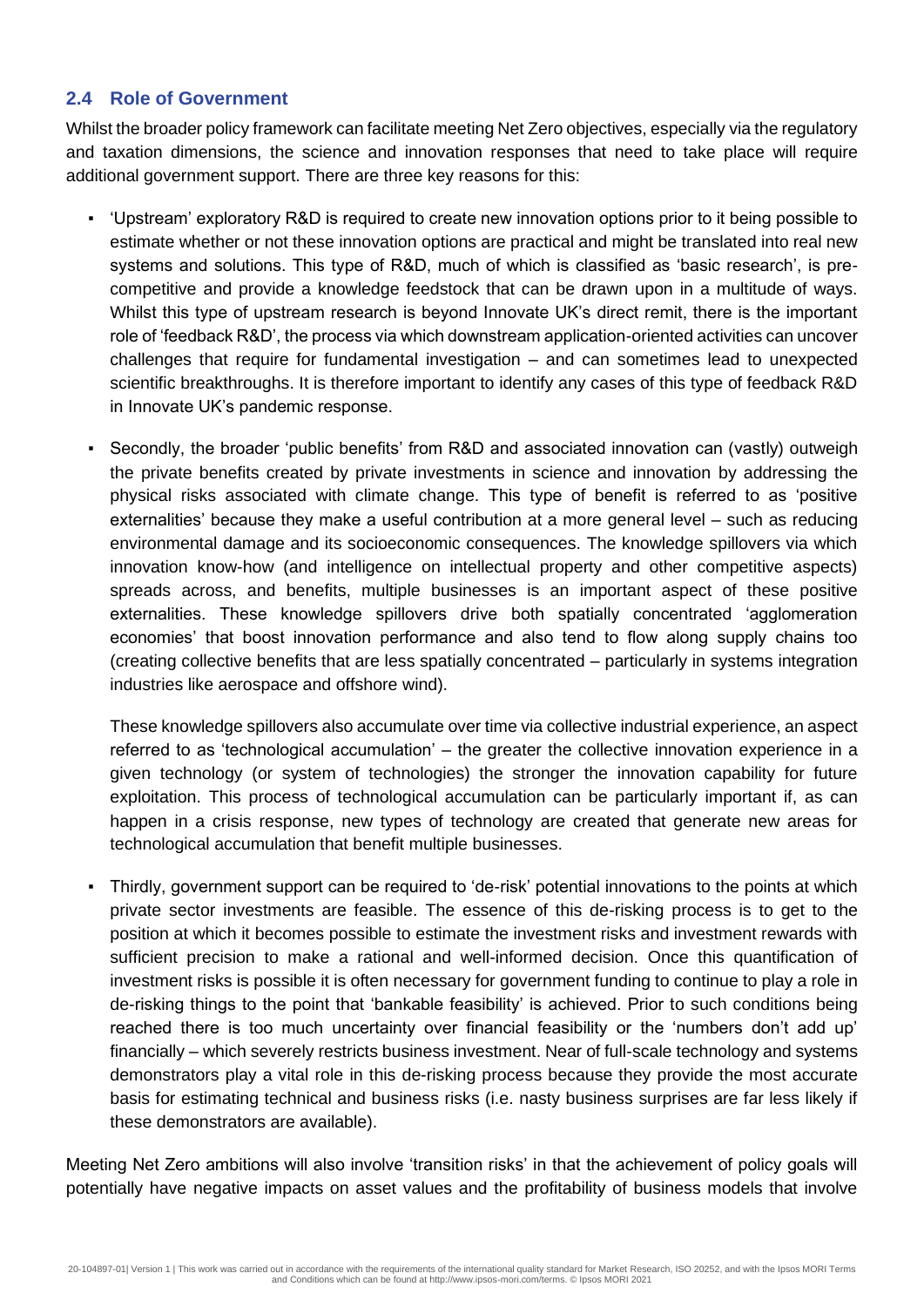significant emissions (e.g. oil and gas extraction). The adverse effects of these transition risks may not be evenly distributed across groups of workers, who may find it difficult to adapt if their skillsets are difficult to redeploy in other sectors. Public support for innovation will also help address negative externalities that may arise from these processes, by finding alternative, cleaner, business models and production processes and helping to safeguard jobs or creating alternative employment opportunities.

It is important to stress that digital technologies and simulations ('digital twins') in particular can play a very useful role on this investment de-risking process by allowing the substitution of virtual digital demonstrators for more costly and longer lead time physical demonstrators. The ability to re-configure demonstrators faster and more cheaply than hardware-based demonstrators is a particular advantage for cost-effective innovation. Consequently, any evidence that Innovate UK's pandemic response has supported digital demonstrators relevant to Net Zero ambitions is an important area to examine.

### 2.4.1 The impact of the COVID-19 response on Net Zero relevant innovation

History tells us that innovation is stimulated by crises that both speed-up innovation processes and openup new, often unexpected, innovation opportunities. In innovation terms, crises are periods of 'fast history': crisis-stimulated scientific and technological progress shapes future progress over the long-term. Innovation is boosted because the consequences of not innovating become very severe (even to the level of existential threat) leading to a re-balancing of the risk-reward relationship in ways that encourage more ambitious and potentially transformational research and innovation (R&I).

Put succinctly, the 'do nothing' case becomes especially unattractive and even fatal to the economy, society and/or the environment. Indeed, disruptive/transformational innovation can be a consequence of crises, sometimes bringing forward the obsolescence of, or re-directing, otherwise well-established trajectories of technological advance.

From this perspective there are the following aspects to consider as regards the impact of the pandemic on the Net Zero challenge:

- **Promoting short-term adaptation:** In the short term, there is demand for innovations to facilitate adjustment to the new circumstances that businesses and consumers find themselves in. This will include 'pivoting' to adjacent (or digital) business models that allow firms to secure new streams of revenue, technological innovation to enable businesses to open in a COVID-19 secure way, or facilitate transition to new working practices (e.g. addressing cybersecurity threats created by home working, productivity monitoring software).
	- − For example, a technology to improve the efficiency and sustainability of supermarket home deliveries catalysed by the substantial growth in demand as a result of COVID-19, which required an increase in delivery time slot specification and flexibility.
	- − Indeed, the pandemic response stimulated a range of transport and shipping logistics delay prediction and inter-model optimisation innovations. For instance, AI software able to automate the logistics of positioning delivery drivers and software for predicting delays across rail and air transport to ensure that airports can manage passenger journeys to and from airports - especially by rail. This type of optimisation is important for managing over-crowding risks at transport hubs (with consequent infection spreading risks). In general, these innovations tend to exhibit crisisdriven innovation acceleration impacts – these innovations are likely to have taken place anyway but the public support brought them forward in time, with consequent public benefits (both in a pandemic context and longer term).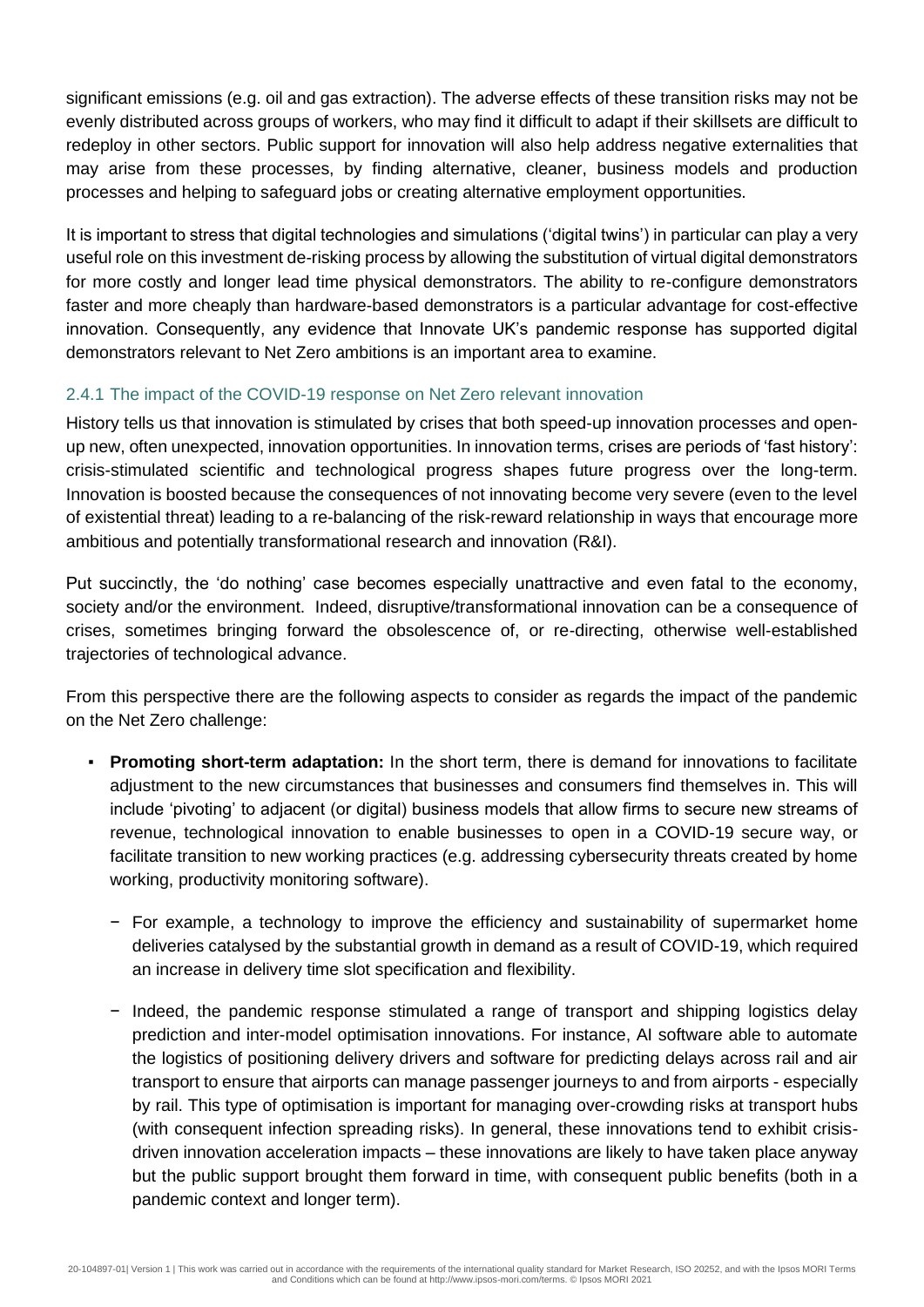- **Exploiting long term opportunities**: There are also opportunities for transformative innovation that addresses long-term opportunities created (or enhanced) by the COVID-19 pandemic. These are likely to arise from permanent changes in attitudes and behaviour produced by the pandemic, and may link more closely to broader Government priorities around decarbonisation of the economy and 'levelling-up'. (e.g. if the pandemic has enabled firms to adopt 'distributed' business models organised around remote working, the pull of agglomerative forces that encourages the clustering of high value service sector activities in urban areas may weaken).
	- − For example, there is a project developing a range of complementary digital solutions via a platform that coordinates safe office occupancy, facilitates collaboration and physical access. The aim is to create a network of Covid Secure distributed 'co-working' office spaces, flexibly available via a subscription model, across previously unfeasible locations. The focus is on the 'market towns' and brown-field properties currently ignored by developers as too small to be profitable. By minimising travel distances and utilising market town 'rural' hub locations the aim is to enable people to commute by public transport or walking/cycling. addresses work/life balance, transport pollution and productivity.
	- − In addition, support has been provided for innovation scoping work on biohydrogen production for public transport using household waste and eliminating waste from the parcel shipping industry via circular supply chain developments and; a hydrogen-powered bus engine using a hydrogen reactor heat exchanger allowing moderate pressures this diminishing the safety concerns for onboard high-pressure hydrogen storage. These types of innovation are less directly linked to the pandemic response per se, but do reflect behavioural vulnerability-related factors associated with an increased awareness of the importance of decarbonisation of the economy and 'levelling-up' –as a major innovation impetus. Again, many of these innovations can be classed as innovation acceleration-related – bringing forward advances likely to have happened at a later date.

The innovation acceleration evident in the above examples reflects the ways in which the history of major crises is also a history of more rapid technological progress, leaving a legacy of strong public value benefits created by more timely access to useful advances.

One important aspect of the pandemic from a Net Zero challenges perspective is the social psychology of vulnerability and its longer-term consequences of a range of behaviours. COVID-19 has not just resulted in an economic shock, it is also likely to have increased awareness of our vulnerability to future threats – including climate change. Although evidence of this type of psychological legacy has yet to appear, it is plausible that, as with previous crises and wars, social attitudes and assumptions will have been shaped by the collective experience of the pandemic and its aftermath. This reaction, in turn, will help to focus attention on the ways in which innovation in the post-pandemic era can help to reduce both the likelihood and consequences of future threats – including climate change.

From this psychological angle, innovation has the advantage that "something can be done" – it is an active shaper of the future rather than a passive reaction to the future. Although innovation activities, and the investments in them, will be fairly de-coupled from this social psychological aspect, the public acceptance of novel technologies, systems and knowledge is likely to be more positive, thus encouraging the dissemination and adoption of Net Zero innovations. This is a very important aspect moving forwards because Net Zero assisting innovations will only contribute to de-carbonisation when they are widely adopted. In many markets, consumers will have a choice between more and less Net Zero friendly products and services, including what they are willing to pay *extra* for less carbon intensive products and services (as is clear currently in car purchases/leasing and in household electricity and gas tariffs).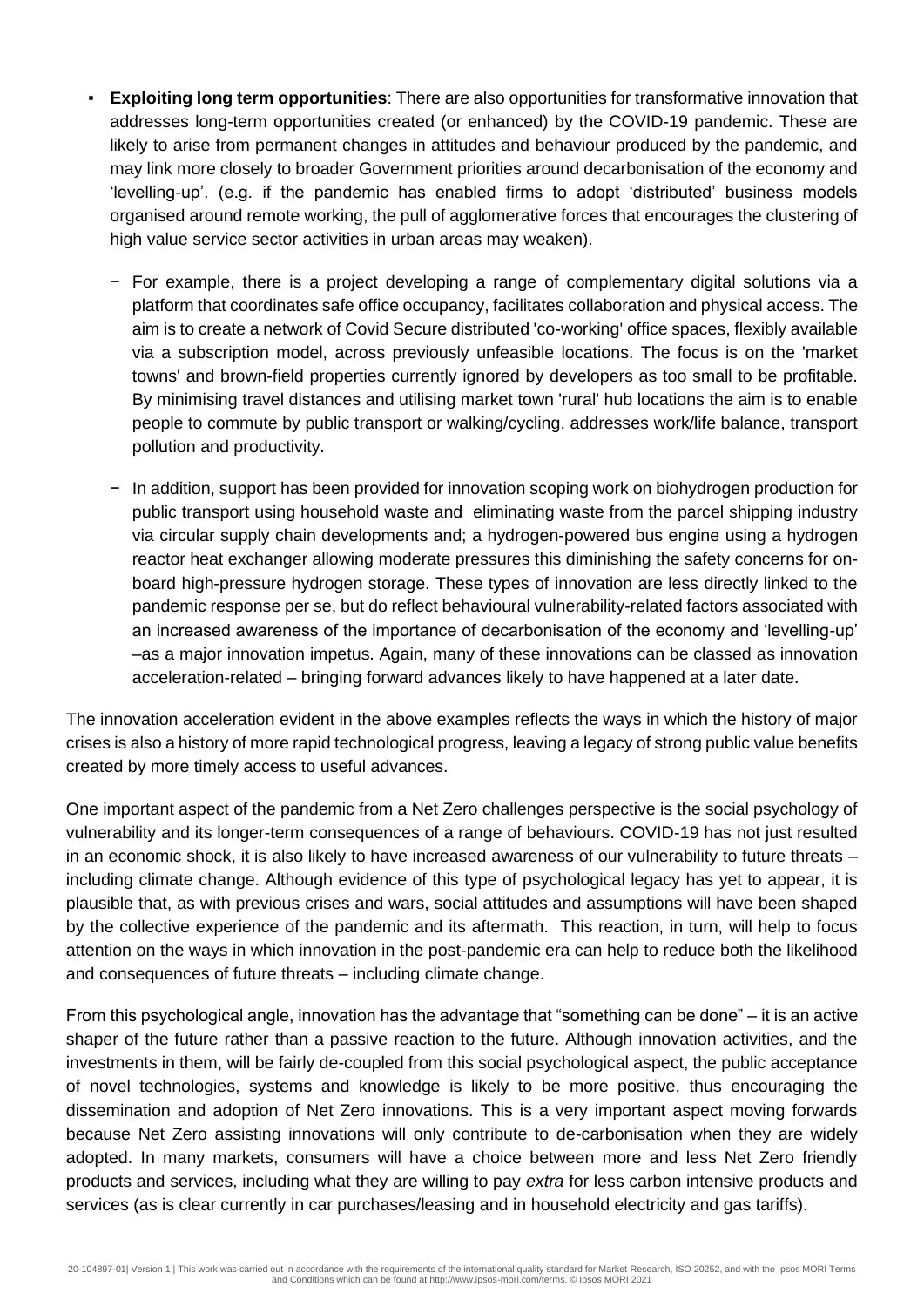Given the familiar ways in which new product innovations (which can be relatively expensive) are followed by a subsequent process innovation focus with the aim of eventually reducing production (and use) costs, this willingness to pay a premium by early adopters acts as a key innovation enabler. Without early adopter consumers being willing to pay a price premium to launch a new product able to contribute to Net Zero ambitions we are less likely to achieve these goals – even if that innovation eventually results in a cheaper product than the more polluting technology it replaces. The social psychology of risk dimension assists in this respect because it helps to shape (the critically important) early adopter's willingness to pay preferences. This means that social perceptions of vulnerability help governments to achieve Net Zero goals via driving early adopter behaviours.

Consequently, to the extent that the pandemic has influenced the 'social psychology of risk' this collective experience may have also changed the prospects for the diffusion and adoption of less environmentally damaging products and services enabled or created by innovation. In the long-run, and at a global level, these innovation-enabled Net Zero solutions can help to drive more socially-equitable advances because as process innovations drive costs down (as they have been doing in photovoltaics for some time now) the older technology vintage equipment becomes more affordable for lower income groups in developing economies. Thus, whilst the innovation-intensive economies will tend to move ahead in continually advancing Net Zero enabling technologies the eventual global diffusion of the older vintages of these technologies at far lower cost levels will be a key driver of the planetary response to climate change.

### 2.4.2 Conclusions on the role of innovation in contributing to Net Zero objectives

The following key policy points are highlighted by this discussion:

- **The regulation-innovation nexus is crucially important** especially in setting and facilitating innovation objectives with the potential to contribute to Net Zero. Market processes alone will not deliver Net Zero objectives unless market prices are forced to reflect the broader costs of climate change related damage (e.g. via emissions trading and carbon taxes). Innovate UK support for clean innovation contributes to the broader national response to these enabling conditions by generating the technological options with the potential to respond to these changed market conditions.
- **Innovate UK along with UKRI more generally has a key role to play in the transition to Net Zero** – the science and innovation that will help to de-carbonise the economy requires: (a) a knowledge 'feedstock' of potential options to innovate, (b) a recognition that the wider social/public benefits exceed the private benefits from cleaner innovation and (c) the ability to de-risk the innovation process in ways that allows market processes and associated investments to function effectively. This de-risking is facilitated by the combined benefits of access to collaborative R&D networks, specialised testing facilities (especially large-scale testbeds etc), digital twins, and targeted financial support for demonstrating proof-of-concept etc. This aspect of government support tends to operate in two phases: firstly by quantifying key aspects of the investment risks faced, albeit with very large margins of error and major uncertainties still to be addressed and, secondly, by incrementally reducing these uncertainties and margins of error whilst also improving the overall investment risk profile up to the thresholds at which private investments start to become feasible (albeit with different appetites for risk according to the source of the finance and whether it is equity or debt based). In essence, this a process of investing (publicly) in order to translate substantive uncertainties over commercial potential into quantifiable investment risks – and then focussing on reducing those investment risks. The TRL spectrum reflects the progress achieved in this process. The combined effects of these three dimensions will play an important role in creating the right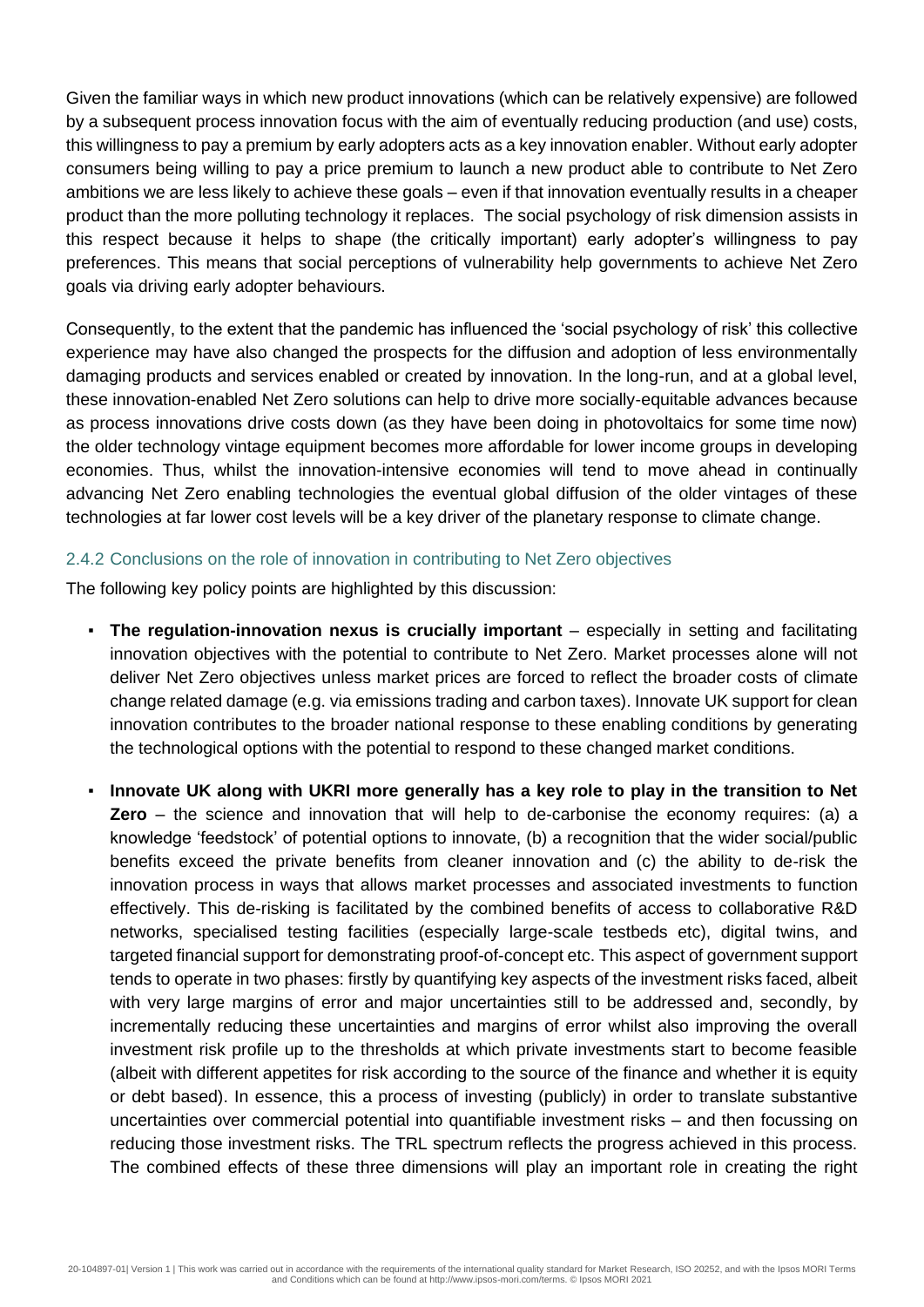conditions for achieving Net Zero. Three illustrative examples of Industrial Strategy Challenge Fund (ISCF) projects are:

- − **Net Zero Teesside** a CO2 pipeline network that will enable captured CO2 from these businesses to be transported to the coast, and onwards to safe, secure offshore storage.
- − **Northern endurance partnership** creating an offshore CO2 transport and storage system connecting two innovative first-of-a-kind onshore capture projects into one initial geological store. The combined onshore anchor projects aim to capture three million tonnes of CO2 annually from 2026, decarbonising 750MW of flexible power at Teesside. It will reduce emissions by one million tonnes a year in Humber by fuel switching the Saltend chemicals park to blue hydrogen.
- − **Energy Superhub Oxford** a transmission-connected network of rapid electric vehicle charging, hybrid battery energy storage, low carbon heating and smart energy management technologies that reduces stress on local grids.
- However**, achieving Net Zero pivots on the enthusiastic** *diffusion and adoption* **of relevant innovations** of this type – without the widespread (especially consumer) demand for the new and evolved products and services created by de-carbonising innovations the necessary transitions will be hard to achieve. Given the importance of the social psychology impact(s) of the pandemic, one area to examine moving forward in a COP26 context is the impact on the adoption of lower carbon products and services compared to 'counterfactual' adoption rates if the pandemic had never eventuated. By implication, the pandemic is likely to have shaped both the supply of Net Zero innovations *and the demand for these clean innovations*. It is the combined effect of these two factors (innovation push *and* demand pull) that will create the most powerful force for delivering Net Zero. *Cleaner innovation alone is a necessary but not a sufficient transformation driver.*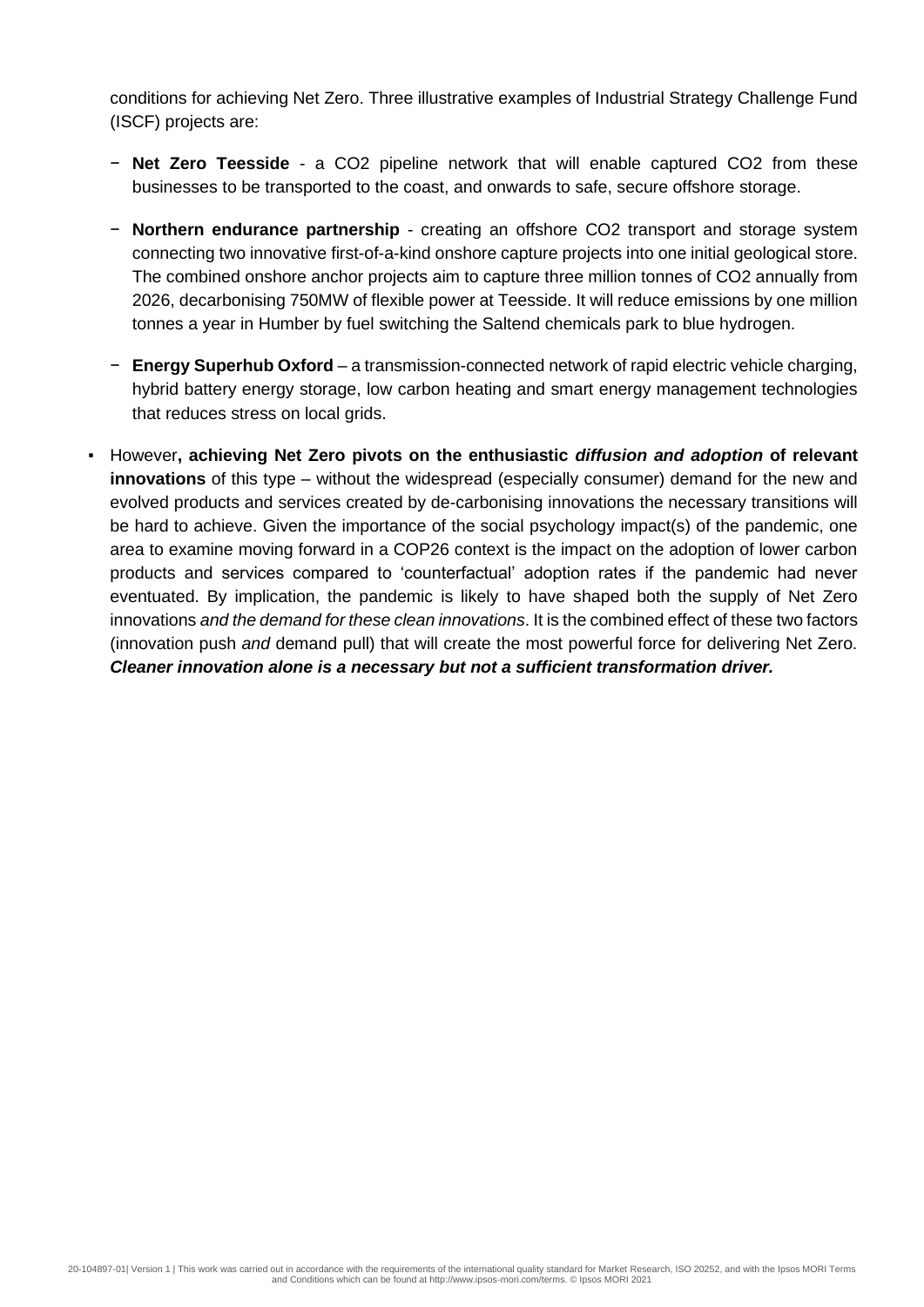### <span id="page-14-0"></span>3 Innovate UK and Net Zero

This section outlines how Innovate UK's funding mechanisms for industrial R&D could be expected to deliver outcomes and impacts that support UK progress towards Net Zero and broader sustainability objectives. This framework was developed as part of the evaluation of Innovate UK's COVID-19 Response Programme and will be used to assess the sustainability outcomes of the projects funded. The inputs, activities, outputs, outcomes and impacts are depicted in an overarching logic model in Figure 3.1.

### <span id="page-14-1"></span>**3.1 Inputs**

Innovate UK will typically support the delivery Net Zero and sustainability objectives through providing funding for industrial R&D. This involves the provision of grants or loans to business-led R&D projects through a competitive awards process. Most programmes will require match-funding from the private sector and collaborative partnerships (though not all).

The development of these competitions will typically involve significant inputs from Innovate UK officials – who will often undertake significant engagement with industry and policy makers to define competition themes and objectives aiming to address specific market or technology challenges. Delivery of competitions is supported by numerous internal teams including the marketing and communications, competitions, and Finance teams. Spending is also placed with external organisations and individuals – such as Independent Assessors, Monitoring Officers, Innovate UK EDGE and Knowledge Transfer Network (KTN).

### <span id="page-14-2"></span>**3.2 Activities**

The inputs above will be used to deliver a range of activities, which can be broadly split across internal activities (processes implemented by Innovate UK) and external activities (activities completed by recipients of grant funding to execute the work programme defined in the application for grant funding).

### <span id="page-14-3"></span>Innovate UK led activities

- **Horizon scanning and establishing scope and focus of competitions**: As part of the competition planning process, Innovation Leads may engage with industry and the wider sector to understand needs and capabilities and develop the scope and eligibility criteria for competitions. This would typically involve speaking at events, meeting with government stakeholders, companies, and academic institutions, and completing desk research.
- **Awareness raising and application support**: Innovate UK Programme Leads and their teams work with the communication teams at UKRI to raise awareness amongst eligible firms. These are usually led by Innovation Leads and supported by KTN staff, who specialise in facilitating knowledge transfer and collaborations in the UK innovation ecosystem. These activities will also help specify and clarify the characteristics of successful funding applications to increase the quality of submissions.
- **Assessment criteria and metrics:** Innovate UK staff developed questions to assess the potential for applicants to generate positive sustainability and clean growth outcomes.
- **Activities supporting management and delivery of R&D funding**: R&D subsidies are allocated through a competitive application process managed by Innovate UK.
- **Monitoring**: Each firm awarded a grant is assigned a monitoring officer (MO) that agrees a framework for monitoring the on-going delivery of the project. This included a project delivery plan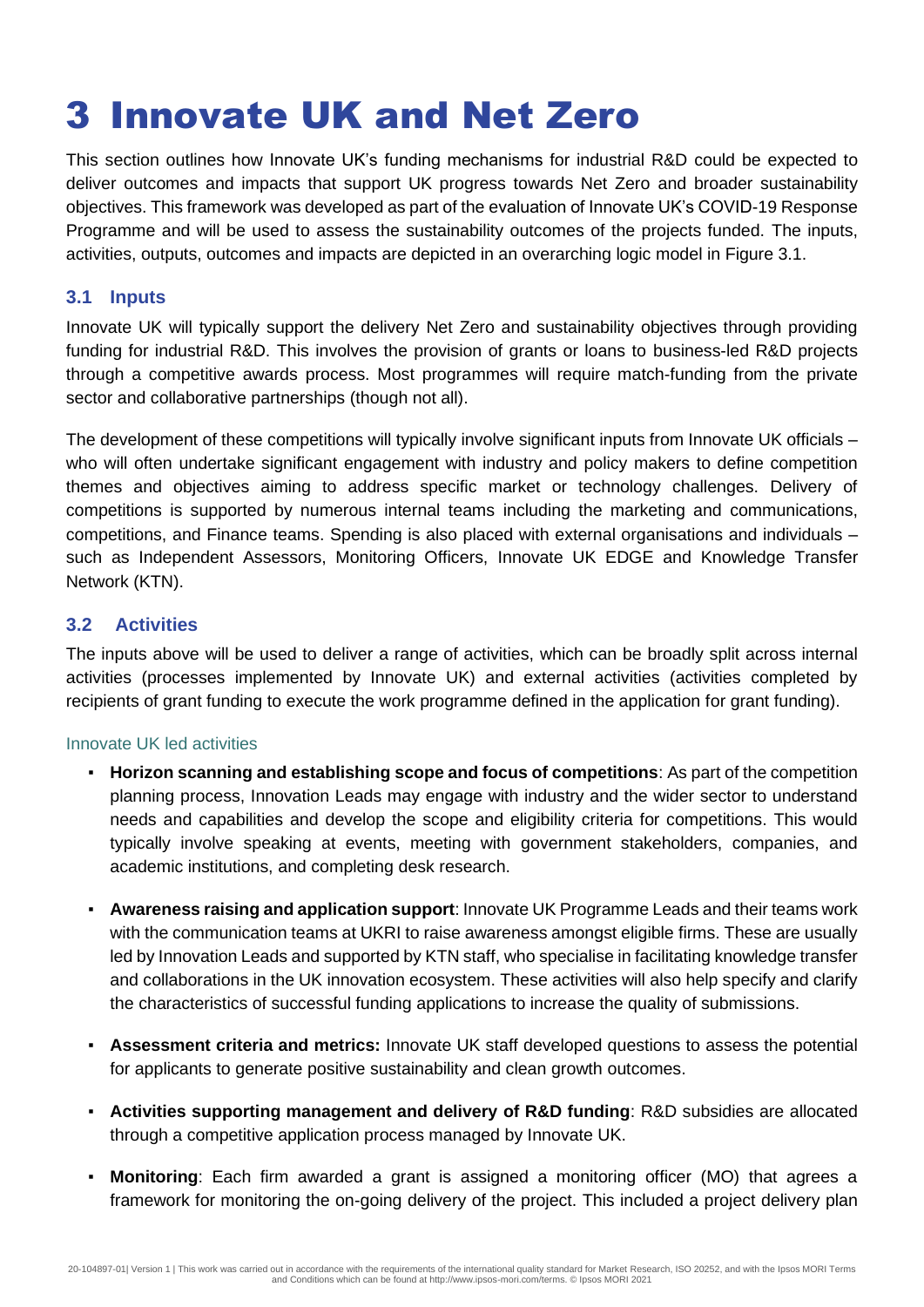and an Exploitation Plan (defining how the intellectual property developed through the project would be eventually exploited), including details on progress towards clean growth outcomes (generated by grant and non-grant activity. Deviations from these initial plans can be agreed with the Innovation Lead.

- **Innovative business support activities**: Innovate UK may provide tailored, holistic business support to help funded businesses understand, develop and exploit emerging and existing market opportunities, at the right price points; adopt new business models and secure finance necessary to take Net Zero innovations to market.
- **Policy activities**: Innovate UK staff may undertake additional coordination activities to link emerging project outputs from funded portfolios to relevant government departments to help inform regulatory changes in novel technology areas and to accelerate exploitation and adoption of innovations. It may also deliver activities to better link private sector investors with Net Zero technologies (e.g. via an investor portal).

### <span id="page-15-0"></span>Applicant led activities

- **Application preparation:** Applicants are required to describe the aims and objectives of their project, the nature of the commercial opportunity, how the funded project will contribute to sustainability and clean growth outcomes, and their proposed work programme and project team in the form of a formal application to Innovate UK. For collaborative projects, this would also involve the formation of a partnership to deliver the project.
- **Delivery of R&D activities:** Delivery of project proposals would mainly involve the delivery of a technical work programme of testing and refining the technology under development in increasingly realistic environments.
- **Market research studies:** In addition to technical development work, project delivery partners may be delivering complementary programme of market research to validate the market for innovation, develop the optimal business model for exploitation and explore process/design related issues. This would typically involve engagement with users (and some proposals would integrate users or customers in the collaboration to support this process).

### <span id="page-15-1"></span>**3.3 Outputs**

These activities would be expected to produce the following outputs:

- **Amended project plans to support sustainability:** Following submission of a successful application to the programme, applicants may modify their existing project plans to contribute to sustainability outcomes in accordance with the competition guidelines and assessment criteria established by Innovate UK.
- **Project research outputs that directly support Net Zero goals:** As part of delivering the work programme, grant recipients may produce a set of research outputs that could be used to progress a technology that will support sustainability outcomes, either through additional technical development or commercial exploitation. Depending on the stage of development or technology area, these outputs can vary and could include academic papers, design specifications, commercial physical or software prototypes, and in some cases marketable products.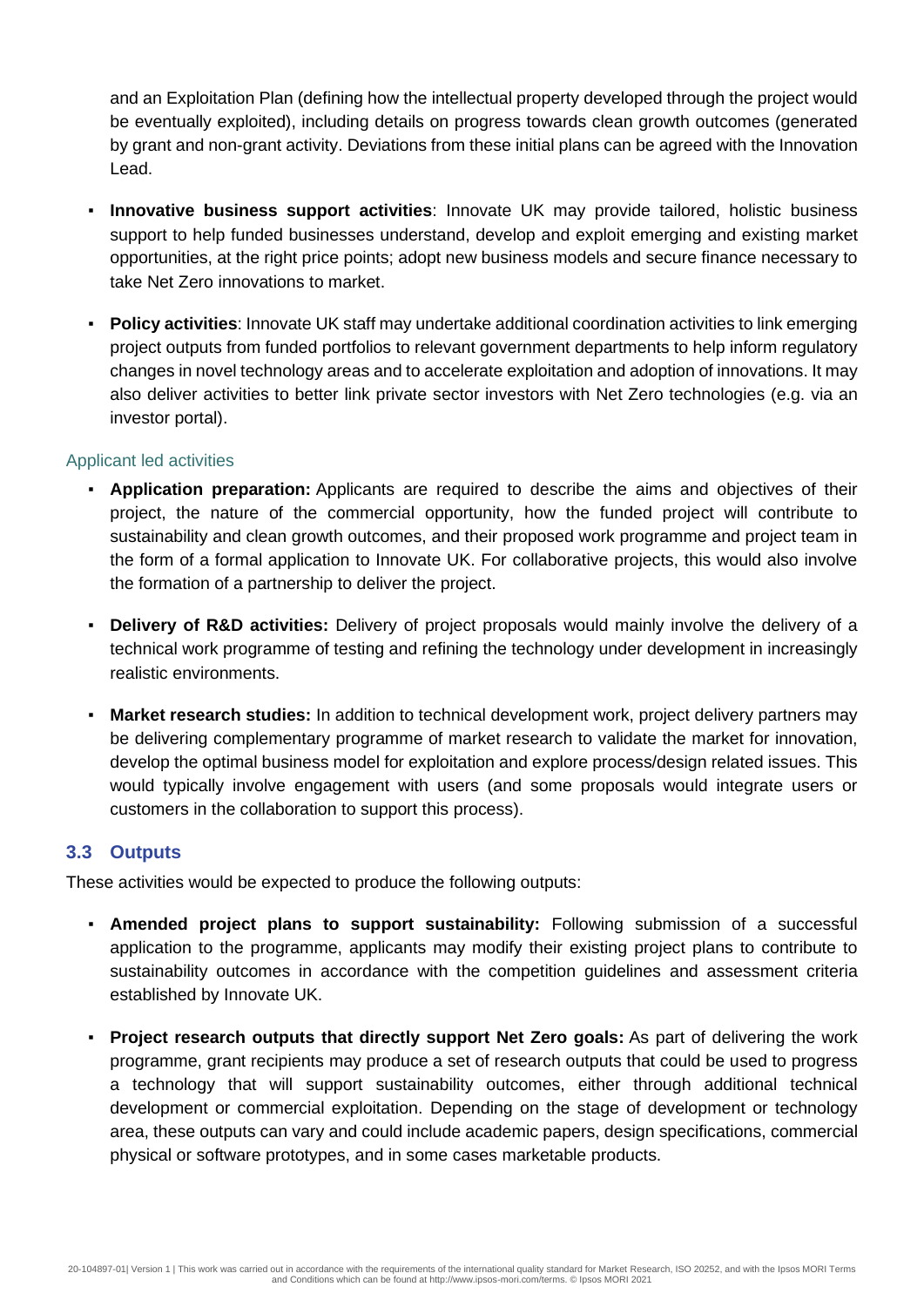- **Demonstrators of innovations supporting sustainability goals**: Projects may produce feasibility studies, describing the potential for developing and implementing a full commercial/industrial demonstration of their technology.
- **Reporting on sustainability outcomes**: As well as in application forms, grant recipients may be asked to complete baseline and end line questionnaires on their consideration of / contribution to sustainability and clean growth outcomes.
- **Market engagements with end users**: Some projects involve activities that are better described as 'market research' or 'business model development' involving the development of links with new customer, investor, supplier or partner contacts to develop or refine the underlying value proposition, optimal commercialisation route, or business model.

### <span id="page-16-0"></span>**3.4 Outcomes**

In turn, these outputs would be expected to produce a range of outcomes via accelerating the development of the underlying innovations and leveraging changes to internal working practices and product design:

- **R&D spending and employment:** If the resource allocation process is effective in directing resources to projects that would not have been taken forward by the private sector anyway, then firms would be expected to invest greater levels of resources in taking forward the project forming the focus of their proposal.
- **Technological progress:** Increased levels of R&D spending can be expected to accelerate, and/or maintain, progress along the development pathway (as described by the TRL scale).
- **Leverage of follow-on funding:** The risk associated with on-going investment in R&D will fall as projects progress through the development pathway. This de-risking is expected to enable firms to leverage additional private funding to continue the development of the project. There may also be 'halo effects' as Innovate UK funding is reportedly seen as a 'quality mark' by other investors. Funding may come from a variety of sources – such as internal resources, equity investment from venture capital or corporate venture funds, licensing the Intellectual Property (IP) developed through the project to other organisations, or by attracting other public sector funds.
- **Increased collaboration:** The availability of subsidies (and the possible requirement to put in place a collaboration agreement) might be expected to have resolved some of the transactional frictions preventing the formation of collaborative relationships. As such, it may reasonable to expect grant funding to have encouraged new relationships to form between firms, academic institutions or RTOs.
- **Changes to internal behaviours and working practices**: The delivery of R&D projects with greater consideration of sustainability outcomes, as encouraged by the application process, are likely to stimulate attitudinal and behavioural shifts in organisations that may lead to changes in overall working practices. Examples of these behavioural changes are presented in Table 3.1.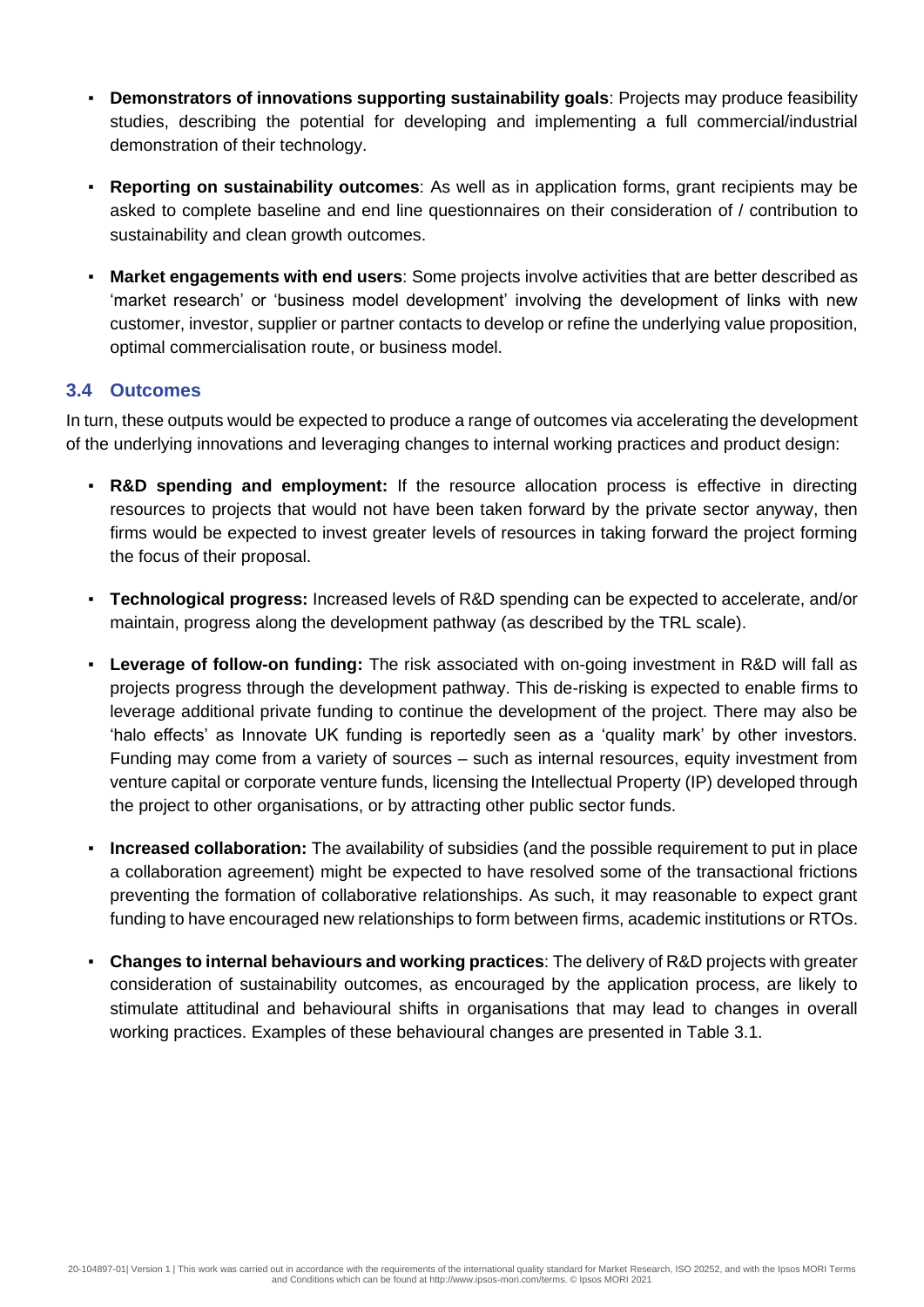### **Table 3.1: Potential behavioural outcomes**

| <b>Outcome</b>                                                     | <b>Example</b>                                                                                                                                                                                                                                                                                                                                                            |
|--------------------------------------------------------------------|---------------------------------------------------------------------------------------------------------------------------------------------------------------------------------------------------------------------------------------------------------------------------------------------------------------------------------------------------------------------------|
| Design of technology                                               | Firms may make changes to the fundamental design of their product or process after<br>considering its capacity to contribute positively to sustainability outcomes, including<br>human-centred design approaches.                                                                                                                                                         |
| <b>Production of</b><br>technology                                 | Firms may make changes to how they conduct their R&D and how they intend to<br>produce their technology in order to be more mindful of the potential consequences for<br>sustainability and EDI outcomes (e.g. changes in supply chains, input usage, or<br>production methods)                                                                                           |
| <b>Consideration of</b><br>negative externalities<br>from adoption | Firms delivering R&D may be more motivated to consider the possible negative<br>externalities from adoption of their innovation $-$ e.g. adoption of an automated process<br>may lead to differential economic impacts across groups of workers or increase energy<br>usage – and consider how these might be mitigated during design and production.                     |
| <b>Business practices</b>                                          | Firms may adopt business practices that better align their activities to promote<br>sustainability outcomes. This could take the form of improved management practices<br>(e.g. senior management commitment to more sustainable ways of working), changes<br>to premises and manufacturing process (e.g. building management, reduced materials<br>and minimised waste). |
|                                                                    |                                                                                                                                                                                                                                                                                                                                                                           |

Source: Ipsos MORI

### <span id="page-17-0"></span>**3.5 Direct sustainability and clean growth outcomes**

Changes to internal working practices and product design would then be expected to result in a variety of positive contributions to sustainability and clean growth outcomes:

- **Contribution towards decarbonisation:** As a result of conducting R&D, firms may be able to reduce their energy consumption in production, maintenance and service delivery; adopt renewable energy technologies; reduce transport and internalise other energy changes (e.g. fuel switching, shift to low carbon transport alternatives, purchase green tariffs, take part in flexibility markets, install energy storage, purchase offsets)
- **· Improved resource efficiency:** Firms may be in a position to reduce their use of raw materials, ancillary materials (e.g. packaging) and consumables (e.g. office papers and toner); and redesign or optimise their production processes to ensure less waste, or less harmful waste is produced.
- **Uptake of practices supporting circular economy:** Funded activities could switch to using more sustainable raw materials (e.g. biomass derived oil instead of mineral oil, recyclable packaging); redesign or optimate production to ensure waste is more recycle, or is recycled; adopt closed look manufacturing (e.g. collection of product from end users at end of life for remanufacture), industrial symbiosis (i.e. making use / processing waste material from another company) or upcycling.
- **Contributions to improved biodiversity:** Firms may change premises management practices, especially where they own or have responsibility for land, e.g. maintaining meadowland instead of laying concrete for additional carparking space; or have an increased awareness of their biodiversity impact (e.g. by monitoring biodiversity impacts of the organisation).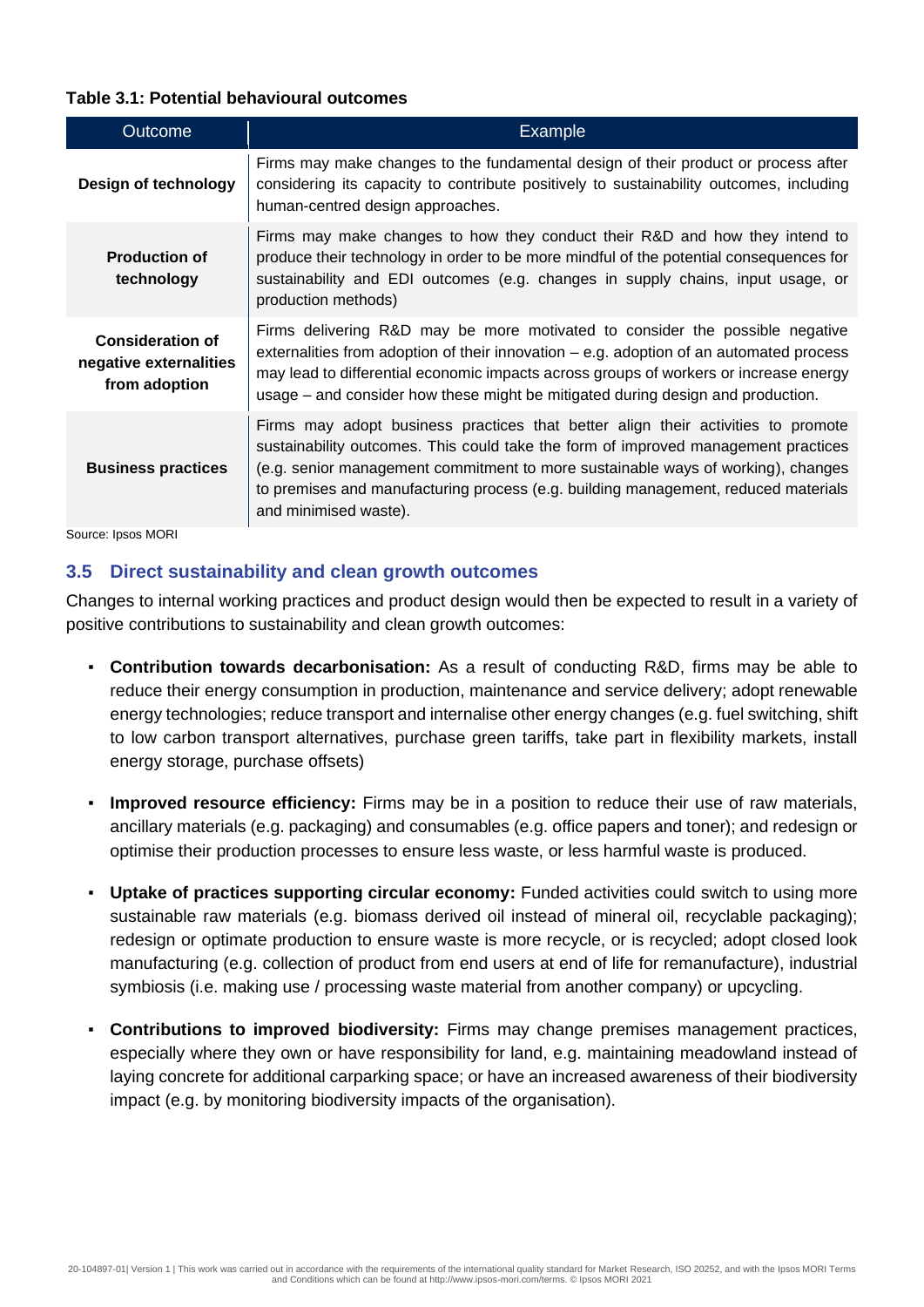**Energy-efficient metal coating:** Metals that are exposed to high temperatures or corrosive environments require diffusion coatings as a protection, but the coating process is generally energy-intensive and expensive. Diffusion Alloys sought funding to develop an alternative that increases the energy efficiency of the process by utilising microwave heating and reduces the manufacturing costs associated with the coating process.

**Low-energy plastic production:** Matrix Mouldings Systems proposed a project that aims to halve the electricity required to produce extruded plastics whilst doubling throughput per machine by adapting the microwave selective heating principle used in their production line.

### <span id="page-18-0"></span>**3.6 Sustainability and clean growth outcomes from exploitation**

Some grant recipients may be able to consider commercial exploitation of research outputs on completion of their projects. The successful exploitation of these outputs may produce a variety of economic benefits by improving productivity and enabling the growth and scale-up of the company (ultimately raising the productive capacity of the economy).

However, where these projects have sustainability or clean growth objectives, the commercialisation of products and services will reduce the sustainability impacts of immediate customers or those further down the value chain. For example, wide take up of an improved energy efficient motor, a food stuff made from a waste product, or production of green products (e.g. 'Zero Brush' – prepasted, organic and biodegradable toothbrush, 'Eco-Tub' – an ice-cream wafer/tub that is edible or can be biodegraded within ten days) could have a substantial impact. The level of impact will depend on the level of sustainability improvement that the product brings over business as usual, the size of the potential market, and the level and speed of take-up within that market. An overview of the type of indirect impacts an Innovate UK R&D programme are presented in Table 3.2.

Further indirect impacts may also arise from competitive dynamics. For example, the development of a significant new technology such a as more advanced process control, can lead other manufacturers to develop their own competing technologies – i.e. once one supplier offers IE5 super-efficient motors, other suppliers may feel the need to develop their own solutions. Even the widespread adoption of behavioural practices can lead to a change within the marketplace. For example, if a significant number of suppliers stop using plastic packaging, or move to include organic produce in manufactured foodstuffs, this can lead other suppliers to feel they need to do so also, so as not to lose competitive advantage.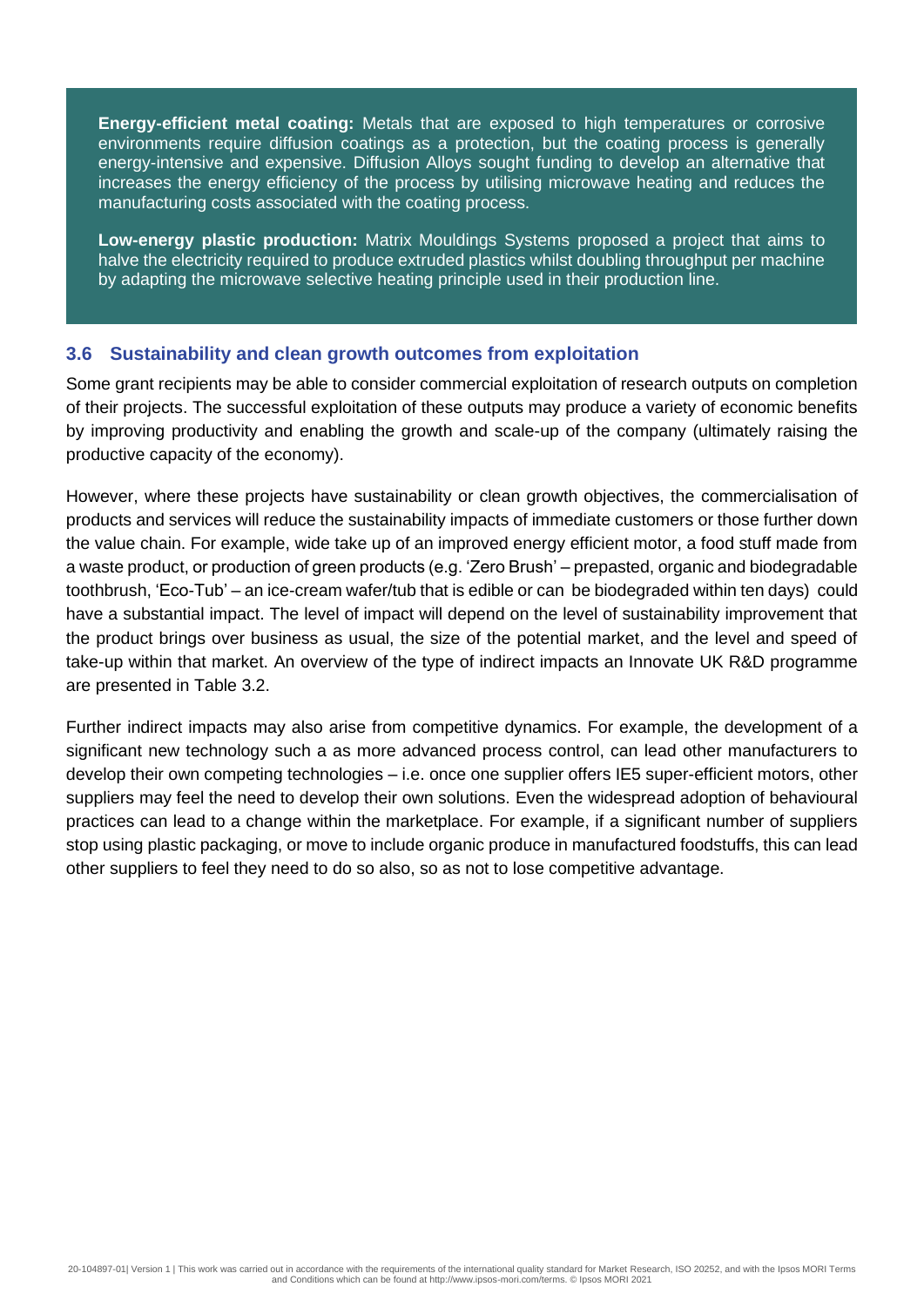### **Table 3.2: Type of indirect impacts generated by Innovate UK programmes**

| Type of indirect benefit                                                    | Example                                                                                                                                                                                                                                                                                                                                                                                                                                                                                                                                                                                                                                                                                                                                                                                |
|-----------------------------------------------------------------------------|----------------------------------------------------------------------------------------------------------------------------------------------------------------------------------------------------------------------------------------------------------------------------------------------------------------------------------------------------------------------------------------------------------------------------------------------------------------------------------------------------------------------------------------------------------------------------------------------------------------------------------------------------------------------------------------------------------------------------------------------------------------------------------------|
| <b>Contribution towards</b><br>decarbonisation                              | Uptake of energy efficient products leads to reduced energy use for customers<br>$\bullet$<br>(public sector, industry, commerce, consumers)<br>Roll out and uptake of other technologies reducing energy impact (e.g. advanced<br>$\bullet$<br>renewables, smart networks/grid)<br>Reduced embodied energy and carbon, leading to reduced lifecycle carbon<br>$\bullet$<br>footprint for the products and services delivered.<br>Roll-out and replication of other (non-energy) decarbonisation technologies, such<br>$\bullet$<br>as cooling using lower GWP refrigerants, or carbon capture and use or storage.                                                                                                                                                                     |
| <b>Improved resource</b><br>efficiency                                      | Resource efficiency across value chains. Upstream this might include making a<br>$\bullet$<br>new market for the supply of more sustainable materials, including those that have<br>been re-used or recycled. Downstream this could include producing products that<br>contain less material (i.e. light weighting) for the end-user to dispose of.<br>Reduced demand for less sustainable materials could contribute to a reduction in<br>$\bullet$<br>their supply, with an overall beneficial impact. For example, the more companies<br>avoid the use of plastics for packaging, the more the supply of plastic packaging<br>reduces and alternatives are developed and made available.                                                                                            |
| <b>Uptake of practices</b><br>supporting circular<br>economy                | Increasing number of products brought to market that are designed to be<br>$\bullet$<br>maintained and repaired to extend their life, and/or reused, refurbished,<br>remanufactured or recycled to enter a new useful life.<br>Services are designed to optimise the use and value of products and ensure that<br>$\bullet$<br>the products remain in closed resource loops.<br>Business models are developed which include product recovery at end of life<br>$\bullet$<br>enabling more recycling, repairing vs. discarding.                                                                                                                                                                                                                                                         |
| <b>Contributions to</b><br>improved biodiversity<br>التتمام المحمودات وحديد | Product design and /or material procurement optimised in order to minimise impact<br>$\bullet$<br>on biodiversity from raw materials used, and by products sold, in particular to<br>encourage sustainable management of agriculture, forestry, and aquaculture.<br>(e.g. consider use of timber & paper, palm oil & fish, cotton etc)<br>Avoidance / minimisation of pollution and waste in production processes to reduce<br>$\bullet$<br>/ remove impact on ecosystems including forestry and other natural habitats,<br>agriculture, waterways & oceans (including coral reefs)<br>Biodiversity impacts of specifically targeted biodiversity projects, for example<br>$\bullet$<br>projects to enhance genetic diversity, remove alien species or mitigate threats to<br>species. |

Source: Ipsos MORI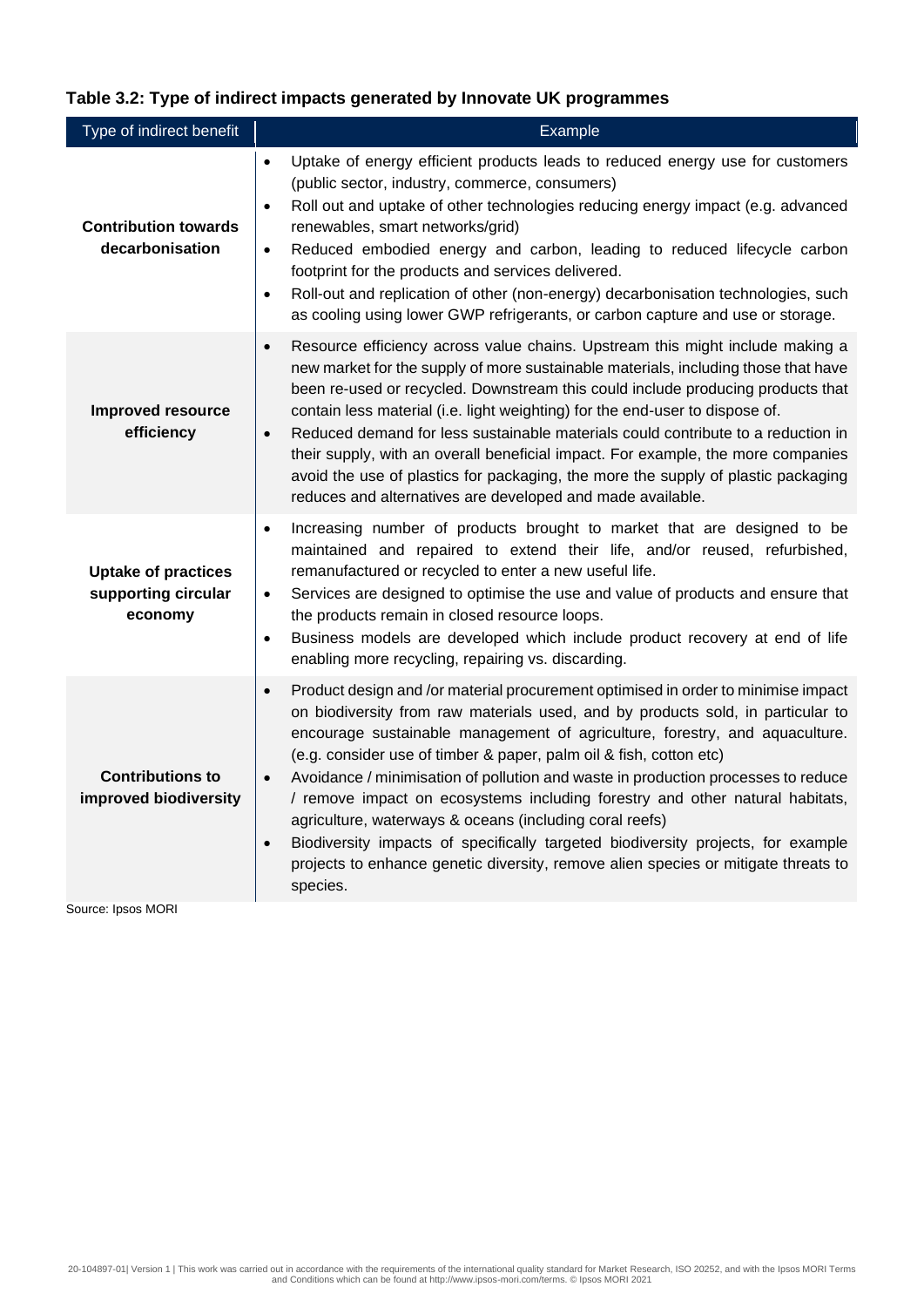



Source: Ipsos MORI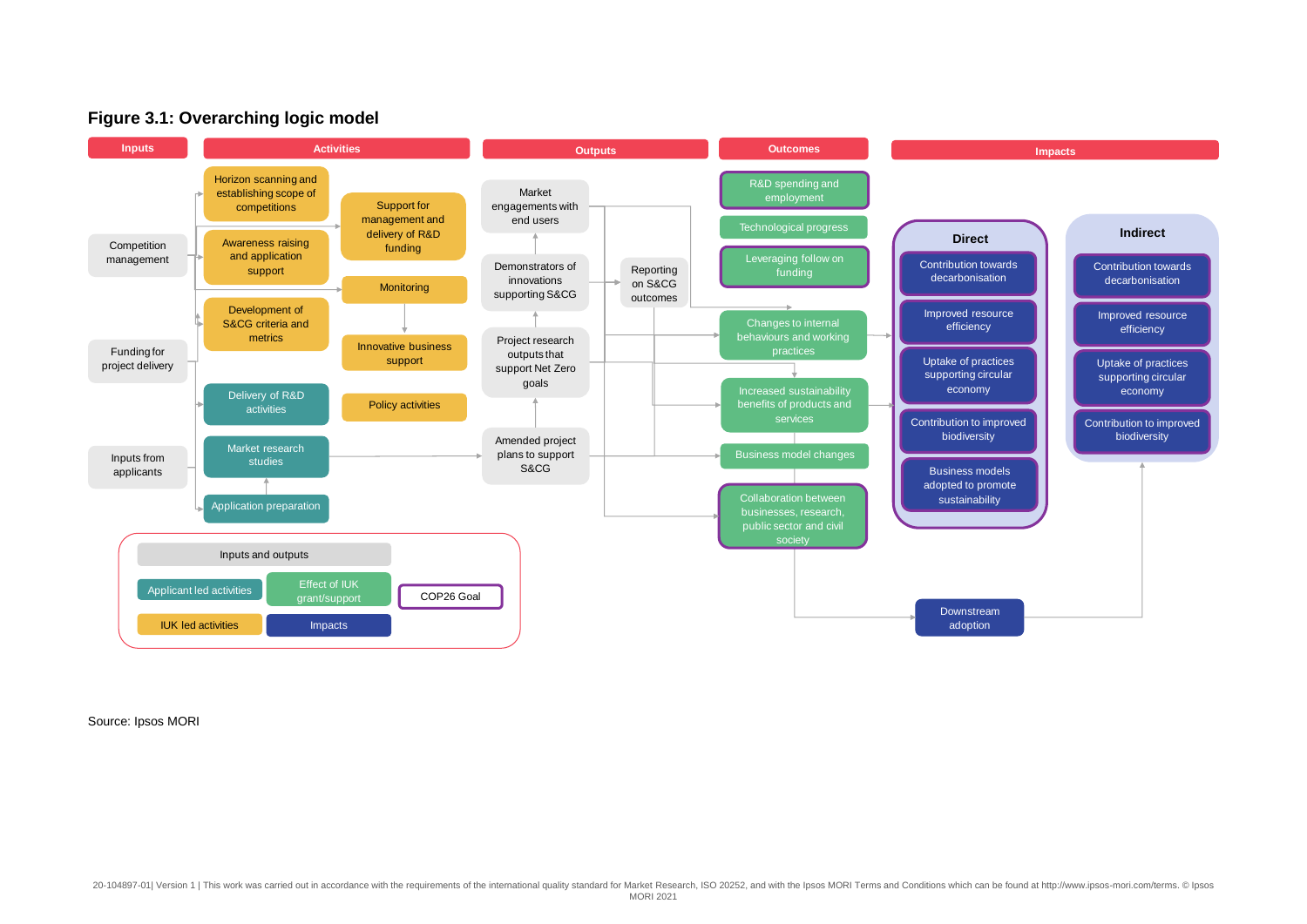## <span id="page-21-0"></span>4 COVID-19 Funding Response

This section provides an overview of the portfolio of grant programmes introduced by Innovate UK to respond to the COVID-19 pandemic in 2020. The programmes were launched to help stabilise the UK industrial R&D ecosystem and support innovation addressing technological needs created by the COVID-19 pandemic. The programmes also aimed to support the delivery of the UK government's goals to decarbonise, improve resource efficiency, promote the circular economy, and improve biodiversity.

This section illustrates how Innovate UK's COVID-19 response is expected to contribute to sustainability and clean growth objectives, based on a detailed analysis of the portfolio of projects funded. Ipsos MORI and the Carbon Trust classified the objectives of each project against the frameworks outlined in the preceding section based on the abstract of the projects. This identified those projects where the underlying innovation was aiming to contribute to decarbonisation, improve resource efficiency, develop practices supporting the circular economy, improve biodiversity, or broader equality, diversity, and inclusion goals.

### <span id="page-21-1"></span>**4.1 Innovate UK COVID-19 response**

The COVID-19 pandemic had an unprecedented impact on the economy and transformed the way people interact with their jobs, cities, and broader infrastructure. The pandemic has created temporary and structural challenges that require innovative solutions, and opportunities to rebuild the economy by helping it to grow in a sustainable manner. However, the shock of the pandemic also raised concerns that economic uncertainty would cause both widespread business failures and reduced investment in R&D activities that are characterised by high levels of risk.

Innovate UK launched a series of interventions at the outset of the COVID-19 pandemic to stabilise the industrial R&D ecosystem, accelerate the development of cutting-edge technologies to tackle the social and economic issues prompted by the pandemic, and rebuild a fairer, cleaner, and more resilient economy. These interventions included major programmes of grant-based support for companies to either maintain levels of investment in existing R&D programmes or initiate new projects, summarised in the table below.

Climate change, environmental sustainability and equality, diversity, and inclusion were key focus areas for the Sustainable Innovation Fund. However, numerous projects with sustainability and clean growth objectives were funded under the Fast Start and Continuity Grants programmes. These projects would be expected to contribute to sustainability and clean growth objectives through two main mechanisms:

- **Exploitation:** Funding was largely provided to support early stage R&D activities to develop product, process, and service innovations (largely at TRLs 4 to 6). This will help 'de-risk' the innovations by supporting the refinement of prototypes and the business models that will be used to commercialise the innovation. This de-risking of the innovation will help attract private investors to provide the capital to support further technical development and scale-up the innovation. Contributions to sustainability and clean growth objectives arise from eventual adoption by end-users.
- **Behavioural changes:** The programmes also asked grant applicants to consider how their R&D projects could be delivered in ways that embed sustainable 'green' and equality, diversity, and inclusion principles. This will provide further contributions to sustainability and clean growth objectives, even where this was not a core aim of the underlying innovation. For example, firms may reconfigure the design of products or supply chains to address possible environmental impacts that may arise from adoption or alter business practices more generally to improve their sustainability.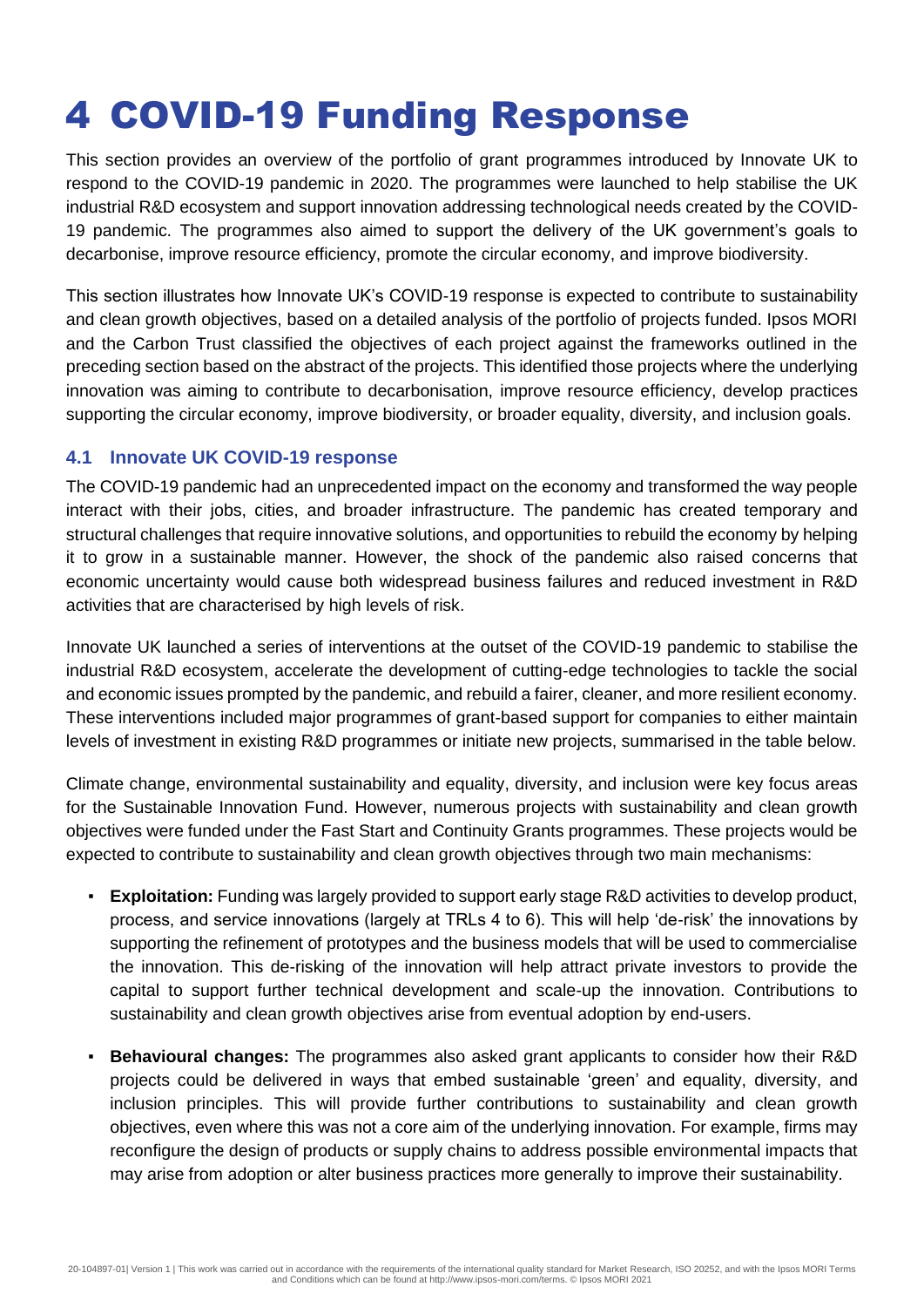#### **Table 4.1: Innovate UK COVID-19 response – R&D grant programmes**

| <b>Programme</b>                                                                                                                                                                                                                                                                                     | <b>Funding committed</b> | <b>Number of projects</b> |
|------------------------------------------------------------------------------------------------------------------------------------------------------------------------------------------------------------------------------------------------------------------------------------------------------|--------------------------|---------------------------|
| <b>Fast start:</b> Grants for innovative businesses and start-ups to drive<br>forward cutting-edge products, services, and businesses models<br>prompted by the ongoing health crisis.                                                                                                               | £46m                     | 971                       |
| <b>Sustainable Innovation Fund:</b> Grants of up to £3m for R&D<br>projects to help businesses recover and drive growth through<br>sustainable, green solutions to socio-economic COVID-19<br>challenges; climate change; environmental sustainability and<br>equality, and diversity and inclusion. | £175m                    | 1086                      |
| Continuity Grants: Grants of up to existing Innovate-UK<br>supported projects to safeguard its portfolio against continued<br>disruptions in R&D activity, cashflow issues, supply chain<br>difficulties and address funding gaps caused by disruptions to<br>financial markets.                     | £79m                     | 683                       |

### <span id="page-22-0"></span>**4.2 Sustainability and clean growth objectives**

The R&D competitions comprising Innovate UK's COVID-19 response were largely delivered in response mode. The competitions invited applications across a wide range of technology areas and were not exclusively directed at sustainability and clean growth objectives (projects addressing the consequences of COVID-19 were eligible for funding through the Sustainable Innovation Fund, for example).

The mapping exercise indicated that of 2,740 projects funded by the COVID-19 response, 567 (20 percent) had explicit sustainability and clean growth objectives. Most of these projects (425) were funded through the Sustainable Innovation Fund, with a further 74 funded via the Fast Start programme and 68 through Continuity Grants.

The following figure illustrates that the project portfolio was diverse. However, there were significant concentrations of projects aiming to address decarbonisation and resource efficiency issues. While relatively few projects aimed to address broader Sustainable Development Goals, the project portfolio highlighted numerous examples of how investments in innovation can contribute to these goals. Many of these projects focused on using technology to address issues created by income inequality – such as developing tools to predict food poverty, help vulnerable groups make more efficient use of utilities, or investigating the use of insect proteins to provide food security in times of significant distress to global supply chains. Numerous projects also sought to address issues of social isolation amongst vulnerable groups caused by the COVID-19 pandemic.

**Food Poverty Prediction map:** Olio Exchange is aiming to digitally enable Local Authorities to tackle food poverty, working in partnership with the University of Nottingham. Olio developed a food poverty prediction map that is it looking to operationalise to become a powerful tool for Local Authorities. This project will enable the Food Poverty Prediction Map to acquire 'ground truth' and build a Local Authority centred interface for Local Authorities to use. The interface will help Local Authorities identify which areas are suffering from food poverty and which ones are at risk of falling into food poverty. This data will enable Local Authorities to target their resources in areas that need it the most and set up preventative campaigns in areas that are going to be affected by food poverty in the near future.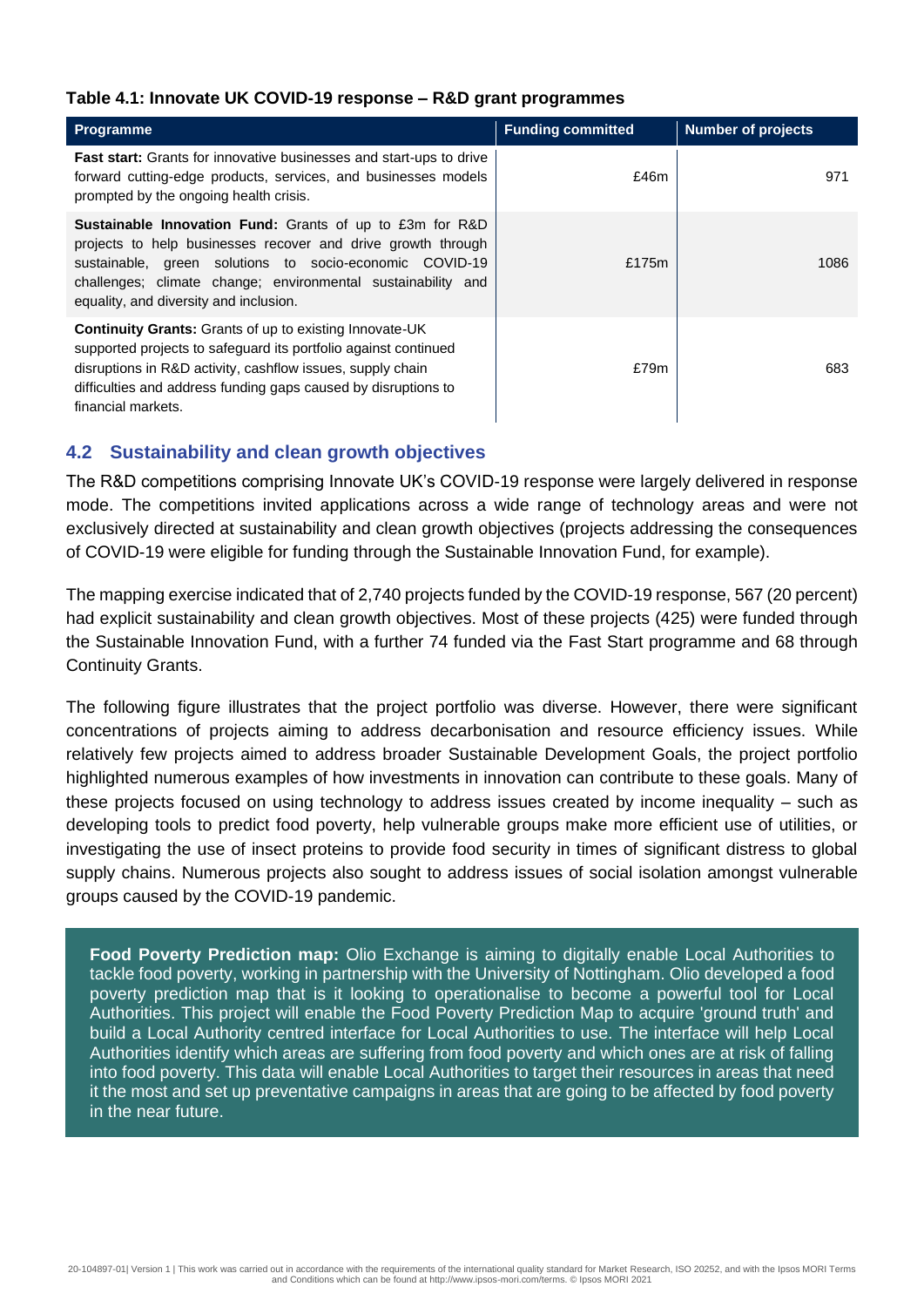

### **Figure 4.1: Number of projects funded by sustainability and clean growth objectives**

*Source: Innovate UK monitoring data, Ipsos MORI and Carbon Trust analysis*

### Incremental and disruptive innovations

As highlighted in Section 2, a combination of incremental and disruptive innovations will be needed to meet the ambitious sustainability objectives being targeted by policy makers. Innovations were also classified in terms of the novelty of the demand being addressed by the project (i.e. whether it was addressing a longstanding issue or challenges created by transformational change) and the novelty of the solution being explored (i.e. whether it represented an entirely new solution or a repurposing of an existing solution, and whether the solution was an incremental improvement on existing technologies or potentially disruptive).

The following figure maps the properties of projects funded with sustainability and clean growth objectives:

▪ **Novelty of demand:** The portfolio is largely oriented to addressing issues that existed prior to the pandemic (perhaps unsurprisingly as issues around climate change have been longstanding). Nevertheless, the portfolio highlighted several areas in which the portfolio is seeking to address new challenges – including both responding to demands created by policy commitments to Net Zero alongside both short-term and structural issues created by the COVID-19 pandemic.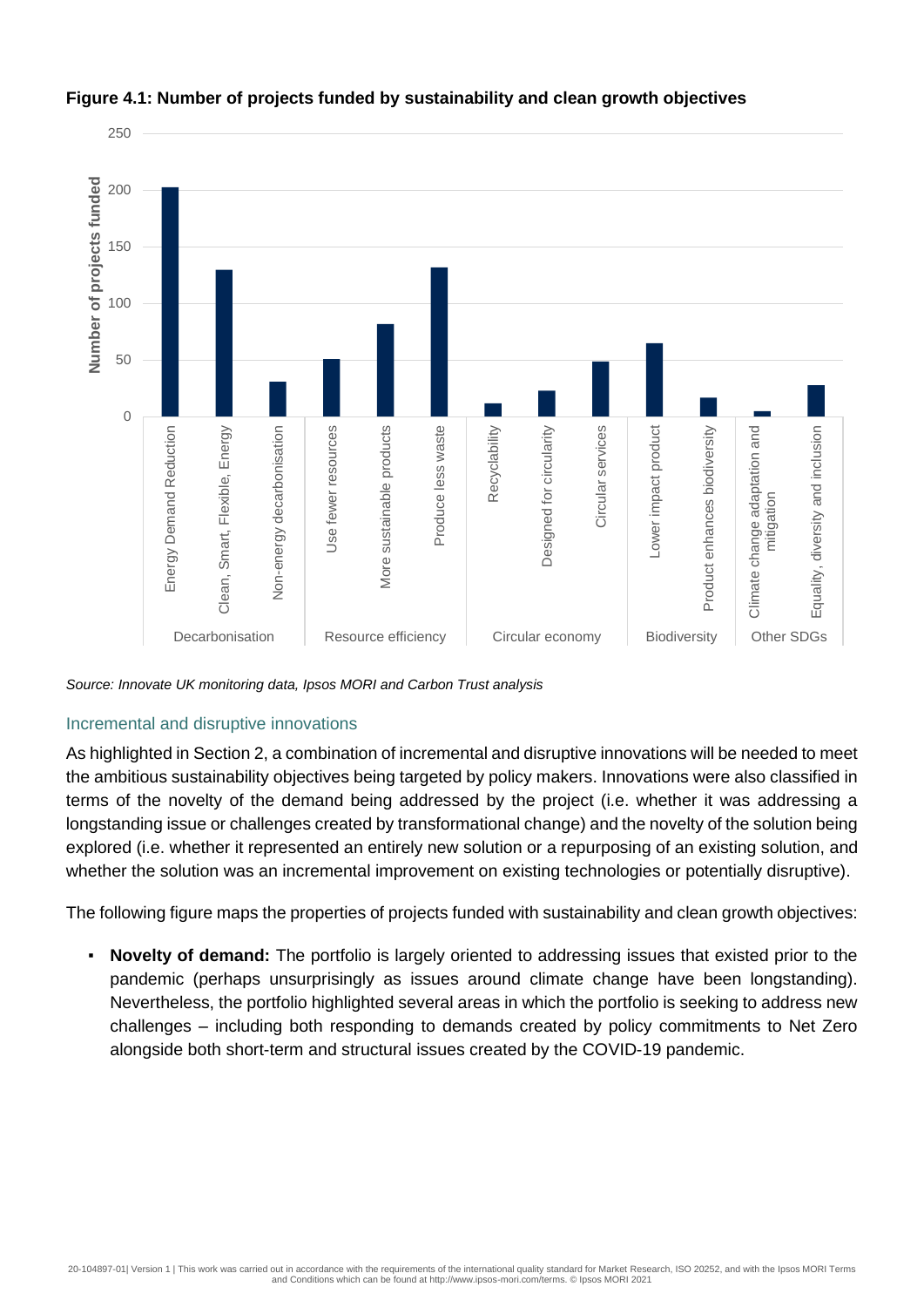**Wind turbine blade repair:** This project aimed to automate the repair of wind turbine blades that have been damaged by a phenomenon called leading edge erosion arising from rain hitting the wind turbine blades as they rotate at very high speeds. The issue is reportedly occurring much faster than wind turbine manufacturers expected, with blades needing repairs every 3-7 years, and larger turbines with longer blades experience this erosion at a faster pace. The project team aimed to develop a tool designed around a proprietary coating which will protect the wind turbine blades for the remainder of its lifetime and cause no aerodynamic losses, although requires application in a very specific cross-sectional profile to be effective (and impossible to achieve by manually). The project ultimately aimed to produce a robotic solution to deploy the coating.

**Pineapple-derived face masks and wipes:** The COVID-19 pandemic caused a surge in demand for disposable masks and wipes, which however are causing additional waste. With this project, Ananas Anam intends to use pineapple leaf fibres to provide microbiologically safe and sustainable alternatives to existing fibres and yarns. After being sterilised, the fibres can be used as a source for yarn, that can be converted into a knitted face mask by utilising 3D knitting technology.

- **Novelty of solutions:** The project portfolio is predominantly focused on finding entirely new solutions to problems (rather than adapting existing innovations).
- **Disruption:** There was a broadly even split across higher risk disruptive solutions and lower risk incremental innovations over the portfolio.

**Fully integrated robotic fruit & vegetable handling & packing line:** In response to shortages in seasonal overseas workers resulting from both COVID-19 and Brexit, Wootzano has developed an electronic 'skin' technology (Wootzkin) that allows robots to sense and perform dextrous functions, including picking and packaging easily damaged fruit. Each robotic system can potentially replace one worker and offers a potential payback period of one year.

**Figure 4.2: Characteristics of the innovation in terms of the novelty of the demand being addressed and the novelty of the solution**



**Novelty of demand for the innovation**

Novelty of demand for the innovation

*Source: Innovate UK monitoring data, Ipsos MORI and Carbon Trust analysis*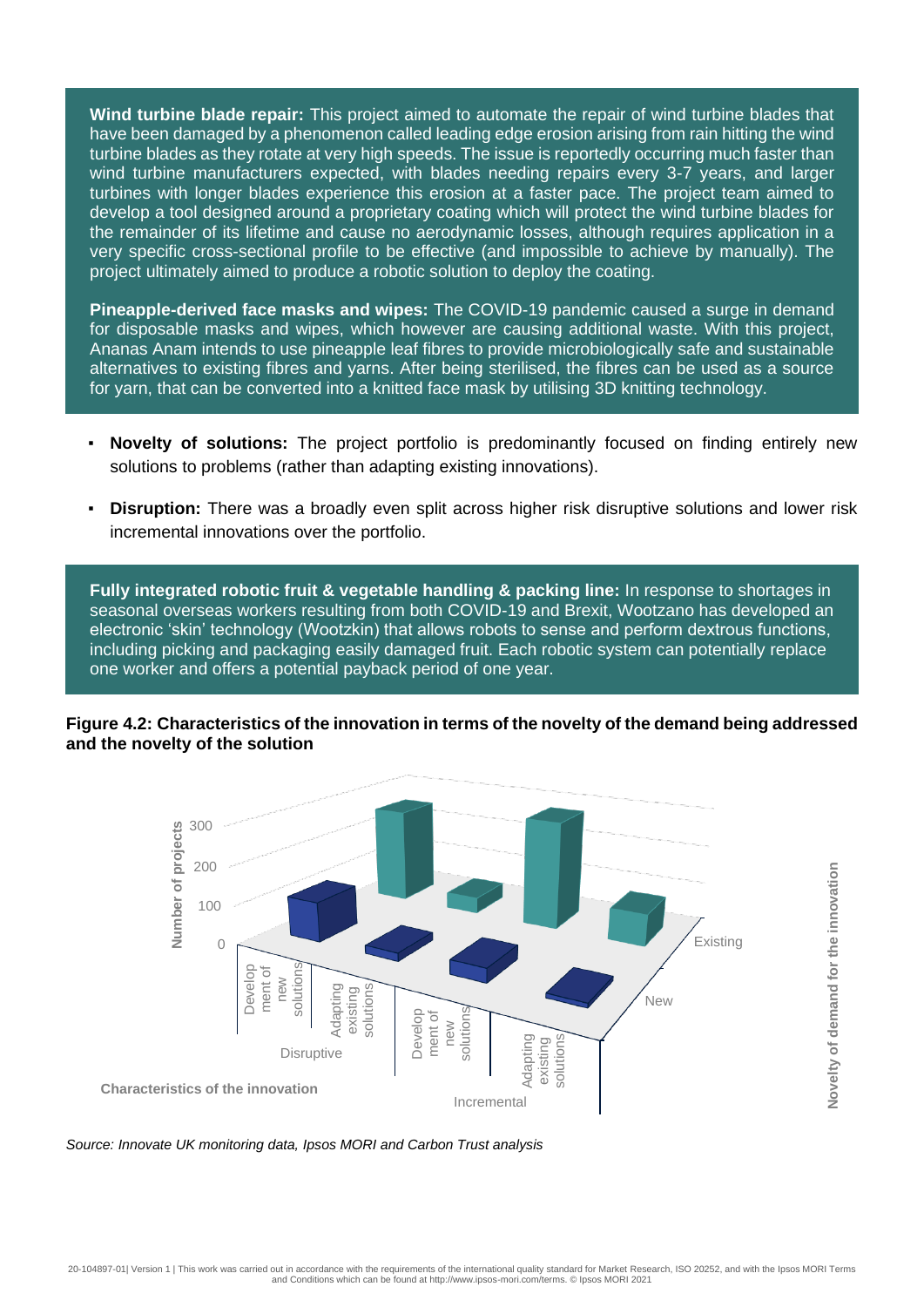#### Sector of application

The following figure maps the sustainability and clean growth goals of projects against the intended sector of application (i.e. the sector of the end-user). The figure highlights some clear patterns and a strong alignment with some of the key challenges involved in meeting Net Zero policy objectives:

- **Electricity and gas supply:** The largest concentration of projects aimed to develop clean, smart, flexible, energy systems in the electricity and gas supply (power generation and distribution) sector. The projects in this group were aiming to tackle a wide variety of challenges involved in decarbonising the energy system. The portfolio included a significant focus on improving the efficiency of wind turbines – for example, developing automated approaches to offshore inspection, techniques to minimise losses, and technologies to allow wind turbines to provide frequency response services. Many projects sought to improve battery technologies to store excess power generated by renewables (including battery control systems). There was also a group of projects seeking to explore opportunities to deploy hydrogen as an alternative for natural gas. Finally, some projects sought to develop service innovations – such as, new tariffs varying by the level of carbon intensity of power generation or software platforms enabling flexibility services.
- **Transport sector:** The transport sector was also a significant focus of the project portfolio with the majority focusing on addressing issues created by the transition to electrical propulsion systems. While some projects were aiming to develop electric vehicles, many others were seeking to provide enabling technologies (such as rapid charging systems). The portfolio extended across transport modes, covering road, rail, air, and marine transport.

**Minimising the environmental impact of cargoes:** Merchant vessels are strictly limited to carrying certain goods, such as crude oil, on a single outbound journey, and have to return to their base port with empty holds. The project proposed by Exagenica Research consists of a pre-fabricated conversion system to be used in the hold of tankers, which would enable ships to carry different types of goods whilst minimising risks of environmental damage resulting from a hull breach.

▪ **Minimisation and management of waste:** Achieving waste reductions was a key objective of a large number of projects with applications across most sectors of the economy. Many of these focused on addressing issues of reducing the use of plastic in response to the significant environmental damage caused by plastic production, its persistence in the natural environmental, and incineration as part of waste management practices. A variety of projects were also exploring how to remove plastics from the land and marine environments and generate value added products through recycling, as well altering consumer behaviour (such as addressing issues of waste created by 'fast fashion' – the tendency for short-lived garment use).

**Waste Plastics in Chemical Recycling:** The WaPiC (Waste Plastics in Chemical recycling) project, delivered by Fiberight, sought to amalgamate, sort, and test purification strategies for producing indemand clean plastic recyclable streams from mixed-waste. It was hoped that this strategy will enable the recovery and recycling of a larger portion of plastics from residual waste, with chemical recycling being seen as a way of overcoming the challenges associated with mechanical recycling – including an ability to generate virgin-equivalent recycled plastics for use in a wide range of enduse applications.

▪ **Food system innovation:** Finally, there were a relatively large number of projects that focused on issues of improving the sustainability of the food system. The project portfolio included a wide variety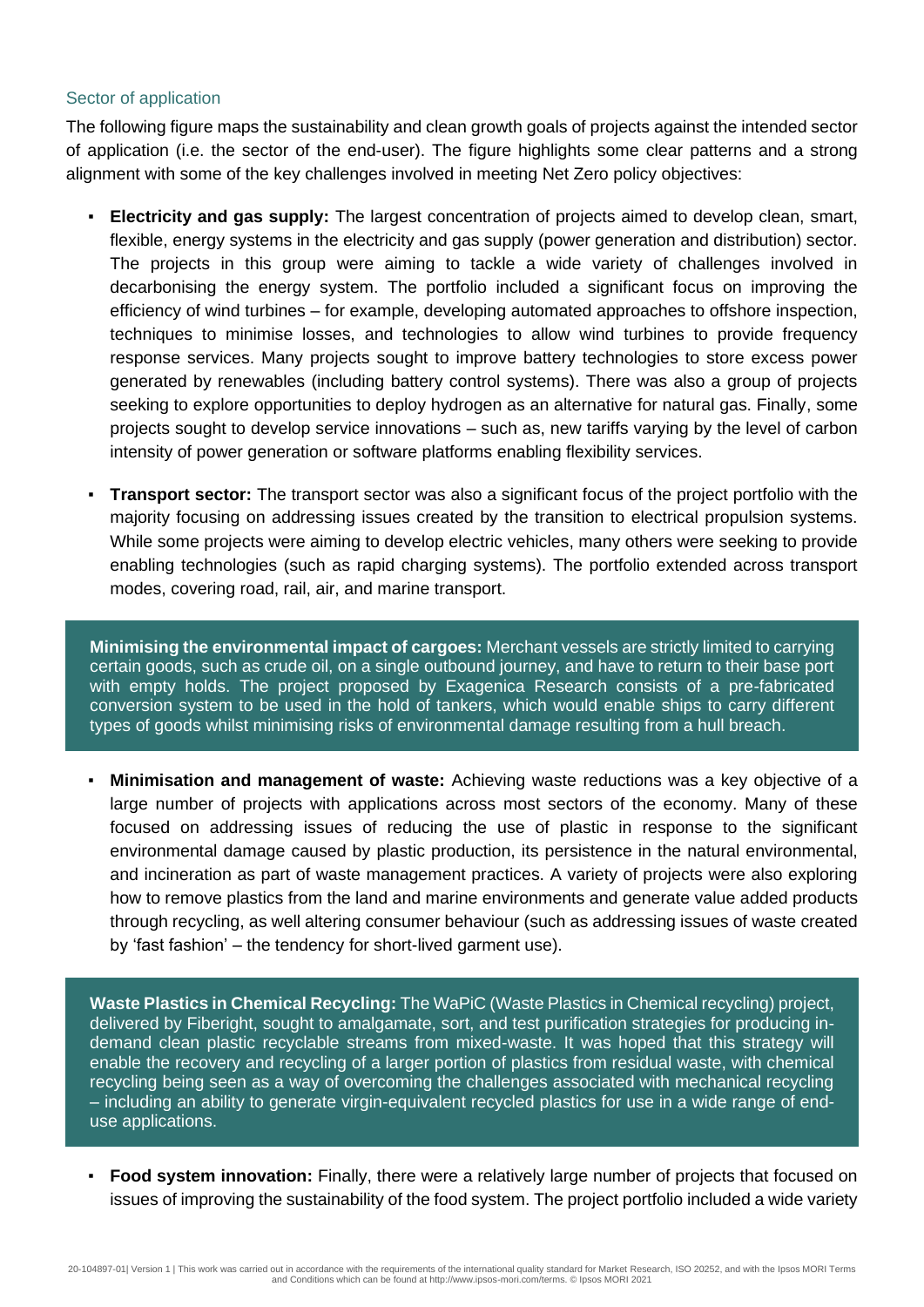of examples of projects seeking to reduce energy demand in, and the emissions of, agricultural industries, reduce the impact of agriculture on biodiversity, and find substitutes for emissions intensive food products.

**Sustainable insect repellents:** The insect repellent field is dominated by synthetic chemical solutions that have a high environmental impact (such as DEET). This project led by Oxford Biotrans sought to explore the potential to scale-up production of nootkatone, the scent and flavour of grapefruit, as a natural active repellent of mosquitoes, ticks and bedbugs with low environmental impacts. The project was underpinned by a novel biotechnological production method of producing this natural compound and the firm was seeking to reduce production costs to enable deployment of nootkatone as a low-impact, sustainable, natural insect repellent for fighting disease and agricultural vectors.

#### **Figure 4.3: Intersection between sustainability and clean growth outcomes and industrial sectors – projects funded under Innovate UK's COVID-19 response**





*Source: Innovate UK monitoring data, Ipsos MORI and Carbon Trust analysis*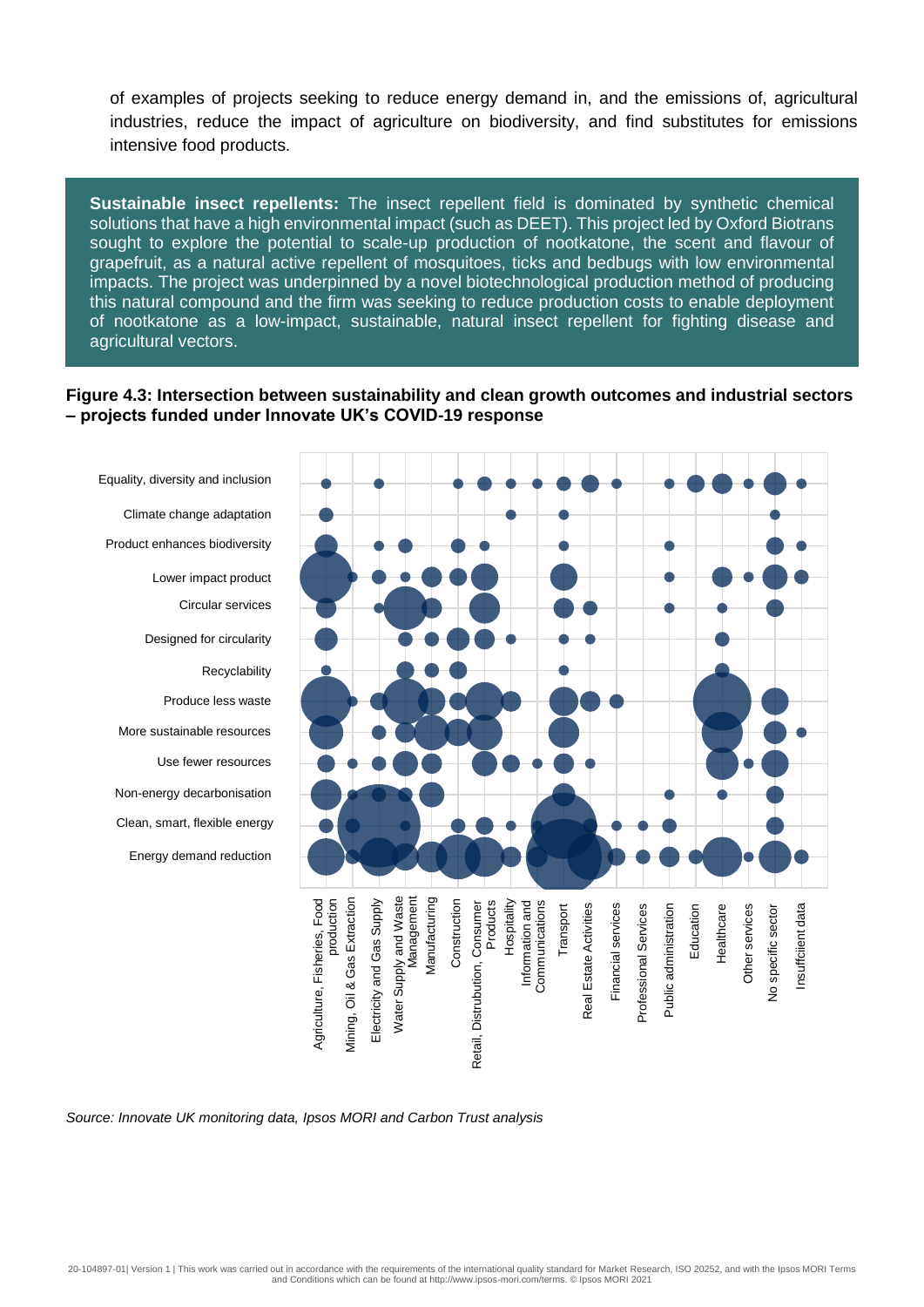### <span id="page-27-0"></span>**4.3 COVID-19**

Innovate UK's COVID-19 response was both designed to address sustainability and clean growth objectives and the economic and societal challenges created by COVID-19. The intersection of these two groups of objectives illustrate how Innovate UK's COVID-19 response has supported R&D to address environmental challenges created by the pandemic. Of the 543 projects funded with explicit sustainability and clean growth projects, 97 also had explicit objectives to address COVID-19 challenges.





*Source: Innovate UK monitoring data, Ipsos MORI and Carbon Trust analysis*

Figure 4.1 above illustrates the intersections between projects with sustainability and clean growth objectives as well as aims to address COVID-19 challenges. This highlights two significant cluster:

▪ **Resource efficiency and PPE:** The COVID-19 pandemic prompted a significant increase in the use of PPE across the globe. However, as much PPE relies on single-use plastics, concerns have been raised about associated environmental impacts arising from the extraction of raw materials, transport, and waste. One study<sup>10</sup> estimated the carbon footprint of PPE distributed for use by health and social care services in England during the first six months of the COVID-19 pandemic at 106,478

20-104897-01| Version 1 | This work was carried out in accordance with the requirements of the international quality standard for Market Research, ISO 20252, and with the Ipsos MORI Terms and Conditions which can be found at http://www.ipsos-mori.com/terms. © Ipsos MORI 2021

<sup>&</sup>lt;sup>10</sup> Rizan et al (2021) Environmental impact of personal protective equipment distributed for use by health and social care services in England in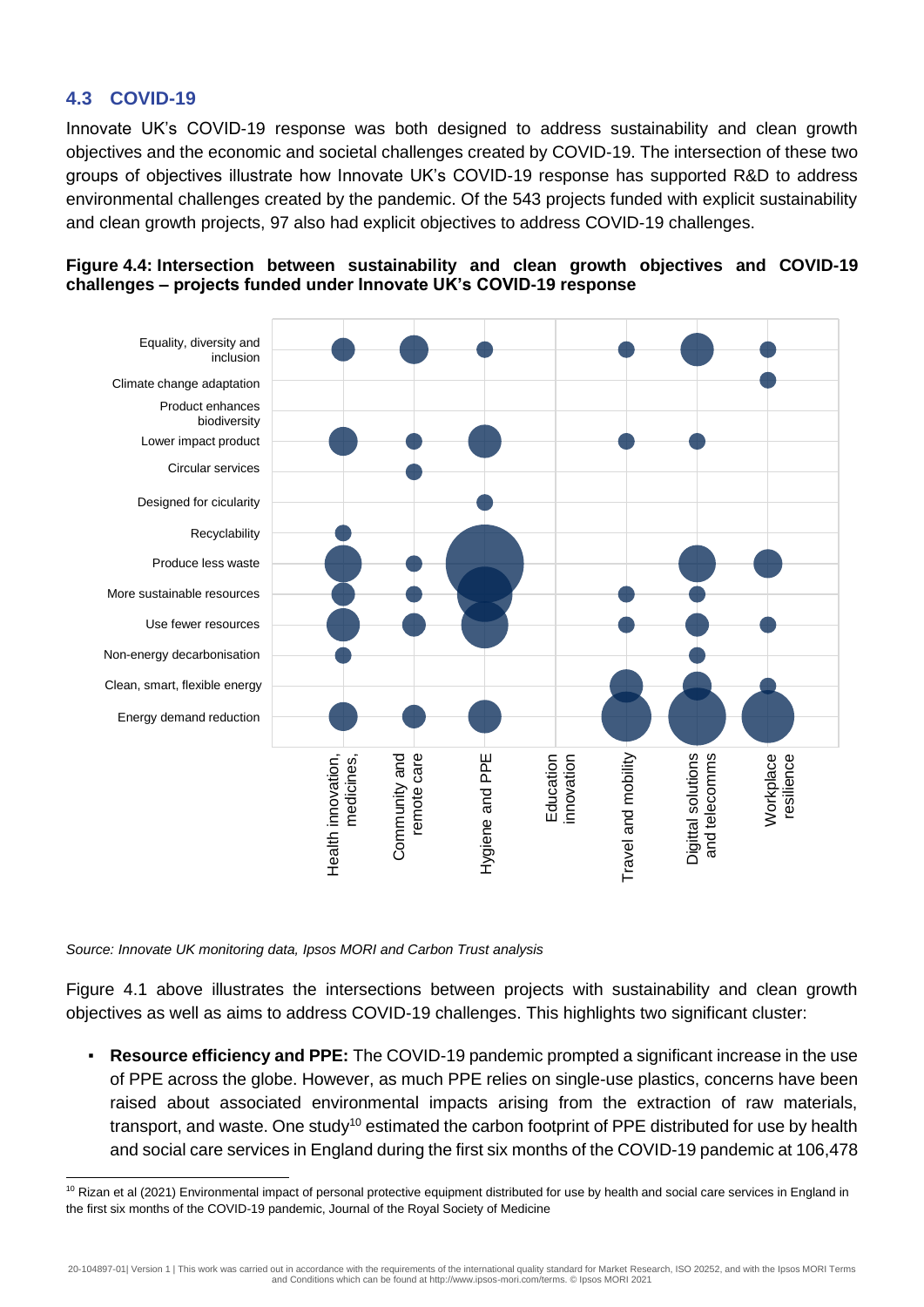tonnes of  $CO<sub>2</sub>e$  – but also highlighted that a variety of mitigation strategies (including domestic manufacture and improving reusability) could have reduced these impacts by 75 percent.

Innovate UK has funded numerous projects seeking to tackle these issues in different ways. Many of these focus on improving the reusability of PPE or reducing the environmental impact of manufacturing. Examples efforts to develop self-sterilising masks, projects seeking to develop PPE barriers using more sustainable materials, and domesticising production of PPE items using efficient 3D printing methods.

**Virucidal coatings:** This industry-led collaboration between Pennog and the University of Bangor aims to develop and evaluate the efficacy of naturally derived coatings with virucidal functionality, aiming to destroy pandemic on contact with the coated surface. This innovative coating solution will render materials that are in contact with the Covid-19 and other viruses safe and will convert PPE in active use from a potential virus transmitter into mobile virus-deactivating devices. The project has now progressed to a follow-on study (involving Cardiff University's Clinical Innovation Accelerator)

**Energy demand reduction:** Innovate UK has also funded a cluster of projects seeking to reduce demand for energy in the fields of transport and mobility, digital solutions, and workplace resilience. These projects were highly diverse – ranging from attempts to support alternative transport modes (e.g. enabling deliveries by small unmanned aircraft), efforts to improve efficiency in the allocation of space on cargo flights, development of energy efficient ventilation units, improved workplace collaboration tools, and digital tools to manage COVID-19 infection risk and energy and water usage in the hospitality industry.

**COVID safe energy efficient ventilation:** Government guidelines have suggested that providing safe and clean air for occupants via ventilation systems is critical in managing COVID-19 transmission risks, though this has had a significant impact on sustainability and decarbonisation goals – as air handling units and heating, ventilation and air conditioning systems constitute the largest single component of energy demand in the building sector. This project sought to combine state-of-the-art, energy efficient, dynamic HVAC control measures with state-of-the-art pathogen inhibiting technologies taken from the healthcare industry to help address these issues in nonmedical buildings.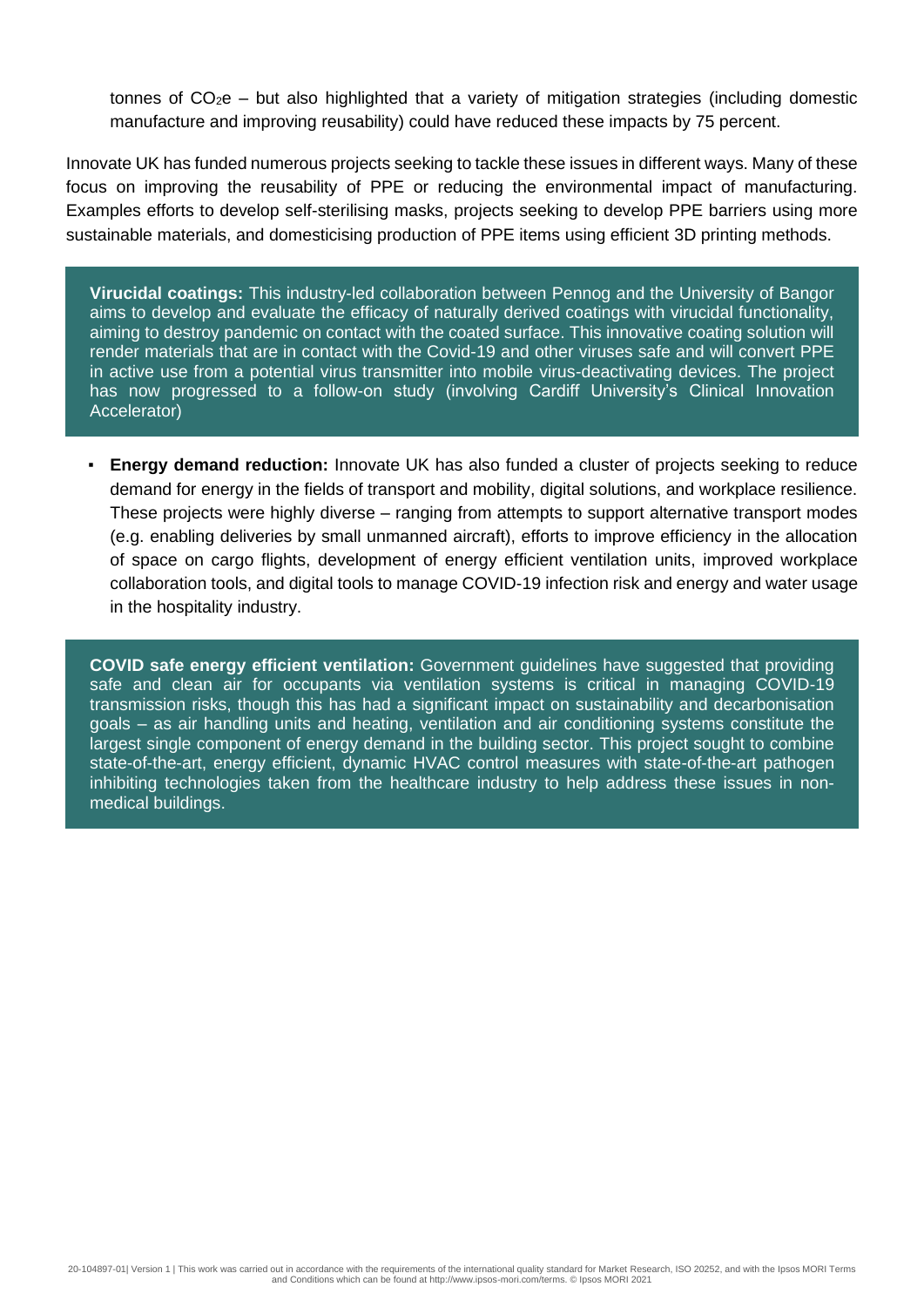## <span id="page-29-0"></span>5 Early Outcomes

This section provides some interim evidence of the early outcomes associated with the projects funded by Innovate UK through its COVID-19 response. This draws on monitoring data captured by Innovate UK on the completion of projects and early data on how far those firms awarded grants have been able to attract follow-on funding. As noted in the introduction, an evaluation of the impacts of Innovate UK's COVID-19 response programme is currently underway which will capture more comprehensive data on the outcomes associated with the portfolio.

### <span id="page-29-1"></span>**5.1 Technical progress**

Information on the technical outcomes of the projects is captured by Innovate UK via reports provided by the applicant on completion of the project. However, different types of information were captured for each of Innovate UK's COVID-19 response programmes, and only monitoring of the Sustainable Innovation Fund (SIF) projects provided specific information on the sustainability and clean growth outcomes of the projects. As such, the following analysis is restricted to SIF projects (which accounted for most projects funded with explicit sustainability and clean growth objectives).

### 5.1.1 Sustainable Innovation Fund technical progress

Evidence from project completion reports suggests that most firms awarded SIF grants considered the project to be a technical success. Almost 80 percent reported that they had delivered their expected outcomes, and a further 17 percent reporting they had mostly delivered their expected outcomes. Ninety percent of these projects aimed to reduce detrimental environmental impacts or promote positive environmental outcomes to some degree.



### **Figure 5.1: Projects delivering outcomes expected at the stage of applying for SIF funding**

Source: Sustainable Innovation Fund Project Completion Forms (2021). Base: N=996

### 5.1.2 Sustainability measures and initiatives

Firms reported a focus on a variety of channels through which they expected to contribute to sustainability (as shown in Figure 5.2). Most common were actions seeking to curb greenhouse gas emissions, to foster resource efficiency, or reduce waste (in line with the findings set out in the preceding chapter).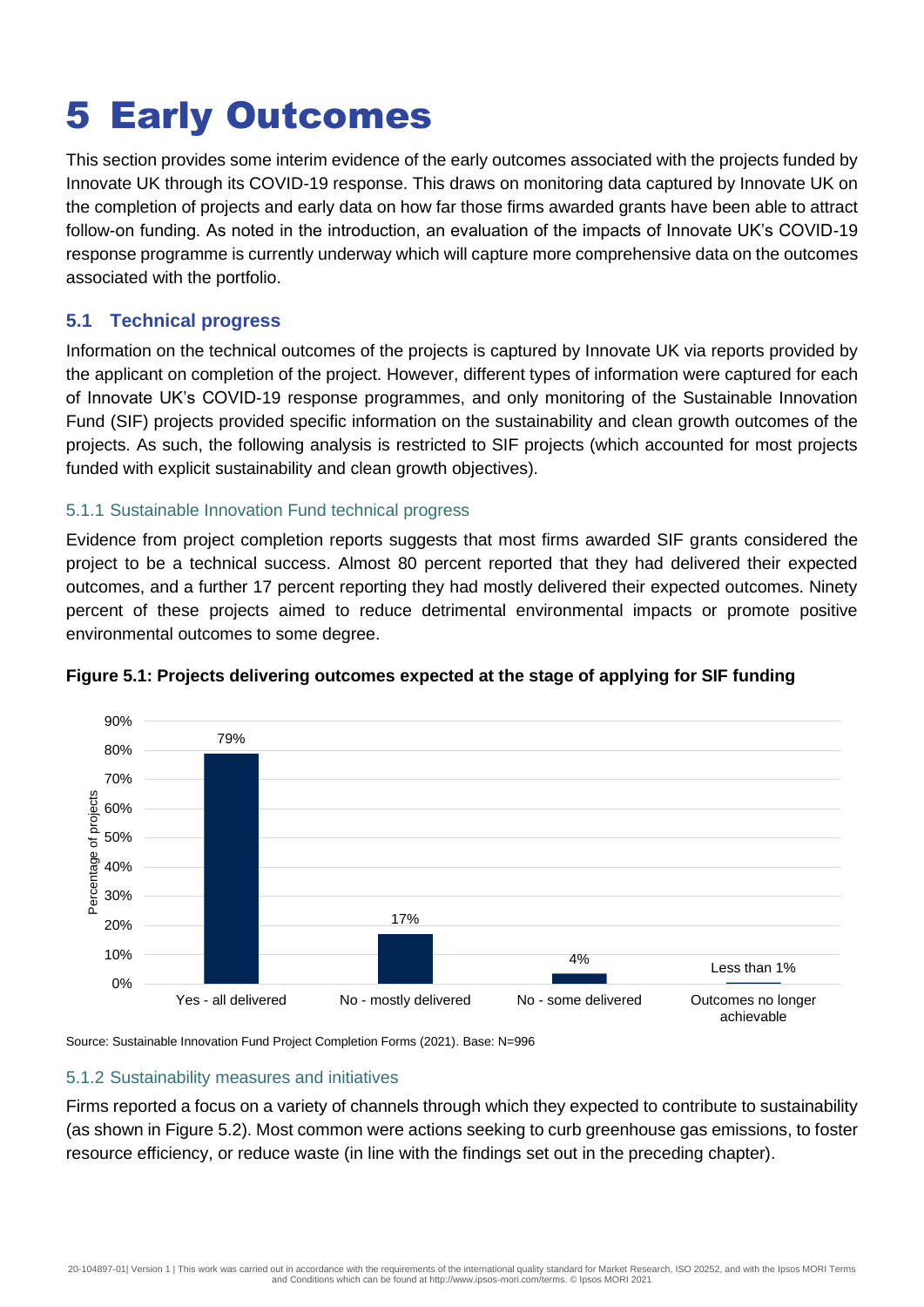#### **Figure 5.2: Channels through which project activities contribute to environmental sustainability**



Source: Sustainable Innovation Fund Project Completion Forms (2021). Base: N=763

Almost half of the firms awarded SIF grants reported that the project allowed them to put in place measures that sought to reduce or mitigate the environmental footprint of their activities (Figure 5.3). Just over 40 percent reported they had raised awareness among customers around the environmental impacts of their products. Adoption of environmental management or corporate social responsibility (CSR) policies, accreditation schemes, or green financial instruments were less commonly reported.

#### **Figure 5.3: Activities and initiatives taken to reduce detrimental environmental effects or promote positive environmental impacts**



Source: Sustainable Innovation Fund Project Completion Forms (2021). Base: N=881

#### 5.1.3 Sustainable Development Goals

Figure 5.4 provides an overview of the organisations whose projects addressed some of the Sustainable Development Goals (SDGs). Whilst a majority of the projects sought to address challenges linked to the need for resilient infrastructure and innovation in industry, one-third of projects aimed at making cities and communities sustainable and resilient, and a similar share (31 percent) focused on actions to combat climate change. In addition, 14 percent of organisations reported that their projects dealt with affordable and clean energy sources.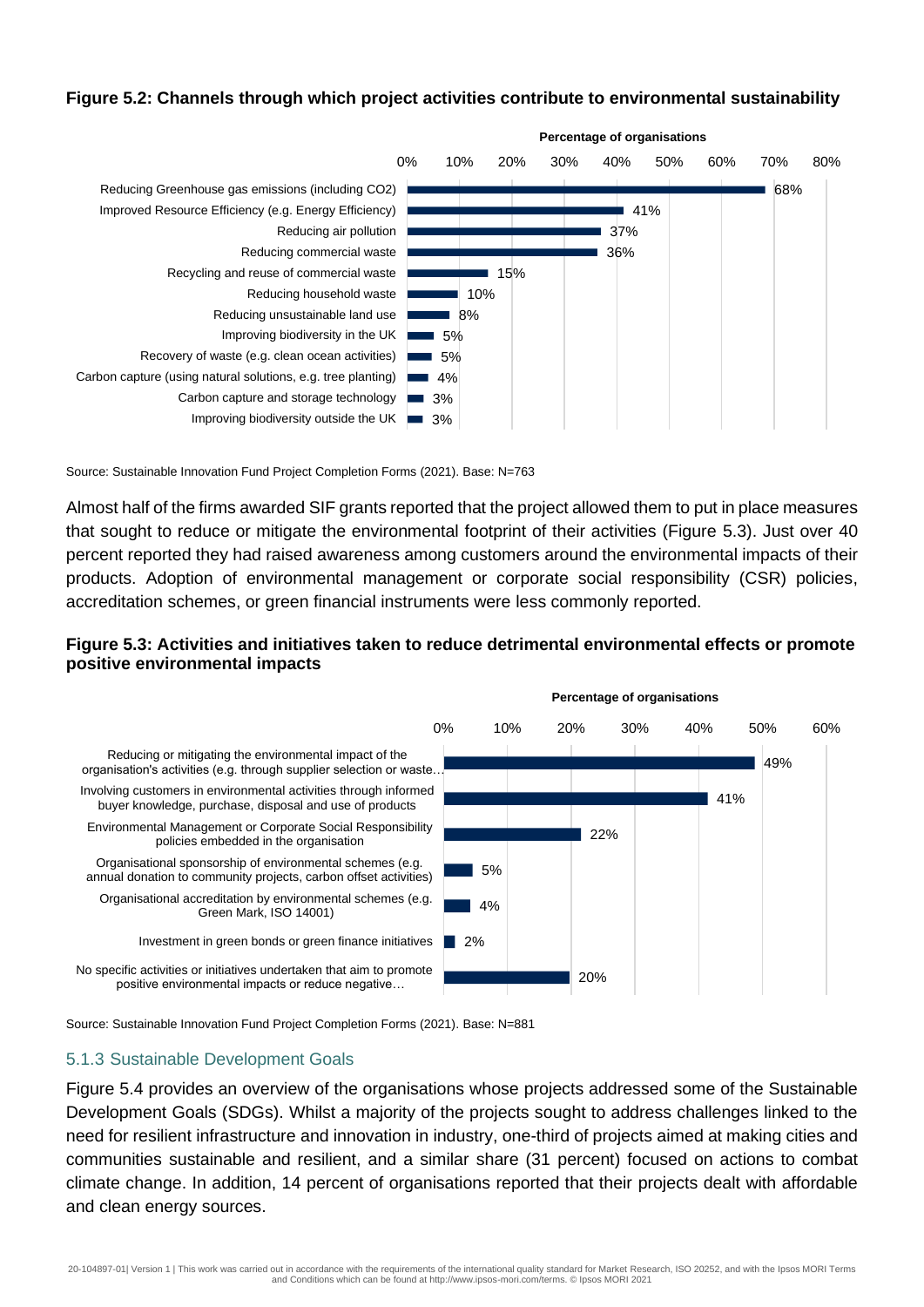### **Figure 5.4: Focus on sustainable development goals**



Source: Sustainable Innovation Fund Project Completion Forms (2021). Base: N=818

### <span id="page-31-0"></span>**5.2 Investment**

The commercialisation of innovations will partly be dependent on firms attracting follow-on funding following completion of the project. Early findings indicate that even over relatively short time horizons, firms have raised substantial levels of private capital. Records of firms leading projects with sustainability and clean growth objectives were linked to the PitchBook data platform to obtain details of any equity investments made since Innovate UK awarded funding. This suggested that 12 percent of firms raised angel, venture capital, or other types of equity funding by September 2021, raising £190m in total.

### **Figure 5.5: Equity investment raised by firms pursuing projects with sustainability and clean growth objectives**

| <b>Competition</b>          | <b>Amount raised</b><br>$(\text{Em})$ | <b>Number of deals</b> | % of S&CG firms<br>raising funding<br>following award of<br>grant |
|-----------------------------|---------------------------------------|------------------------|-------------------------------------------------------------------|
| <b>Fast Start</b>           | 10.2                                  | 6                      | 8%                                                                |
| Sustainable Innovation Fund | 124.6                                 | 47                     | 11%                                                               |
| <b>Continuity Grants</b>    | $54.9*$                               | 13                     | <b>22%</b>                                                        |
| <b>Total</b>                | 189.7                                 | 67                     | 12%                                                               |

Source: Pitchbook, Ipsos MORI user-defined query. Lead applicants with projects focusing on S&CG outcomes only. Investment outcomes measured starting from the Funders' panel grant ratification date. \* this includes one IPO where the company concerned raised £21m

There was also an indication that firms raised larger amounts of investments after being awarded Fast Start, Sustainable Innovation Fund, or Continuity Grant funding (**Error! Reference source not found.** 5.6).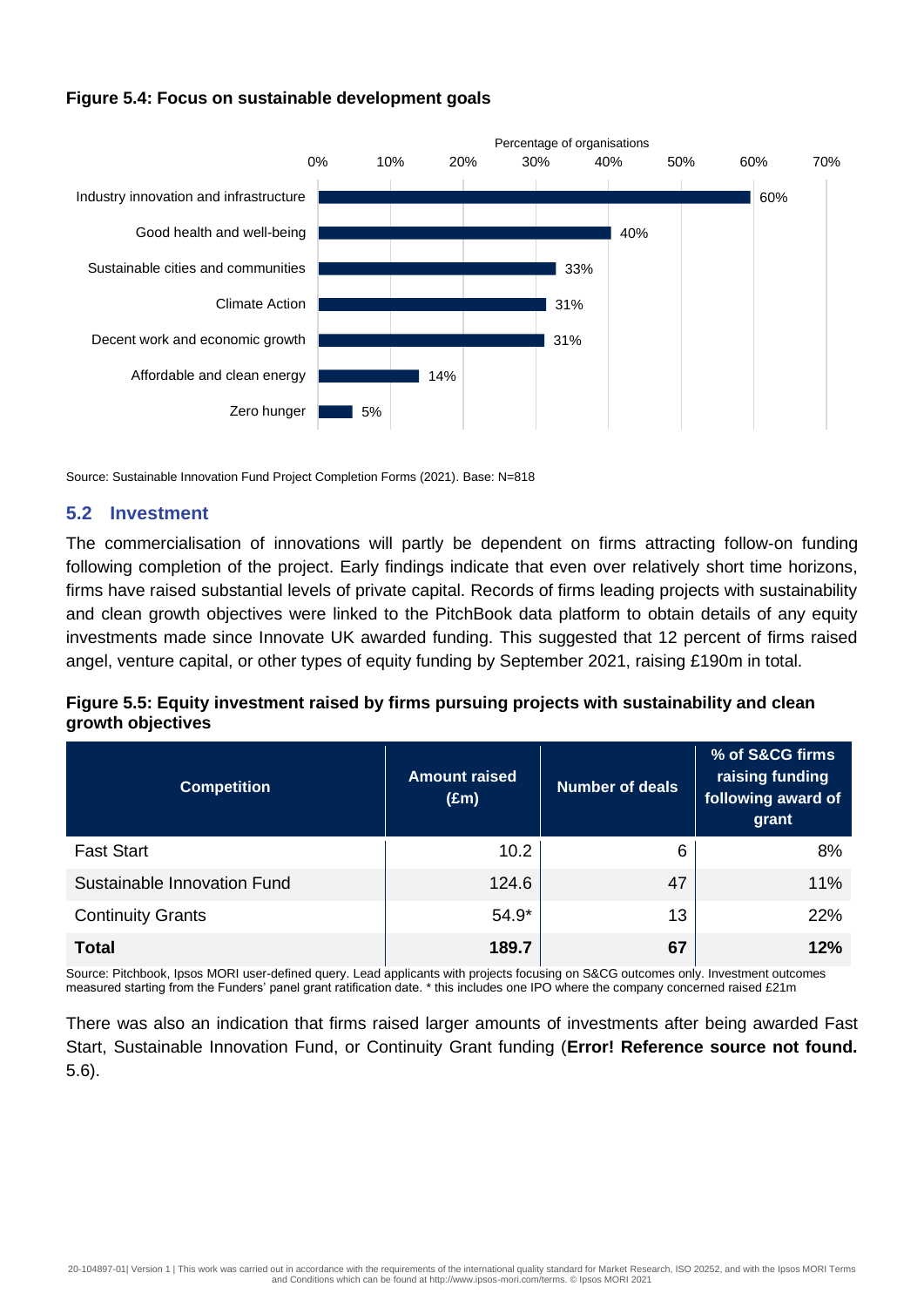

### **Figure 5.6: Average deal sizes before and after Innovate UK funding, firms pursuing projects with sustainability and clean growth objectives**

Source: Pitchbook, Ipsos MORI user-defined query. Lead applicants with projects focusing on S&CG outcomes only. Period before the grant comprised between Q2 2019 (included) and the date in which the grant was awarded; period after the grant from the date the grant was awarded until early September 2021. Averages only include firms that raised equity funding before or after the grant award.

### 5.2.2 Notable deals

Table 5.1 highlights the firms raising the largest amounts of capital after having been awarded funding from Innovate UK. As illustrated in the table, projects primarily focused on battery development, from energy storage solutions for vehicle to innovative methods for the extraction of lithium from granite, and on alternatives to traditional plastics used in packaging and disposable products.

| <b>Company name</b>              | <b>Competition(s)</b>                                       | <b>Total</b><br>amount<br>raised (£m) | Project(s) funded                                                                                                                                                                                                                                        |
|----------------------------------|-------------------------------------------------------------|---------------------------------------|----------------------------------------------------------------------------------------------------------------------------------------------------------------------------------------------------------------------------------------------------------|
| OLIO Exchange Limited            | Sustainable<br><b>Innovation Fund</b>                       | 30.9                                  | OLIO's project aimed to turn its Food Poverty Prediction<br>map, a research exercise conducted in partnership with the<br>University of Nottingham, into a tool that Local Authorities<br>can use to target policy interventions to tackle food poverty. |
| Ilika Technologies Ltd           | <b>Continuity Grants</b>                                    | 21.1                                  | Innovate UK's support was used to continue the work on<br>MoSESS, a project led by McLaren Automotive to develop<br>and integrate into a vehicle a fast-charging and high-power<br>battery system, partly based on proprietary technology.               |
| Deep Branch<br>Biotechnology Ltd | <b>Continuity Grants</b>                                    | 12.1                                  | Deep Branch received support to continue the development<br>of a technology that converts carbon dioxide produced by<br>biomass combustion into a nutritionally optimised single-cell<br>protein to be used in animal feed.                              |
| Mind Foundry Limited             | Sustainable<br><b>Innovation Fund</b>                       | 10.5                                  | Mind Foundry's project focused on a tool that will enable<br>business users to predict, monitor, and mitigate the carbon<br>footprint generated through computational requirements of<br>their Al-based projects.                                        |
| Xampla Ltd                       | Sustainable<br>Innovation Fund,<br><b>Continuity Grants</b> | 6.4                                   | Xampala utilised Innovate UK's grants to use bean crop<br>residues as an alternative to single-use plastics and<br>microplastics, and as a replacement for single-use soluble<br>laundry bags.                                                           |

| Table 5.1: Top 10 companies for total size of investments after Innovate UK grants |
|------------------------------------------------------------------------------------|
|------------------------------------------------------------------------------------|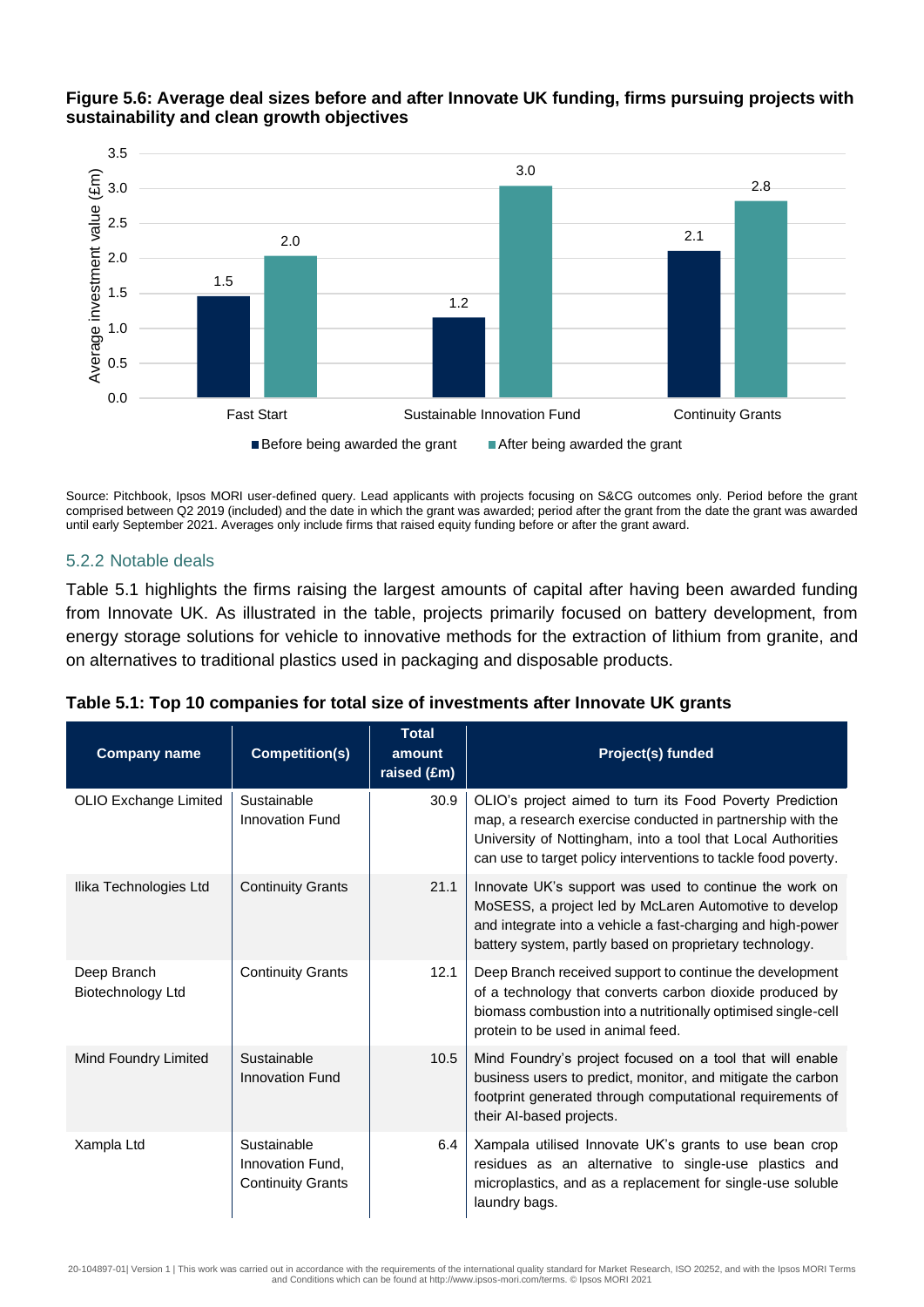| <b>Company name</b>                       | <b>Competition(s)</b>                                       | <b>Total</b><br>amount<br>raised (£m) | Project(s) funded                                                                                                                                                                                                          |
|-------------------------------------------|-------------------------------------------------------------|---------------------------------------|----------------------------------------------------------------------------------------------------------------------------------------------------------------------------------------------------------------------------|
| Sunamp Limited                            | <b>Fast Start</b>                                           | 5.0                                   | The need for temporary hand-washing facilities is<br>addressed by Sunamp's innovation, which consists of<br>battery-powered mobile handwash units that can provide<br>hot water whilst limiting carbon emissions.          |
| Calla Lily Personal<br>Care Ltd           | Sustainable<br><b>Innovation Fund</b>                       | 3.7                                   | Calla Lily sought funding in order to investigate a<br>biodegradable alternative to a non-sustainable polymer<br>used in their Tampliner, a menstrual period care product.                                                 |
| Mellizyme<br><b>Biotechnology Limited</b> | Sustainable<br><b>Innovation Fund</b>                       | 3.1                                   | Mellinzyme Biotechnology received funding to develop the<br>production of an enzyme that can favour biodegradation in<br>plastic products.                                                                                 |
| <b>British Lithium Limited</b>            | Sustainable<br><b>Innovation Fund</b>                       | 2.9                                   | British Lithium's project sought to prove the technical<br>feasibility of building and operating a pilot plant for the<br>production of lithium from mica-granite without the use of<br>chemicals.                         |
| Oceanium Ltd                              | Sustainable<br>Innovation Fund,<br><b>Continuity Grants</b> | 2.8                                   | Funding was sought by Oceanium to demonstrate the<br>economic and environmental potential of seaweed farming,<br>harvesting, and its processing to convert it into value-added<br>food and home-compostable bio-packaging. |

Source: Pitchbook, Ipsos MORI user-defined query. Lead applicants with projects focusing on S&CG outcomes only. Investment outcomes measured starting from the Funders' panel grant ratification date. Types of deals: Accelerator/Incubator, Angel, Early Stage VC, IPO, Later Stage VC, PE Growth/Expansion, PIPE, Product Crowdfunding, Public Investment – 2<sup>nd</sup> Offering, Seed Round.

### <span id="page-33-0"></span>**5.3 Growth outcomes**

Monitoring information captured by Innovate UK did not consistently record progress made by firms towards commercialisation. However, firms did report the number of they expected to create or safeguard which gives some indication of the economic benefits associated with supporting innovation addressing sustainability and clean growth objectives. These self-reported figures indicated that firms had created over 2,600 jobs as a result of the project and safeguarded a further 1,600 - this equates to around 3 jobs created per project and 2 safeguarded However, more significant effects were expected to arise from future exploitation and firms anticipated creating over 8,000 additional jobs in the future (conditional on successful scale-up).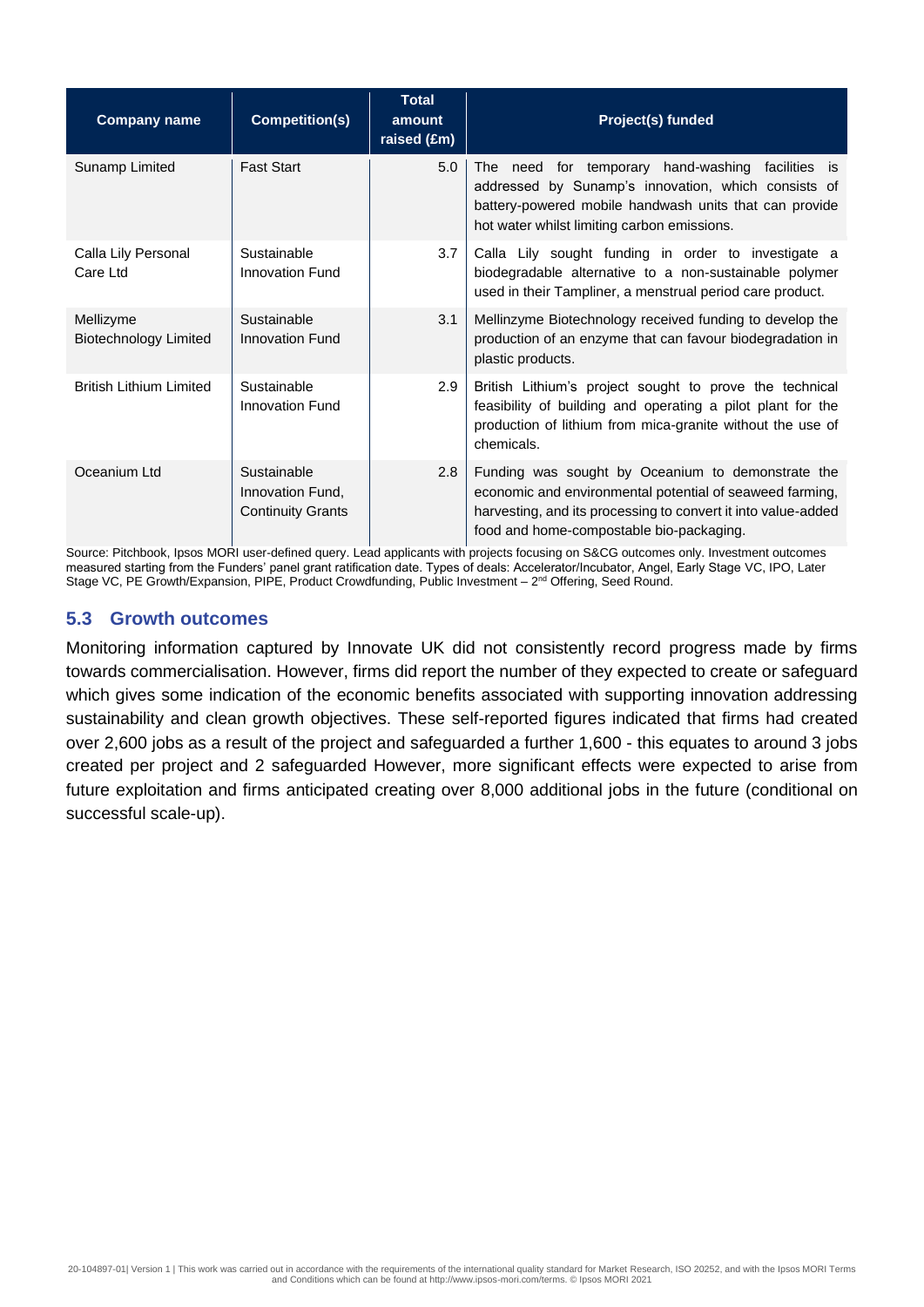

### **Figure 5.7: Job creation and retention outcomes – Sustainable Innovation Fund projects**

Source: Sustainable Innovation Fund Project Completion Forms (2021). Base: N=818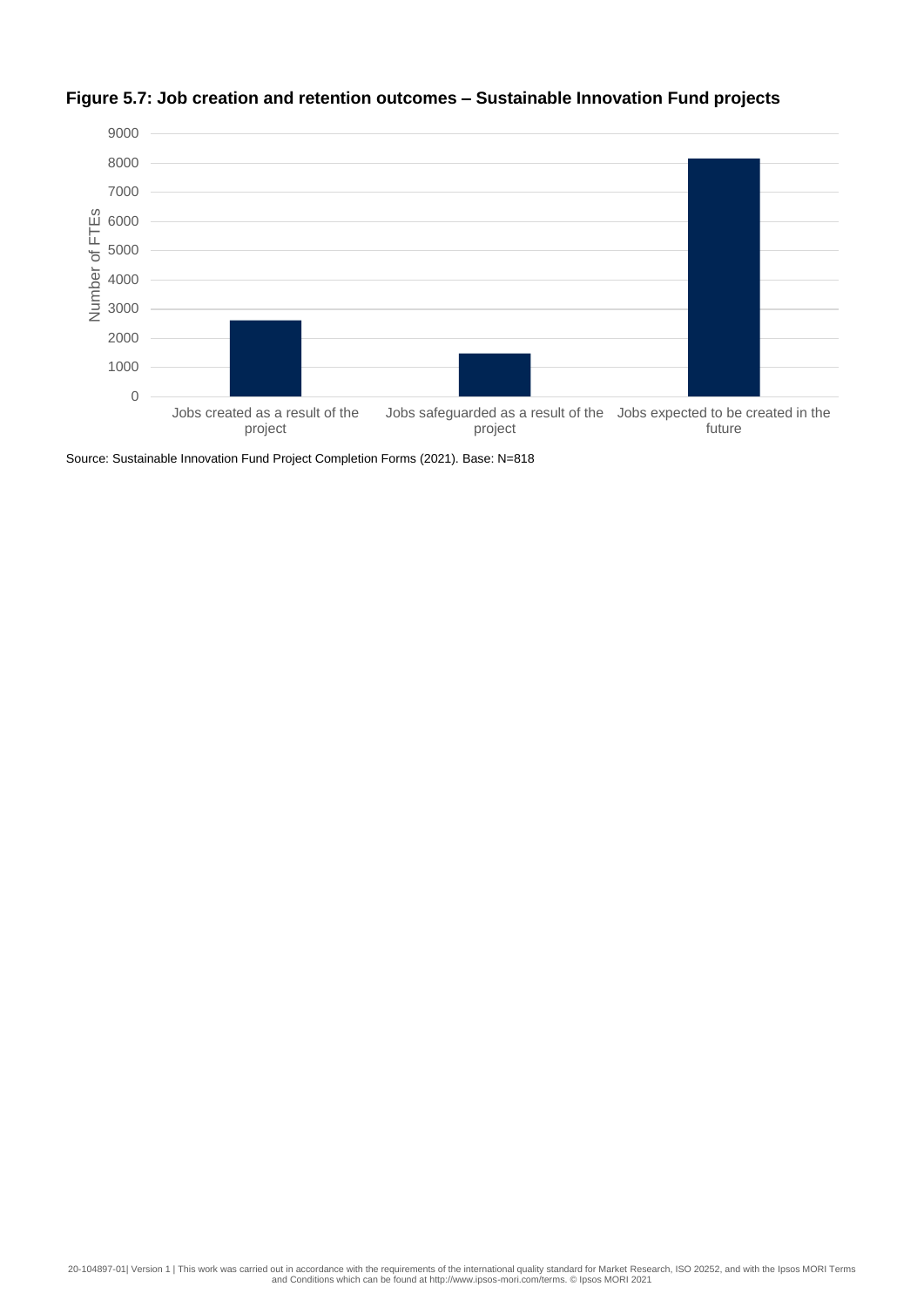### <span id="page-35-0"></span>6 Conclusions and implications

This final section of the report highlights the main conclusions and implications from this examination of how Innovate UK's pandemic response is contributing to the broader COP26/Net Zero policy agenda and associated international diplomatic concerns.

### <span id="page-35-1"></span>**6.1 Contribution of the Innovate UK COVID-19 response to COP26 commitments**

The pandemic-driven economic crisis created significant, potentially 'existential', risks to UK businesses' innovation activities. Potentially valuable IP could have been lost if the firms accumulating this IP had gone bust. Skilled staff working on R&D and innovation projects could have lost their jobs. Collaborative relationships and partnerships central to future innovation capability could have been broken.

Instead, Innovate UK's actions helped the UK to avoid such a damaging scenario. IP was safeguarded. R&D jobs in innovative businesses secured and relationships and partnerships have been preserved for future use. In other words, an unwanted future state-of-affairs was avoided via Innovate UK's rapid intervention.

This safeguarding of innovation capability during the pandemic is especially important because this economic crisis has coincided with efforts to sustain international political momentum in delivering on commitments made in the Paris Agreement. The COP26 inter-governmental meetings are pivotal to whether this international political momentum can be sustained – or will dissipate.

### <span id="page-35-2"></span>**6.2 Clean innovation and technological accumulation**

Technological accumulation is the mix of IP and knowledge spillovers that generates shared benefits in innovation capability, it exhibits what economists refer to as the 'path dependency' – the successes achieved in the past boost the odds of success in the future in specific areas of technology. The result can be clearly defined 'technological trajectories' within which competing firms innovate within widely recognised pathways in which advances are anticipated to occur.

Incremental innovation takes place within these technological trajectories whilst disruptive innovation can create new technological trajectories. These new trajectories can replace old ones (e.g. digital imaging replacing photochemical imaging) or can sometimes continue to advance in parallel – offering a choice over advancing technologies.

The analysis of Innovate UK's pandemic response discussed in this report tells us that, for clean innovation, there has been a fairly balanced emphasis between disruptive and incremental innovation but that there was also a far stronger emphasis on projects addressing existing/established demand vis-à-vis new types of demand. Significantly (for the future) clean innovation support was far more focussed on developing new solutions than on innovations adapting existing solutions.

This means that this aspect of the UK Government's pandemic response has contributed to advancing the technological state-of-the-art in clean innovation in ways with a greater potential to create 'fast technological history' – more noteworthy advances than simple incremental innovations. The greater the investment in disruptive innovation the greater the likelihood of generating significant breakthroughs able to facilitate progress towards Net Zero (in particular). In short, the Innovate UK pandemic response has been used in a manner that has safeguarded clean innovation capability whilst adding new impetus to the sort of radical/disruptive innovations that the transition to Net Zero will require.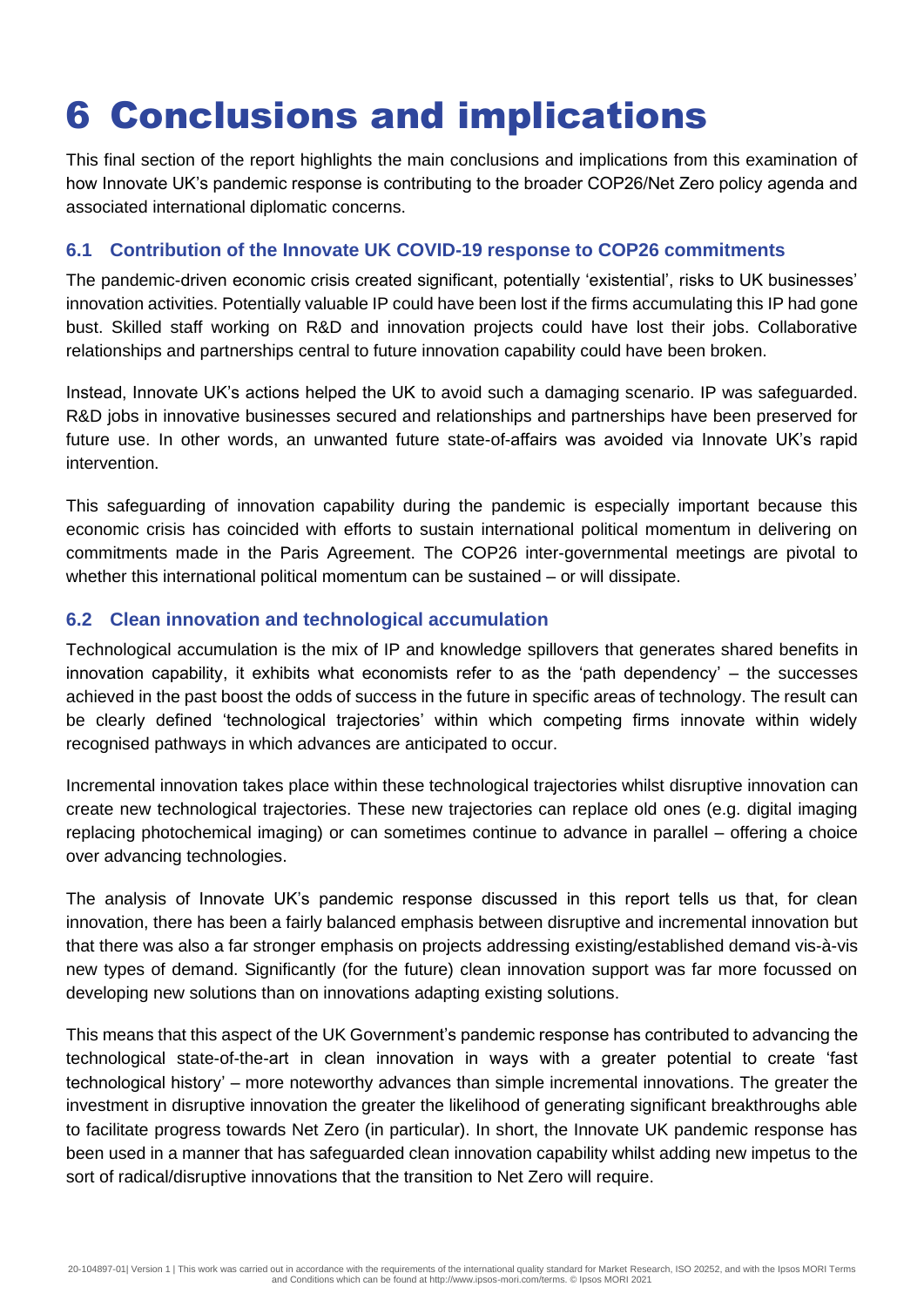The British Government can therefore point to Innovate UK's pandemic response as a concrete example of the national efforts made to safeguard the national innovation capability that is able to play such an important role in contributing momentum in the transition to a Net Zero future economy. If, in a counterfactual sense, Innovate UK had not acted in the way it did, then the UK's clean innovation capability would have been weakened, in turn delaying our ability to respond to the Net Zero challenge. The fact that Innovate UK explicitly added environmental safeguarding objectives of various types and also Sustainable Development Goal (SDG) aspects to the support package reinforces the importance of this argument. There was a clearly stated ambition to use the pandemic crisis response to encourage a greater emphasis on clean innovation in order to establish a long-term legacy.

As stressed in this report and in prior government policy papers, behavioural change is playing, and will continue to play, a key role in achieving Net Zero. These behavioural changes must take place in both the decision-making within businesses over innovation priorities and also in the consumers of final products and services. Markets offer choices and trade-offs, as is widely recognised in government policymaking, these choices and trade-offs can help to meet Net Zero objectives when they allow lower GHG emission options to be selected over higher GHG emission options. Such choices often involve a 'willingness to pay' aspect, for example the ability to choose to pay for more electricity coming entirely from renewable energy sources or a willingness to pay for carbon offset measures as part of a product or service.

Consequently, 'clean innovation' capability is able to respond to the commercial opportunities created by this willingness to pay aspect of consumer behaviour and preferences. As noted in this report, the social psychology of vulnerability may be an important consideration: the pandemic may have a long-lasting impact in this respect that could reinforce awareness of climate change related risks and vulnerabilities.

### <span id="page-36-0"></span>**6.3 Policy lessons and implications moving forward**

The following key policy points and lessons have emerged from the assessment contained in this report.

### 6.3.1 How well-considered crisis responses can fast-track long-term transformational innovations

Firstly, Innovate UK's pandemic response provides a 'policy case study' of how an urgent crisis response can also be used to address longer-term policy objectives by considering how momentum can be maintained in technological accumulation (IP safeguarded etc) whilst also encouraging a greater focus on high priority policy ambitions with appropriate support for disrupting aspects of clean innovation. In effect, the importance of long-term objectives was factored into a rapid emergency response.

Secondly, the concept of 'technological accumulation' as a system of collective innovation capability benefits provides a basis for analysing how support for individual firms' innovation activities can also generate broader positive externalities able to foster collective benefits. Such a concept may be useful for drawing attention to how Innovate UK's innovation support is helping to shape long-term 'trajectories'/foci for innovation at a multi-firm level.

Thirdly, this study's use of a functional classification of Innovate UK support points the way to the type of analytical framework that Innovate UK could use to draw attention to the importance of the clusters of multi-firm innovation activity that reflects patterns of technological accumulation. Public funding for specific firms in these clusters has 'ripple effects' via knowledge spillovers and supply chain relationships that also helps to safeguard and strength the clusters as a whole.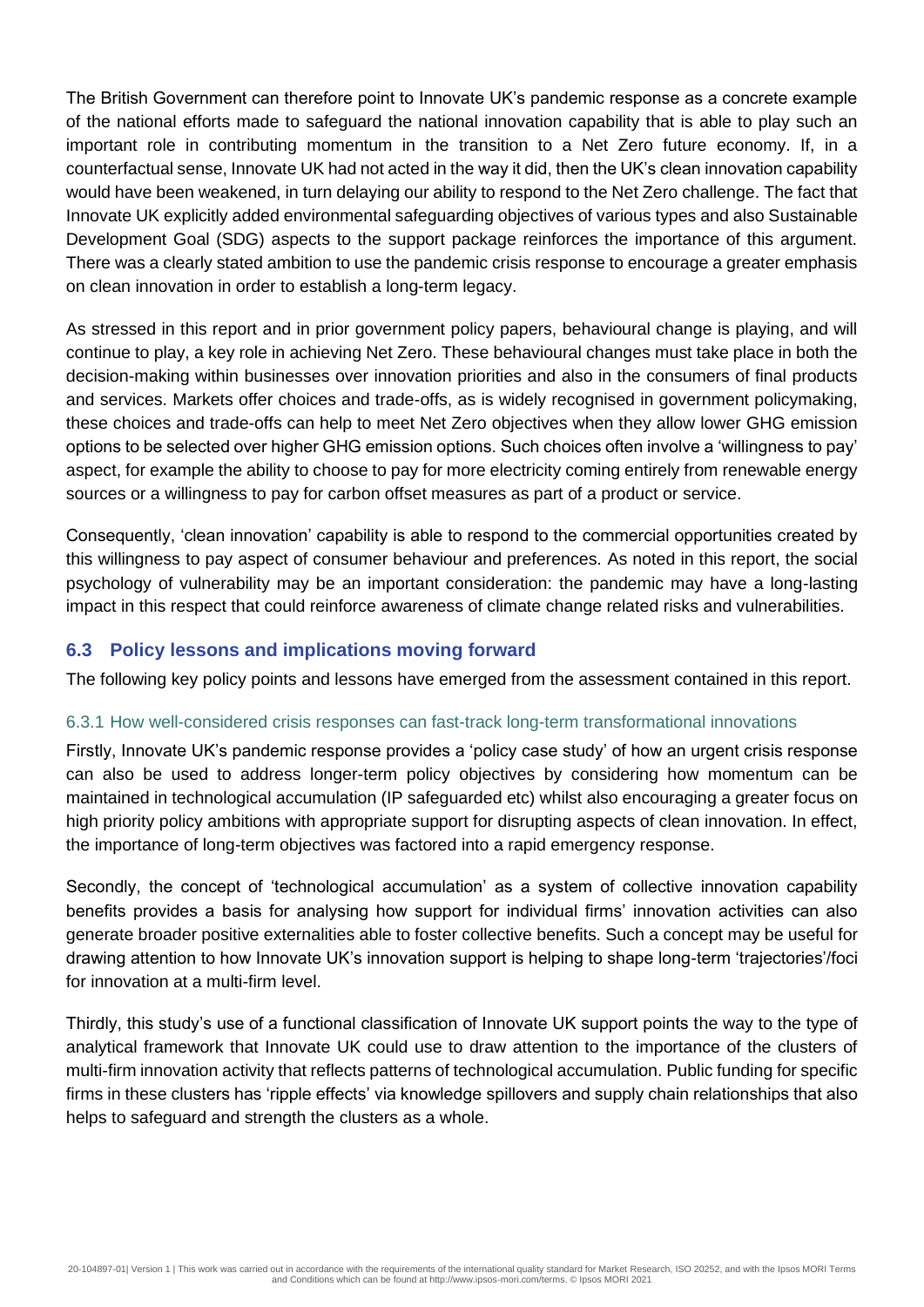#### 6.3.2 Implications

Moving forward, such an analytical approach could play a useful role as a standard monitoring and reporting tool able to draw attention to the overall 'shape' of innovation support and how it relates to a range of key policy objectives.

Finally, this analytical approach also has the potential to be deployed to inform future funding allocation decisions for clean innovation, specifically by providing an ex ante expectation of the balance between:

- incremental and disruptive innovation intentions;
- addressing existing and new/emerging types of demand, and;
- clean innovation and socially equitable innovation.

As such, the framework can be used to give greater precision to the alignment of funding allocations and broad strategic policy objectives.

### International engagement and cooperation in research and innovation

COP26 provides a useful and timely opportunity to consider ways of refining and extended the functional classification used in this study as a basis for an internally used framework for tracking the Net Zero/clean innovation and SDG on the global innovation effort. This sort of functional classification would be particularly useful as a means of comparing national innovation profiles after COP26 and identifying gaps and weaknesses at an international level. Use of such a framework would also help to identify areas for strengthened global innovation collaboration via which each country can contribute via its distinctive capabilities.

### Moving forward - building on the innovation momentum generated

Consequently, one policy implication, and a possible basis for future work on developing specific policy recommendation within Whitehall, is to explore the feasibility of agreeing a functional classification of Net Zero/clean innovation and SDG relevant innovation activities to be used at an international level (in both *ex ante* funding allocation and *ex post* evaluation contexts).

More generally, this report on Innovate UK's pandemic response demonstrates that the support package provided has contributed to fast-tracking clean innovation by supporting a range of projects with disruptive innovation ambitions. UK clean innovation capability was therefore both safeguarded and strengthened in new ways – the directions in technological accumulation we will see post-pandemic will be distinguishable from the pre-pandemic foci.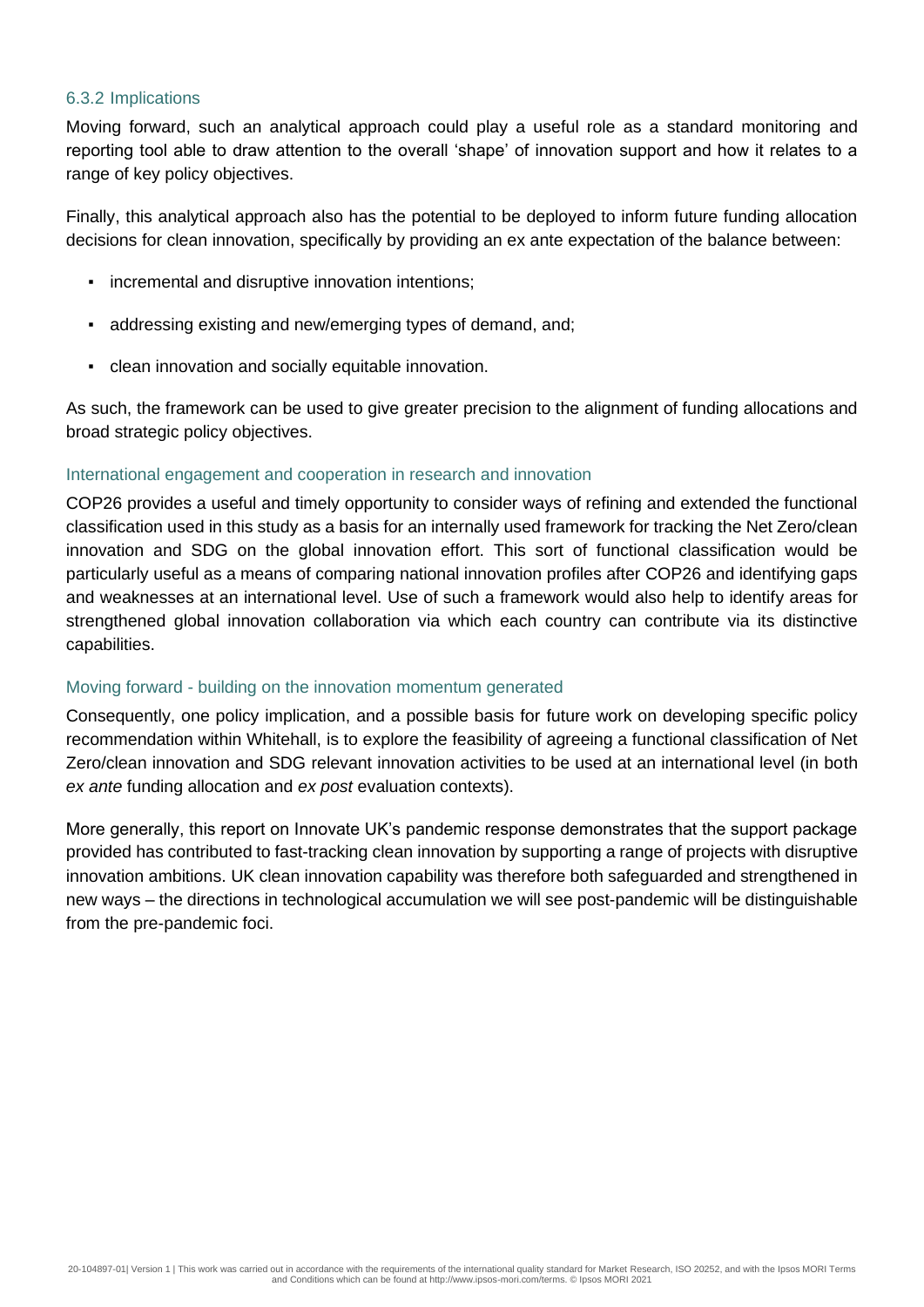### Our standards and accreditations

Ipsos MORI's standards and accreditations provide our clients with the peace of mind that they can always depend on us to deliver reliable, sustainable findings. Our focus on quality and continuous improvement means we have embedded a "right first time" approach throughout our organisation.



### **ISO 20252**

This is the international market research specific standard that supersedes BS 7911/MRQSA and incorporates IQCS (Interviewer Quality Control Scheme). It covers the five stages of a Market Research project. Ipsos MORI was the first company in the world to gain this accreditation.



### **Market Research Society (MRS) Company Partnership**

By being an MRS Company Partner, Ipsos MORI endorses and supports the core MRS brand values of professionalism, research excellence and business effectiveness, and commits to comply with the MRS Code of Conduct throughout the organisation. We were the first company to sign up to the requirements and self-regulation of the MRS Code. More than 350 companies have followed our lead.



### **ISO 9001**

This is the international general company standard with a focus on continual improvement through quality management systems. In 1994, we became one of the early adopters of the ISO 9001 business standard.



### **ISO 27001**

This is the international standard for information security, designed to ensure the selection of adequate and proportionate security controls. Ipsos MORI was the first research company in the UK to be awarded this in August 2008.



### **The UK General Data Protection Regulation (GDPR) and the UK Data Protection Act (DPA) 2018**

Ipsos MORI is required to comply with the UK GDPR and the UK DPA. It covers the processing of personal data and the protection of privacy.



### **HMG Cyber Essentials**

This is a government-backed scheme and a key deliverable of the UK's National Cyber Security Programme. Ipsos MORI was assessment-validated for Cyber Essentials certification in 2016. Cyber Essentials defines a set of controls which, when properly implemented, provide organisations with basic protection from the most prevalent forms of threat coming from the internet.



### **Fair Data**

Ipsos MORI is signed up as a "Fair Data" company, agreeing to adhere to 10 core principles. The principles support and complement other standards such as ISOs, and the requirements of Data Protection legislation.